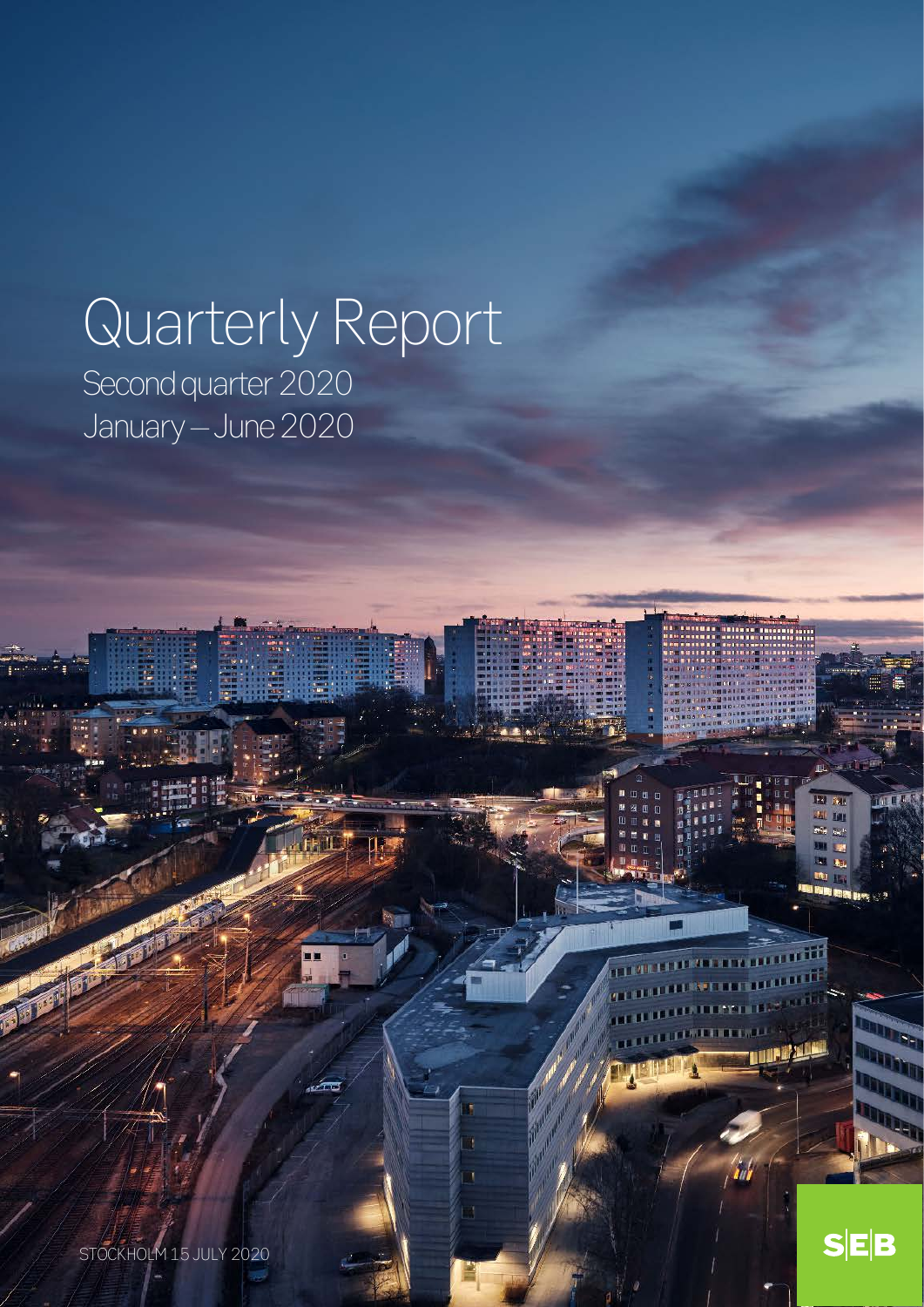"Our financial strength enables us to provide continued support to our customers."

# Statement from Johan Torgeby

#### **Some light at the end of the tunnel but uncertainty remains**

As the Covid-19 pandemic continued to spread around the world, both the global health situation and economy remained challenged throughout the second quarter. Despite some signs of increasing optimism, with demand and output data being less negative than expected, the overall economic situation was characterised by remaining uncertainty and unknowns.

Governments, central banks and financial supervisory authorities implemented additional crisis relief measures, while countries continued to gradually re-open and ease restrictions. The total size of all measures implemented corresponds to around 20 per cent of global GDP, while the equivalent number for Sweden is 22 per cent of Swedish GDP.

On the back of this decisive stimulus and a recovering sentiment, equity markets developed strongly during the quarter, reaching close to pre-crisis levels and for some equity markets even record highs. S&P 500 rose with nearly 20 per cent, which was the largest quarterly increase during the last 20 years. This optimism, compared with the macroeconomic and political challenges that we experience globally, demonstrates the perceived disconnect between financial markets and the real economy.

During the Covid-19 crisis, Sweden has applied a less restrictive approach. As a result, mobility and hence consumption have declined less compared with more restrictive European countries such as Germany, France, UK, Spain and Italy. Similarly, leading economic indicators such as Purchasing Managers' Index for the manufacturing and service industries suggest that Sweden has experienced less of an economic downturn since the beginning of the crisis. While these numbers represent some, yet small, signs of light at the end of the tunnel, visibility remains low on how deep the expected economic recession will be. We have yet to see how this situation will unfold. The economic recovery, in Sweden as well as globally, will remain dependent on the effectiveness of policy responses, the measures taken to safeguard international trade as well



as the duration of the Covid-19 pandemic. Ensuring future employment levels will be a key component in this process.

#### **SEB continues to support its customers**

We have an ambition to adapt to changing market conditions and to support our customers throughout business cycles. To achieve this long-term resilience and flexibility, SEB continuously strives to have a strong capital and liquidity position.

Our financial strength has enabled us to provide continued support to our customers, throughout these two challenging quarters. Over the last few weeks, our dialogue with clients has been less focused on credit and liquidity requests strictly related to Covid-19, shifting towards a more normalised client interaction. This development has been reflected in a reduced new inflow of Covid-19 related credit requests as well as in the number of granted grace periods on household mortgage lending and corporate lending. Still, SEB has to date this year processed pandemic-related credit requests corresponding to an amount of around SEK 139bn, which is more than twice the volume we would typically see during a full year. We have also granted grace periods on lending and pension solutions for around 28,000 customers in need of additional liquidity.

As we believe collaboration will be essential to achieve safe and efficient exit strategies from Covid-19, we continue to engage with both the public and the private sector in all our home markets. As an example, we recently arranged a vaccine bond in collaboration with the International Finance Facility for Immunisation (IFFIm) with the purpose of financing the development of an inoculation against Covid-19. Together with the pension company AMF, the insurance company AFA Insurance, the Fourth Swedish National Pension Fund (AP4), as well as the foundation asset management company FAM, SEB has established a jointly owned company to support Swedish companies in need of capital to make it through the corona crisis. Out of a total investment capacity of SEK 5bn, SEB will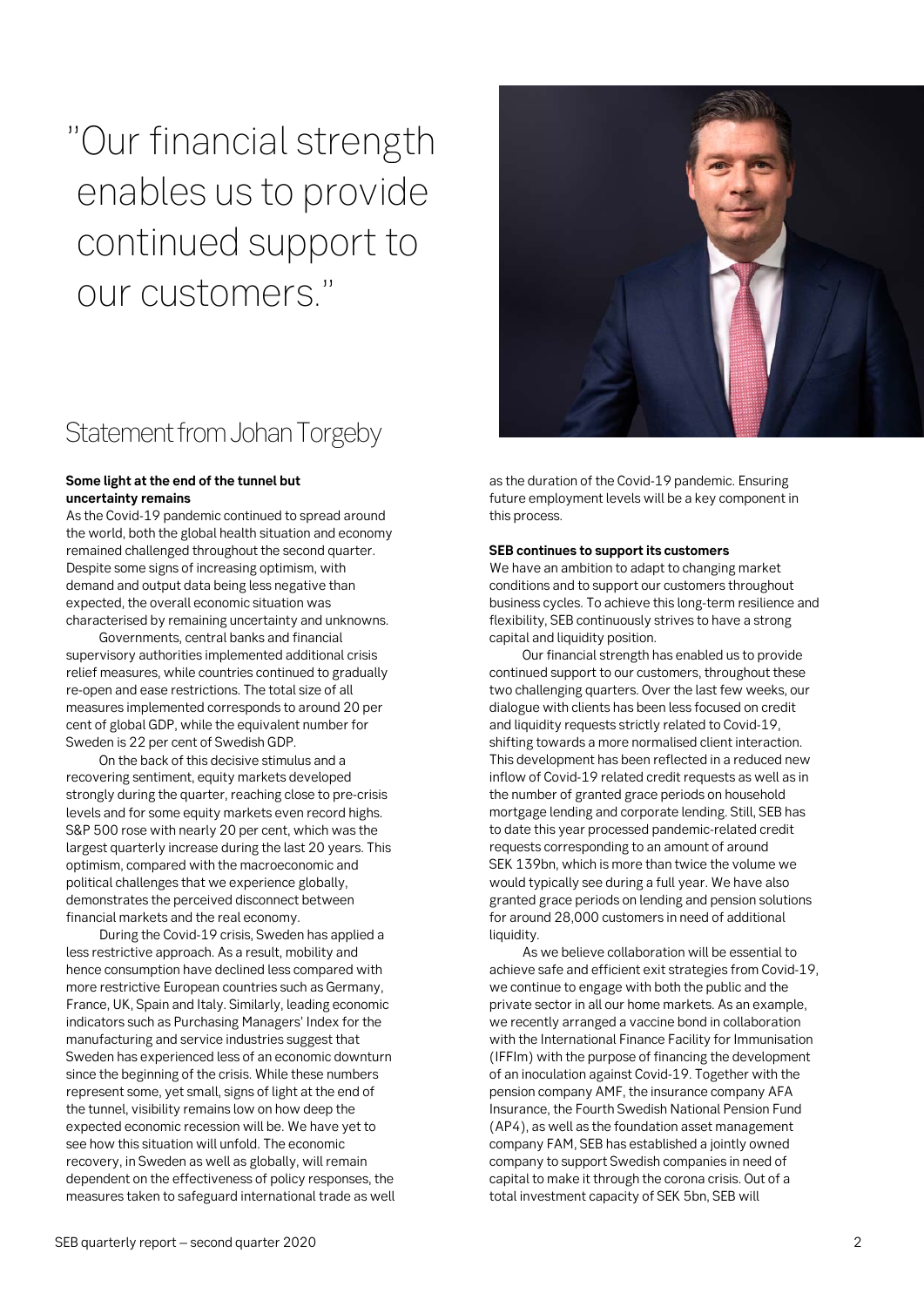contribute SEK 1bn. In addition, by financing a joint project between the Swedish recruitment company Novare, the non-profit organisation Fryshuset and the City of Stockholm, SEB contributed to the creation of 1,000 summer jobs for youths in Sweden.

#### **Safeguarding the well-being of our employees**

Our employees are our most valuable asset, side by side with a strong capital and liquidity position. To safeguard the health of our employees has been key in order for SEB to remain available to our customers during the Covid-19 pandemic. In a survey conducted by SEB in order to better understand the effectiveness of our crisis management responses and activities, the vast majority of our employees confirmed that they feel well-supported by SEB. They feel confident in how to advise our customers while also requesting more digital collaboration tools, which we are currently improving.

#### **Resilient underlying business**

Turning to SEB's financial performance, the consequences of the Covid-19 pandemic influenced the reported financial results, while the underlying business continued to show resilience.

*Net interest income* decreased by 2 per cent quarter-on-quarter. The rate cut by the US Federal Reserve had a temporary negative impact on net interest income; at the same time there was a positive effect in net financial income. Net interest income increased by 6 per cent year-on-year.

*Net fee and commission income* fell by 6 per cent quarter-on-quarter as payment and card fees were subdued. Net fee and commission income decreased by 8 per cent year-on-year.

*Net financial income* increased to SEK 3.5bn from SEK -0.8bn in the first quarter. The negative development with falling asset prices and widening credit spreads in the first quarter was largely reversed in the second quarter, which combined with continued high customer activity within SEB's Markets business resulted in a strong recovery. On a year-on-year basis, net financial income more than doubled.

*Operating expenses* increased by 1 per cent quarter-on-quarter but was largely unchanged year-onyear. A higher SEB share price resulted in increased staff costs but was partly offset by lower travel costs. The cost development continues to be in line with SEB's 2021 cost target of SEK 23bn (+/- SEK 200m), assuming 2018 FX rates.

*Net expected credit losses* increased to SEK 2.7bn as we continued to make provisions in line with IFRS 9, driven by an updated macroeconomic forecast. We have earlier communicated that an expected credit loss level of around SEK 6bn in 2020 would be a good outcome given the severe economic downturn. With another quarter having passed, we believe that the probability of staying at that level has increased, assuming the macroeconomic outlook outlined in SEB Nordic Outlook. However, visibility on the future remains low.

Despite headwinds, we delivered an operating profit of SEK 4.6bn and a return on equity of 8.7 per cent. At the end of the quarter, SEB's capital buffer amounted to 410 basis points.

#### **Our work against financial crime**

Our work to protect the bank from being exploited for money laundering and other forms of financial crime remains high on our agenda. SEB's ambition is, and has always been, to adhere to current regulations and our internal requirements, and to have a high standard for corporate governance, regulatory compliance and risk management. We continuously develop our abilities to prevent, detect and report suspected activity.

On 25 June, the Swedish Financial Supervisory Authority (FSA) presented its sanction decision relating to SEB's routines and processes to avoid being exploited for money laundering in SEB's Baltic subsidiary banks. The FSA issued SEB a remark which is a lower degree of administrative sanction that is issued when a breach has not been deemed to be severe. The FSA also issued SEB an administrative fine of SEK 1bn.

SEB has now analysed the decision. Despite the fact that SEB does not agree with the FSA's decision in all parts, the bank has after an overall assessment decided not to proceed with an appeal. Hereby, all Swedish and Baltic supervisory authorities have concluded their reviews regarding SEB's anti-money laundering work.

Our work to strengthen SEB's defence against money laundering will continue to be of high priority for the bank. SEB is continuously adding resources and improving our know-your-customer-process and transaction monitoring. In addition, as part of our business plan, we have a dedicated *Financial Crime Prevention Programme* by which we further strengthen our work. SEB assesses that the implications of the FSA's decision, including our continued activities and measures, can be accommodated within the bank's 2021 cost target.

We have also formalised a new cooperation with the Swedish police and other Nordic banks. This project, named SAMLIT project (Swedish Anti-Money Laundering Intelligence Initiative), focuses on information sharing of suspicious activities with the aim to increase efficiency and reach results on a broader scale.

For us, our continuous work to do everything we can to counter this type of crime is not only about protecting the bank from criminal exploitation, but it is also about continuing to earn the trust that our shareholders and customers have placed in us – and it is about doing our part to increase the resilience of the entire financial system.

It has always been, and continues to be, our highest priority to support our customers and our longterm customer relationships through business cycles, in good times as well as in bad times. That is how we continue to create long-term value for our shareholders as well as for society at large.

John loyly

*President and CEO*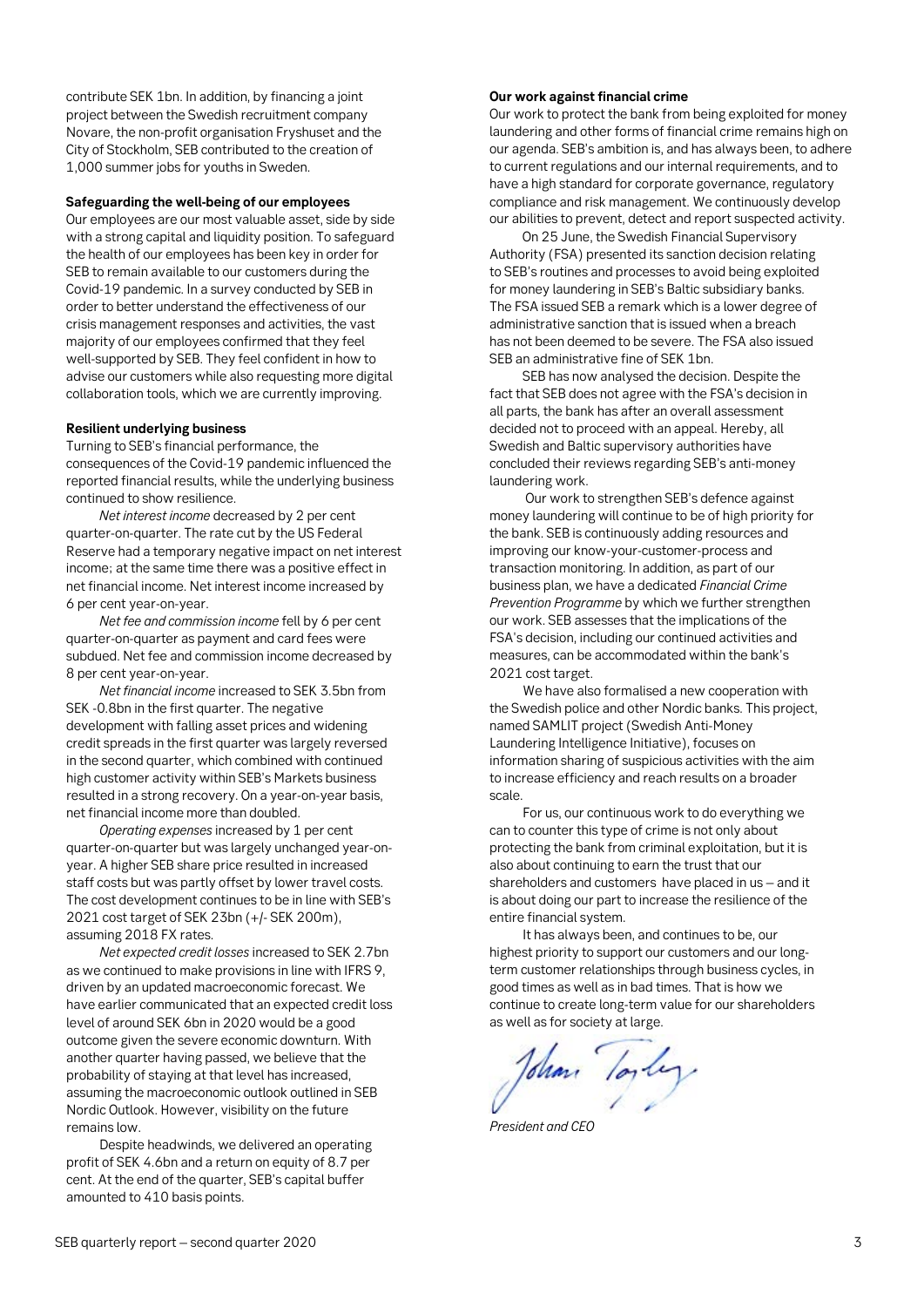# Second quarter 2020

# The quarter in brief

- Encouraging client activity and resilient underlying business
- Positive turn-around in financial markets reversed valuation effects
- Return on equity of 8.7 per cent, despite increased provisioning and administrative fine
- Strong capital and liquidity position, well placed to continue supporting our customers

# **Summary**

|                                                                   | Q <sub>2</sub> | Q1      |    | Q <sub>2</sub> |       |          | Jan-Jun  |       | <b>Full year</b> |
|-------------------------------------------------------------------|----------------|---------|----|----------------|-------|----------|----------|-------|------------------|
| <b>SEK m</b>                                                      | 2020           | 2020    | %  | 2019           | %     | 2020     | 2019     | %     | 2019             |
| Total operating income                                            | 13999          | 10089   | 39 | 12197          | 15    | 24089    | 24103    | 0     | 50134            |
| Total operating expenses                                          | $-5712$        | -5646   | 1  | $-5708$        | 0     | $-11358$ | $-11329$ | 0     | $-22945$         |
| Net expected credit losses                                        | $-2691$        | $-1494$ | 80 | $-386$         |       | $-4185$  | $-808$   |       | $-2294$          |
| Operating profit before                                           |                |         |    |                |       |          |          |       |                  |
| items affecting comparability                                     | 5598           | 2950    | 90 | 6103           | -8    | 8547     | 11967    | $-29$ | 24894            |
| Items affecting comparability $^{1)}$                             | $-1000$        |         |    |                |       | $-1000$  |          |       |                  |
| <b>Operating profit</b>                                           | 4598           | 2950    | 56 | 6103           | -25   | 7547     | 11967    | $-37$ | 24894            |
| <b>NET PROFIT</b>                                                 | 3501           | 2355    | 49 | 4892           | $-28$ | 5856     | 9573     | $-39$ | 20177            |
| Return on equity, %<br>Return on equity excluding items affecting | 8.7            | 6.0     |    | 13.9           |       | 7.4      | 13.2     |       | 13.7             |
| comparability, %                                                  | 11.2           | 6.0     |    | 13.9           |       | 8.6      | 13.2     |       | 13.8             |
| Basic earnings per share, SEK                                     | 1.62           | 1.09    |    | 2.26           |       | 2.70     | 4.43     |       | 9.33             |

1) Administrative fine issued by the Swedish FSA. See note 6.

# Volumes and key ratios







**Liquidity coverage & leverage ratios**



#### **CET 1 capital ratio & return on equity** Per cent

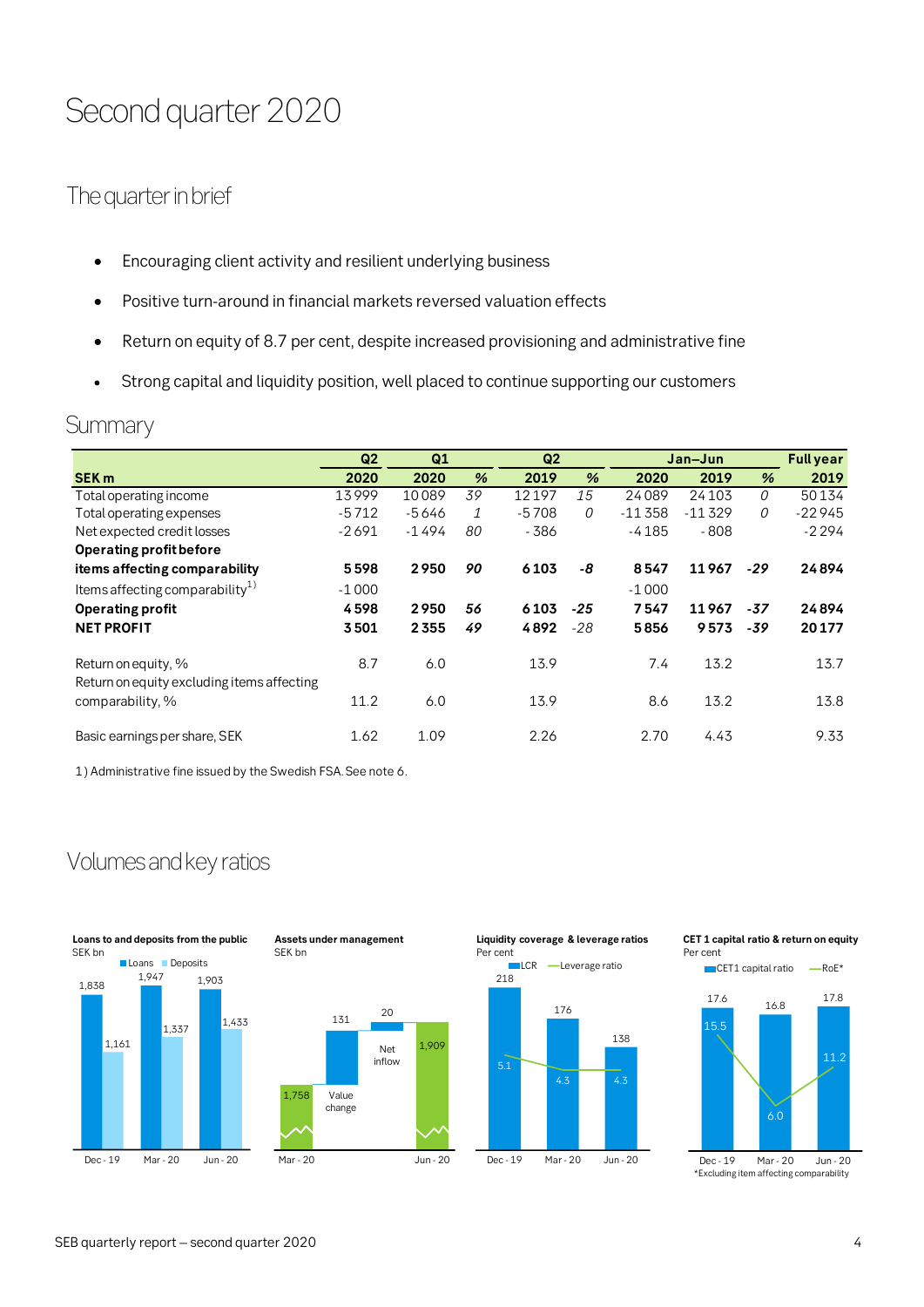# Table of contents

| SEB Group                                                |       |
|----------------------------------------------------------|-------|
|                                                          | _6    |
|                                                          | $-8$  |
|                                                          |       |
|                                                          | 10    |
|                                                          |       |
|                                                          | 12    |
| Financial statements - SEB Group                         | 13    |
|                                                          | 13    |
|                                                          |       |
|                                                          |       |
|                                                          |       |
|                                                          | 16    |
| Other financial information - SEB Group                  | 17    |
|                                                          | 17    |
|                                                          | 18    |
| Business segments - SEB Group                            | 19    |
|                                                          | 19    |
|                                                          |       |
|                                                          |       |
|                                                          |       |
| $\sim$ 23                                                |       |
|                                                          |       |
| Notes to the financial statements - SEB Group            | 25    |
|                                                          | 25    |
|                                                          |       |
|                                                          |       |
|                                                          |       |
|                                                          |       |
|                                                          |       |
|                                                          |       |
|                                                          |       |
|                                                          |       |
|                                                          |       |
|                                                          |       |
| SEB consolidated situation                               | 38    |
|                                                          | $-38$ |
|                                                          |       |
|                                                          |       |
|                                                          | 41    |
| Skandinaviska Enskilda Banken AB (publ) – parent company | 42    |
| Income statement                                         | 42    |
|                                                          | 42    |
|                                                          |       |
|                                                          |       |
|                                                          | 44    |
|                                                          | 45    |
|                                                          | 46    |
|                                                          | 46    |
|                                                          | 47    |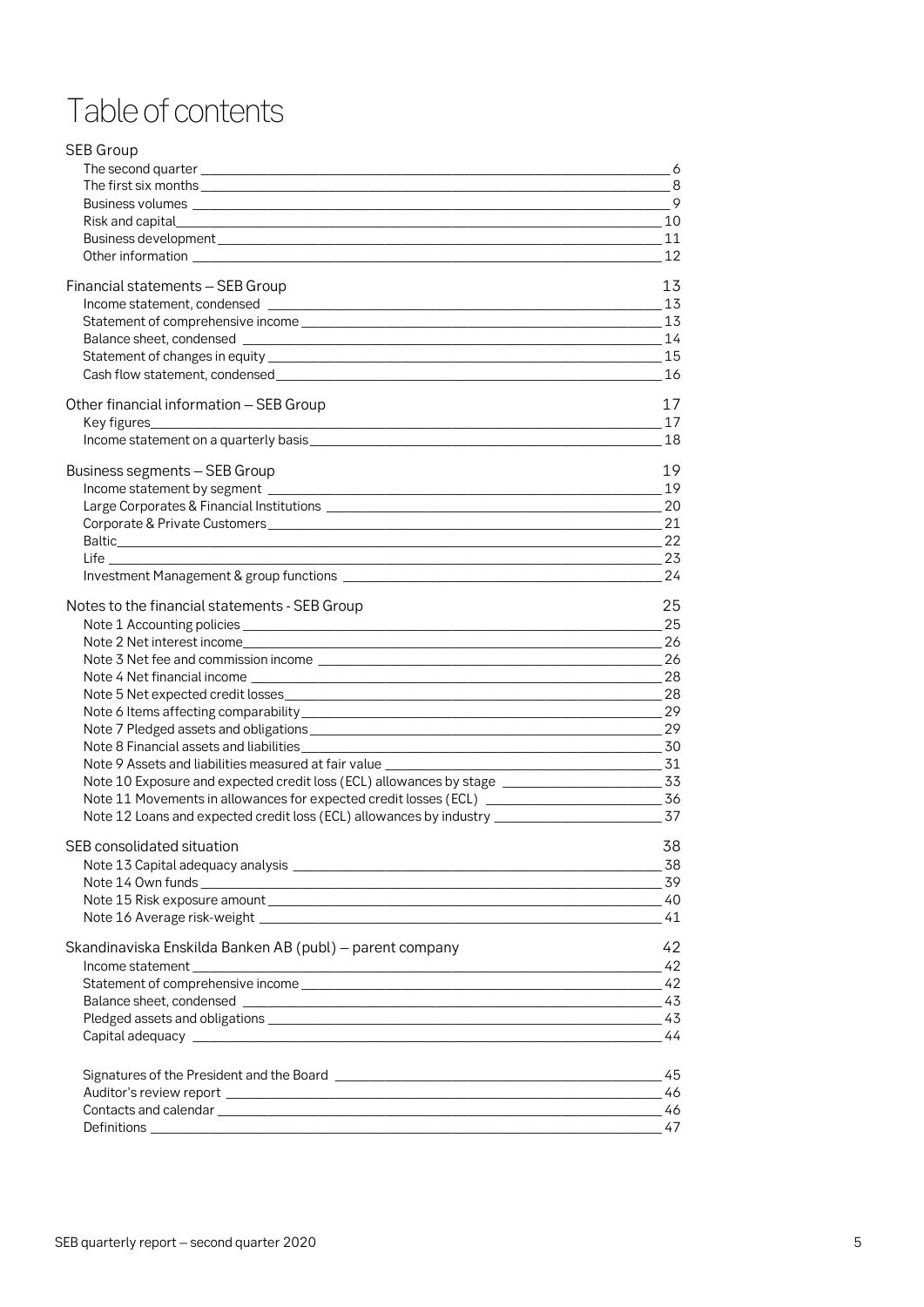# SEB Group

### <span id="page-5-0"></span>**The second quarter**

The Covid-19 pandemic characterised the second quarter. While the short- and expected long-term economic effects affected customer activity and provisioning levels, the financial markets reversed and improved significantly. The financial effects were material for SEB and affected the result in many ways. *Operating profit before items affecting comparability* increased by 90 per cent to SEK 5,598m from SEK 2,950m in the first quarter 2020. *Operating profit* amounted to SEK 4,598m (2,950). *Net profit* amounted to SEK 3,501m (2,355).

#### **Operating income**

*Total operating income* increased by SEK 3,910m, 39 per cent, compared with the first quarter 2020 and amounted to SEK 13,999m (10,089). Compared with the second quarter 2019, total operating income increased by 15 per cent.

*Net interest income* amounted to SEK 6,047m, which represented a decrease of 2 per cent compared with the first quarter 2020 (6,201) and an increase of 6 per cent year-onyear.

|                           | Q <sub>2</sub> | Q <sub>1</sub> | Q <sub>2</sub> |
|---------------------------|----------------|----------------|----------------|
| SEK <sub>m</sub>          | 2020           | 2020           | 2019           |
| Customer-driven NII       | 6821           | 6860           | 6238           |
| NII from other activities | $-774$         | $-659$         | $-546$         |
| Total                     | 6047           | 6201           | 5692           |

Customer-driven net interest income decreased slightly to SEK 6,821m from the first quarter 2020. There was a positive contribution from both deposit margins, deposit and lending volumes across most customer segments. This was offset by somewhat lower lending margins.

The negative effect on net interest income from other activities (including for instance funding and other Treasury activities, trading and regulatory fees) was SEK 115m lower than the first quarter 2020. The rate cut by the US Federal Reserve had a temporary negative impact on net interest income; at the same time there was a positive effect in net financial income. Financing costs were lower since an AT1 bond, for which replacement was arranged in the fourth quarter 2019, was repurchased in May 2020. The total resolution and deposit guarantee fees recognised in the second quarter amounted to SEK 300m (345). The resolution fee was SEK 45m lower than the first quarter due to the final invoiced amount.

*Net fee and commission income* decreased by 6 per cent from the first quarter 2020 and amounted to SEK 4,364m (4,624). Year-on-year, net fee and commission income decreased by 8 per cent. The main explanatory factor was card fees which decreased significantly with the lower customer activity levels in the wake of the Covid-19 pandemic. Net payments and card fees decreased by SEK 186m to SEK 710m compared with the first quarter, and by SEK 347m year-on-year. The Covid-19 related caution among corporate customers in the first quarter eased somewhat and SEB supported customers raising financing in the capital markets. Gross fees from the issuance of securities and advisory services improved by SEK 50m to SEK 301m in the second quarter. Even though equity markets recovered during the quarter, average asset prices were lower in the second quarter compared with the first. The gross fee income from custody and mutual funds, excluding performance fees, decreased by SEK 124m to SEK 1,821m. Year-on-year, the decrease was SEK 98m. Performance fees amounted to SEK 69m, an increase of SEK 18m compared with the first quarter. Year-on-year performance fees increased by SEK 13m. The net life insurance commissions related to the unit-linked insurance business increased by 9 per cent compared with the first quarter 2020, to SEK 276m.

*Net financial income* increased by SEK 4,345m to SEK 3,541m. Year-on-year, net financial income increased by SEK 2,059m. The negative development with falling asset prices and widening credit spreads in the first quarter after the breakout of Covid-19 was largely reversed in the second quarter and, similarly, the related first quarter unrealised losses reversed. With narrowing credit spreads, the fair value credit adjustment<sup>[1](#page-5-1))</sup> improved by SEK  $1,863$ m to SEK 581m in the second quarter. The market valuation of certain strategic holdings increased by SEK 938m quarter-on-quarter. Positive market valuations, both in Treasury and Markets, in combination with the effect of continued high market volatility and customer activity improved net financial income by SEK 1,202m in the second quarter. Other life insurance income, net, primarily related to the traditional portfolios both in Sweden and the Baltic countries recovered from SEK -113m in the first quarter to SEK 228m in the second quarter.

*Net other income* amounted to SEK 47m (68). Realised capital gains as well as unrealised valuation and hedge accounting effects were included in this line item.

**Comparative numbers** *(in parenthesis throughout the report) Unless otherwise stated:*

 *-the result for the reporting quarter is compared with the prior quarter -the year-to-date result is compared with the corresponding period in the prior year*

<span id="page-5-1"></span> *-business volumes are compared with the balances in the prior quarter*

 <sup>1</sup>*) Unrealised valuation change from counterparty risk (CVA) and own credit risk standing in derivatives (DVA). Own credit risk for issued securities (OCA) is reflected in Other comprehensive income.*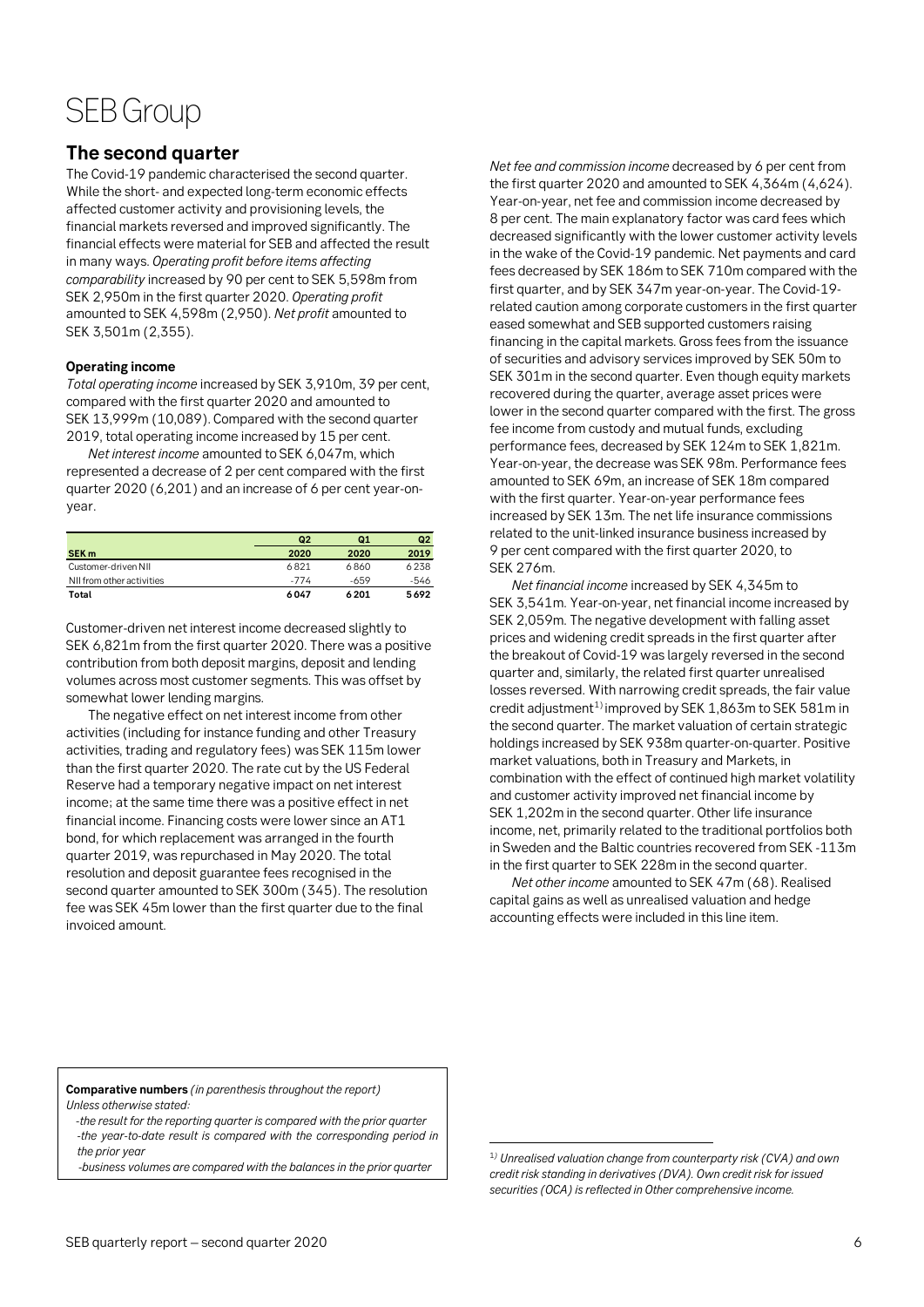#### **Operating expenses**

*Total operating expenses* increased by 1 per cent to SEK 5,712m (5,646). They were unchanged year-on-year.

Staff costs increased by 5 per cent compared with the first quarter. With the higher SEB share price, the cost for longterm variable remuneration programmes increased after the Covid-19-related dip in the first quarter. The effect of Covid-19 related protection measures taken partially affected other expenses, which decreased by 15 per cent, with lower travelling costs among other things. Supervisory fees amounted to SEK 39m (41).

#### **Net expected credit losses**

*Net expected credit losses* increased by 80 per cent to SEK 2,691m in the second quarter (1,494), corresponding to a net expected credit loss level of 46 basis points. Asset quality indicators such as past due loans remained unchanged during the quarter.

There was limited impact from the Covid-19 pandemic on the larger portfolios such as large corporates, households, and small and medium-sized companies in Sweden and the Baltic countries, which to some extent may be due to various government support measures particularly targeted at small and medium-sized companies and households. Effects were mainly seen in exposures which were weaker already before the Covid-19 outbreak. This includes certain sub-segments of the oil portfolio, mainly offshore, which continued to be challenged by slow activity due to the low oil prices. This led SEB to increase provisions for a handful of specific counterparties in the sector explaining the majority of the quarter's net expected credit losses. Furthermore, the model overlay for the oil-related exposures made in the first quarter was increased by SEK 365m.

In the second quarter, more negative macroeconomic scenarios were applied in the impairment modelling, to reflect the expected impact caused by Covid-19, adding SEK 563m to the net expected credit losses. Since various state support measures for corporates and private individuals may have delayed the impact from the economic downturn on asset quality, the Covid-19-related model overlay made in the first quarter was increased by SEK 105m in the second quarter.

The majority of the net expected credit losses in the second quarter, SEK 2,211m, related to the Large Corporate & Financial Institutions division. See further comments on uncertainties on page 12 and note 10-12.

#### **Items affecting comparability**

*Items affecting comparability* amounted to SEK -1,000m (0). The Swedish Financial Supervisory Authority (FSA) finalised its review of SEB's governance and control of measures against money laundering in SEB's Baltic banks. The Swedish FSA decided to issue SEB a remark, which is a lower degree of an administrative sanction that is issued when a breach has not been deemed to be severe. The Swedish FSA also decided to issue SEB an administrative fine of SEK 1,000m, which corresponds to about 14 per cent of the maximum amount the Swedish FSA can impose in this case, as well as a precept to take certain measures to improve the transaction monitoring in Sweden.

#### **Income tax expense**

In line with the increase in the operating profit, the *income tax expense* rose to SEK 1,096m (595) with an effective tax rate of 24 per cent (20). The effective tax rate increase is explained by the fact that the administrative fine described above is not tax deductible.

#### **Return on equity**

*Return on equity* for the second quarter 2020 increased to 8.7 per cent (6.0). Return on equity excluding items affecting comparability was 11.2 per cent (6.0).

#### **Other comprehensive income**

*Other comprehensive income* amounted to SEK -546m (-989). The value of SEB's pension plan assets exceeded the defined benefit obligations to the employees. The pension obligation increased when the discount rate changed from 1.35 to 1.10 per cent. At the same time, as the conditions in the financial markets improved, the value of the pension assets increased, and the *net value* of the defined benefit pension plans increased which affected other comprehensive income by SEK 558m (-1,832).

The net effect from the valuation of balance sheet items that may subsequently be reclassified to the income statement, i.e. cash flow hedges and translation of foreign operations amounted to SEK -827m (571).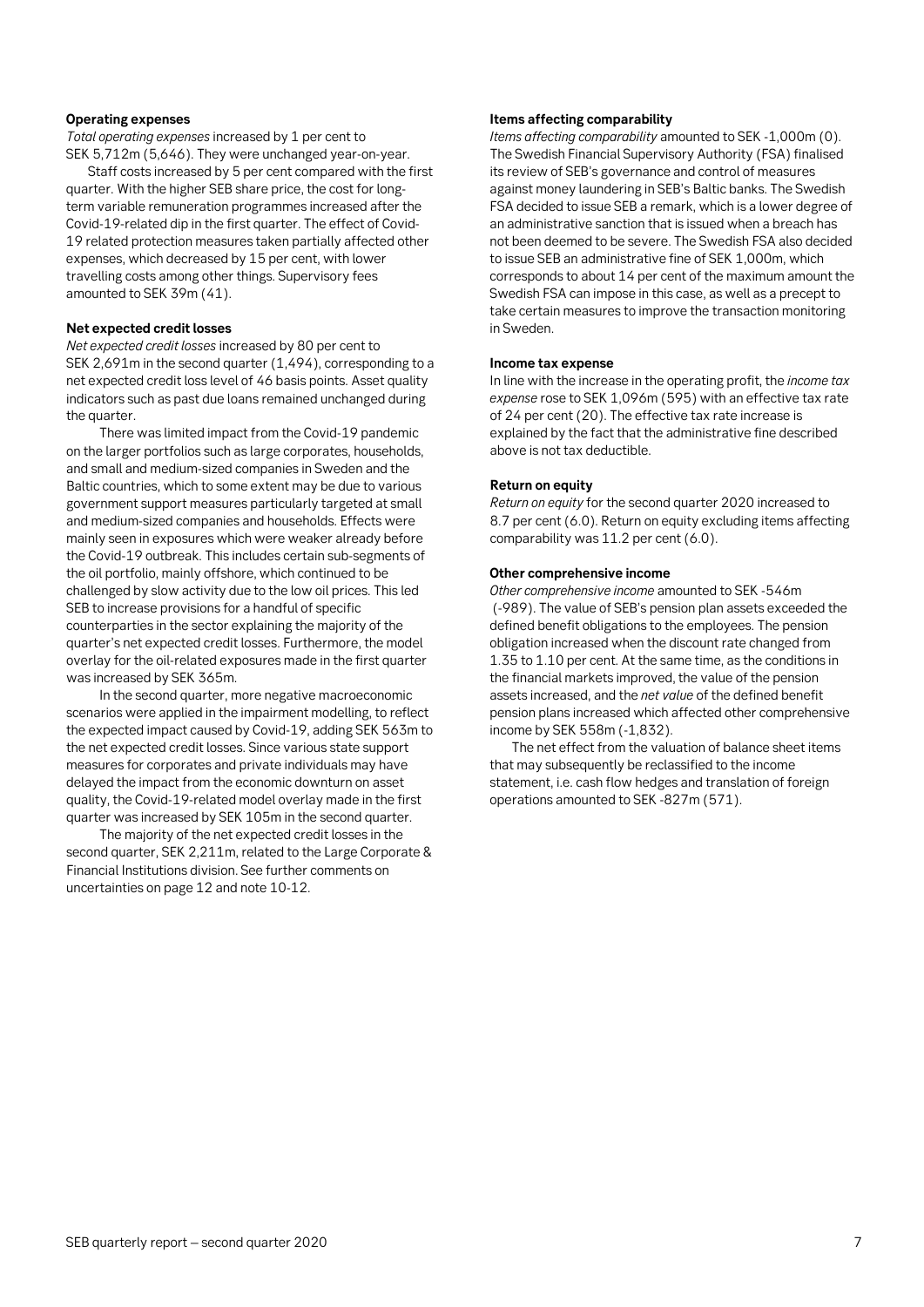## <span id="page-7-0"></span>**The first six months**

The financial effect of the Covid-19 crisis was apparent when comparing the result for the first half of 2020 with the corresponding period 2019. *Operating profit before items affecting comparability* decreased by 29 per cent from SEK 11,967m to SEK 8,547m in the first six months of 2020. In the same period, *operating profit* decreased by 37 per cent to SEK 7,547m. *Net profit* amounted to SEK 5,856m (9,573).

#### **Operating income**

*Total operating income* amounted to SEK 24,089m, which was virtually unchanged compared with the corresponding period 2019 (24,103).

*Net interest income* amounted to SEK 12,249m, representing an increase of 11 per cent year-on-year (11,037). In December 2019, the Swedish central bank announced a repo rate increase from -0.25 to zero per cent.

|                           |         | Jan-Jun  |     |  |  |
|---------------------------|---------|----------|-----|--|--|
| SEK <sub>m</sub>          | 2020    | 2019     | %   |  |  |
| Customer-driven NII       | 13681   | 12604    |     |  |  |
| NII from other activities | $-1433$ | $-1.567$ | - 9 |  |  |
| Total                     | 12249   | 11037    | 11  |  |  |

Customer-driven net interest income increased by SEK 1,077m compared with the first six months of 2019. Lending and deposit volumes improved the net interest income and there was a significant positive effect from the repo rate increase on deposit margins. This was offset by a negative lending margin effect.

The negative effect on net interest income from other activities (including for instance funding and other Treasury activities, trading and regulatory fees) was SEK 134m lower than the first six months 2019. The resolution fund fee decreased to SEK 462m (864). In 2020, the resolution fund fee was lowered to 0.05 per cent of applicable balance sheet volumes versus 0.09 per cent in 2019. This fee rate will remain unchanged until the resolution fund target of 3 per cent of guaranteed deposits in Sweden is met. The total resolution fund and deposit guarantee fees amounted to SEK 645m (1,026).

<span id="page-7-1"></span>*Net fee and commission income* was virtually unchanged compared with the corresponding period in 2019 and amounted to SEK 8,988m (9,026). Gross fees from the issuance of securities and advisory services increased by 7 per cent to SEK 552m compared with the first six months 2019. Traditional lending increased leading to higher gross lending fees which increased by 10 per cent to SEK 1,560m. Gross fee income from custody and mutual funds, excluding performance fees, increased by SEK 66m to SEK 3,767m year-on-year. Performance fees amounted to SEK 119m, an increase of SEK 51m compared with the first six months 2019. Net payment and card fees were significantly affected by the restricting Covid-19 related activity and decreased by 20 per cent to SEK 1,606m, year-on-year. The net life insurance commissions related to the unit-linked insurance business decreased by 10 per cent compared with the first six months 2019, to SEK 530m.

*Net financial income* decreased by SEK 863m to SEK 2,737m compared with the first six months 2019. Even though market values and credit spreads recovered from the Covid-19 related market downturn in the first quarter, the 2019 levels were not fully reached. Credit spreads widened and the fair value credit adjustment $1$ ) decreased net financial income by SEK 594m versus the corresponding six months of 2019. The market valuation of certain strategic holdings decreased by SEK 434m year-on-year. Other life insurance income, net, decreased by SEK 238m compared with the first six months 2019, primarily due to performance in the traditional portfolios both in Sweden and the Baltic countries. All this was counteracted by market valuations in Treasury as well as Markets holdings. In combination with Markets' underlying business, which contributed positively as market volatility and customer activity were high, net financial income was augmented by SEK410m year-on-year.

*Net other income* amounted to SEK 115m (440). Realised capital gains as well as unrealised valuation and hedge accounting effects were included in this line item.

#### **Operating expenses**

*Total operating expenses* were virtually unchanged compared with the corresponding period 2019 and amounted to SEK 11,358m (11,329).

Staff costs increased by 2 per cent year-on-year. The effect of the lock-down partially affected other expenses, which decreased by 9 per cent, with fewer consultants and lower travelling costs among other things. Supervisory fees amounted to SEK 80m (81).

The cost target in the business plan for 2019-2021 is described on page 12. Operating expenses related to the strategic initiatives increased according to plan and the threeyear cost target remains unchanged.

#### **Net expected credit losses**

*Net expected credit losses* increased by SEK 3,377m compared with the first half of 2019, to SEK 4,185m, corresponding to a net expected credit loss level of 35 basis points. The increase was driven by increased provisions for a handful of specific counterparties in the oil-related portfolios, more negative macroeconomic scenarios in the impairment modelling applied in the second quarter and model overlays. See comment for second quarter.

The majority of the net expected credit losses in the first half of 2020, SEK 3,117m, related to the Large Corporate & Financial Institutions division. See further comments on uncertainties on page 12 and note 10-12.

 <sup>1</sup>*) Unrealised valuation change from counterparty risk (CVA) and own credit risk standing in derivatives (DVA). Own credit risk for issued securities (OCA) is reflected in Other comprehensive income.*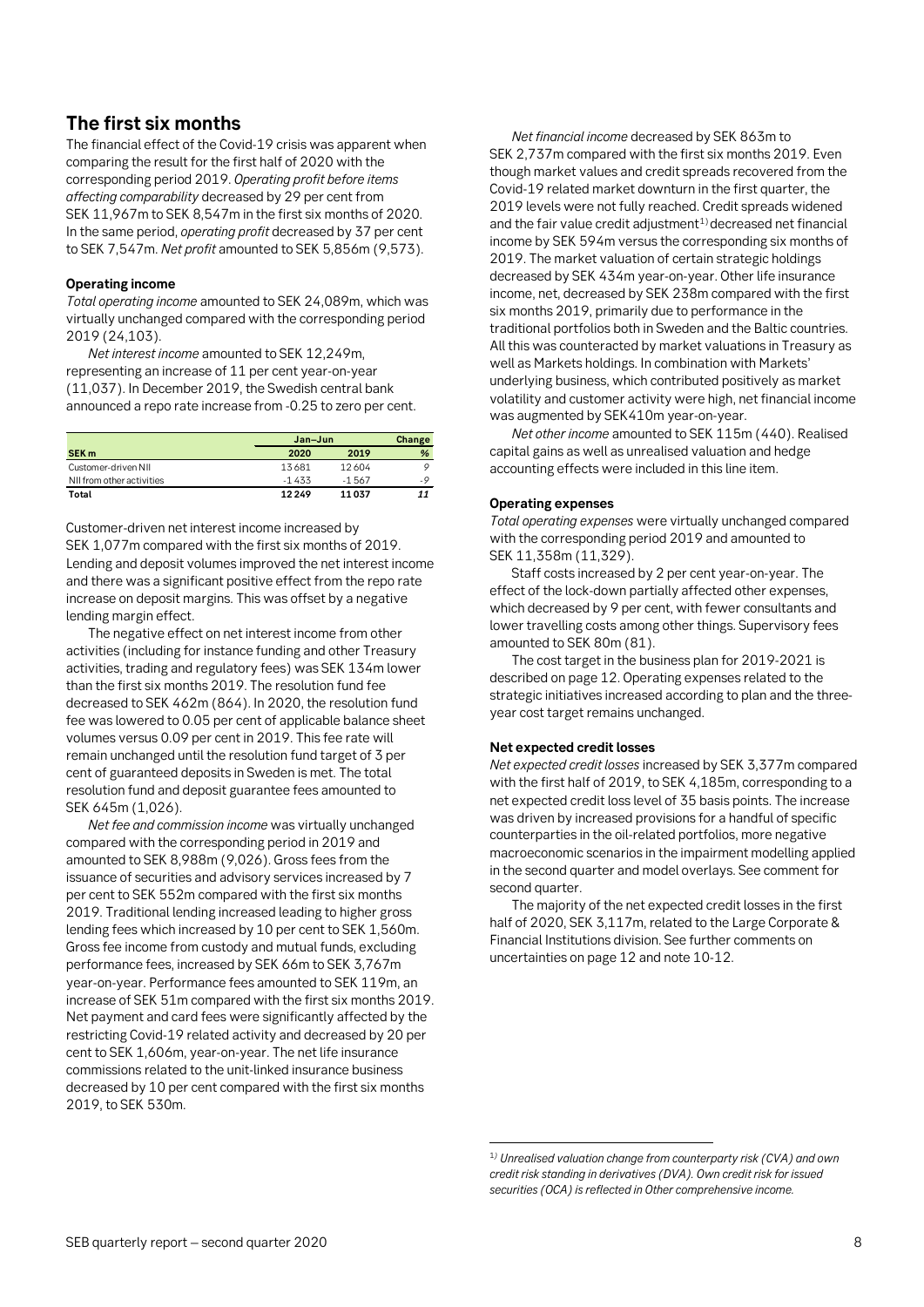#### **Item affecting comparability**

The *item affecting comparability* consists of the administrative fine in the amount of SEK 1,000m that is described further on page 7.

#### **Income tax expense**

In line with the decrease in operating result *income tax expense* amounted to SEK 1,691m (2,394) with an effective tax rate of 22 per cent (20). The effective tax rate increase is explained by the fact that the administrative fine previously described is not tax deductible.

#### **Return on equity**

*Return on equity* for the first six months 2020 decreased to 7.4 per cent (13.2). Return on equity excluding items affecting comparability was 8.6 per cent (13.2).

#### **Other comprehensive income**

*Other comprehensive income* amounted to SEK -1,535m (-689). The value of SEB's pension plan assets exceeded the defined benefit obligations to the employees. The net value of the defined benefit pension plans decreased which affected other comprehensive income by SEK -1,275m (-861).

The net effect from the valuation of balance sheet items that may subsequently be reclassified to the income statement, i.e. cash flow hedges and translation of foreign operations amounted to SEK -255m (263).

#### <span id="page-8-0"></span>**Business volumes**

Total assets at 30 June 2020 amounted to SEK 3,218bn, representing a decrease of SEK 68bn in the second quarter (3,286) and an increase of SEK 361bn since year-end. At year-end, total assets amounted to SEK 2,857bn.

#### **Loans**

|                            | 30 Jun | 31 Mar | 31 Dec |
|----------------------------|--------|--------|--------|
| <b>SEK bn</b>              | 2020   | 2020   | 2019   |
| General governments        | 15     | 18     | 14     |
| Financial corporations     | 75     | 89     | 83     |
| Non-financial corporations | 882    | 914    | 880    |
| Households                 | 641    | 637    | 632    |
| Collateral margin          | 52     | 86     | 46     |
| Reverse repos              | 237    | 202    | 184    |
| Loans to the public        | 1903   | 1947   | 1838   |

Loans to the public decreased by SEK 44bn during the second quarter and increased by SEK 65bn since year-end. The second quarter was significantly affected by adverse foreign exchange rates. Loans to non-financial corporations decreased by SEK 32bn in the quarter and were stable compared with year-end. Household lending grew by SEK 5bn in the first quarter and by SEK 4bn in the second quarter. Reverse repos (contractual agreements to buy and subsequently sell back securities) are generally short-term in nature. The increase was mainly due to seasonal factors.

Business volumes in the second quarter were mainly driven by credit commitments and other contingent liabilities which are included in the credit portfolio. Information about the credit portfolio is available on page 10.

#### **Deposits and borrowings**

|                                         | 30 Jun | 31 Mar | 31 Dec |
|-----------------------------------------|--------|--------|--------|
| <b>SEK bn</b>                           | 2020   | 2020   | 2019   |
| General governments                     | 32     | 17     | 22     |
| Financial corporations                  | 341    | 292    | 215    |
| Non-financial corporations              | 588    | 567    | 508    |
| Households                              | 376    | 362    | 346    |
| Collateral margin                       | 64     | 70     | 57     |
| Repos                                   | 28     | 24     | 5      |
| Registered bonds                        | 5      | 6      | 8      |
| Deposits and borrowings from the public | 1433   | 1337   | 1161   |

In the second quarter, deposits and borrowings from the public increased by SEK 96bn to SEK 1,433bn (1,337). The increase from year-end was SEK 272bn. Deposits from nonfinancial corporations and households increased by SEK 35bn in the second quarter 2020 and by SEK 110bn since year-end.

#### **Assets under management and custody**

Total *assets under management* amounted to SEK 1,909bn (1,758). Driven by the equity market appreciation during the second quarter, the market value increased by SEK 131bn. The net inflow of assets amounted to SEK 20bn during the quarter.

*Assets under custody* increased mainly driven by the equity market appreciation during the second quarter and amounted to SEK 10,053bn (8,992).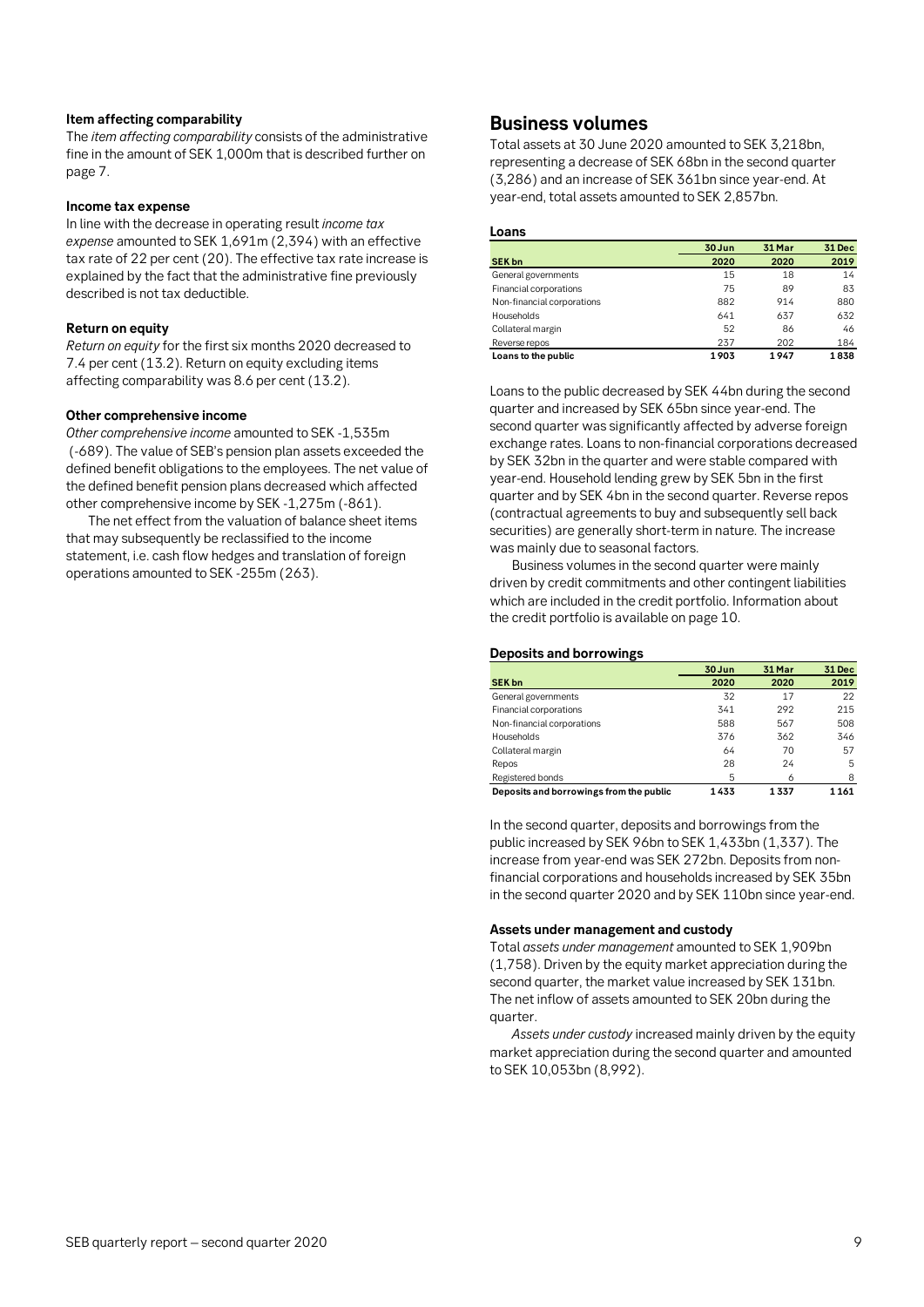# <span id="page-9-0"></span>**Risk and capital**

SEB assumes credit, market, liquidity, IT and operational as well as life insurance risks. The risk composition of the group, as well as the related risk, liquidity and capital management, are described in SEB's Annual Report for 2019 (see page 52- 57 and notes 40 and 41), in the Capital Adequacy and Risk Management Report for 2019 as well as the quarterly additional Pillar 3 disclosures. Further information is available in the Fact Book that is published quarterly.

#### **Credit risk and asset quality**

|                                          | 30 Jun | 31 Mar | 31 Dec |
|------------------------------------------|--------|--------|--------|
| <b>SEK bn</b>                            | 2020   | 2020   | 2019   |
| <b>Banks</b>                             | 89     | 111    | 99     |
| Corporates                               | 1331   | 1324   | 1268   |
| Commercial real estate management        | 199    | 196    | 188    |
| Residential real estate management       | 139    | 135    | 131    |
| Housing co-operative associations Sweden | 64     | 64     | 63     |
| Public administration                    | 77     | 64     | 72     |
| Household mortgage                       | 615    | 606    | 589    |
| Household other                          | 85     | 87     | 90     |
| Total credit portfolio                   | 2599   | 2587   | 2498   |

SEB's credit portfolio, which includes loans, contingent liabilities and derivatives, increased by SEK 12bn to SEK 2,599bn in the second quarter (2,587). The corporate credit portfolio increased by SEK 7bn, reflecting strong demand for liquidity facilities among large corporates which was to a large extent offset by foreign exchange effects. The household credit portfolio increased by SEK 7bn and the commercial and residential real estate management portfolios increased by SEK 7bn combined.

Gross loan exposures in stage 3 (credit-impaired) increased during the quarter by SEK 2bn to SEK 14.9bn, driven mainly by oil-related exposures. See expected credit loss comment on page 7. The gross credit-impaired loans (stage 3) were 0.86 per cent of total loans (0.71) and the ECL coverage ratio for the credit-impaired loans was 44.16 per cent. Note 12 provides a more detailed breakdown of SEB's loan portfolio by industry and stage allocation as well as corresponding ECL allowances. Pages 25-26 in the Fact book provide a breakdown of SEB's credit portfolio and lending portfolio by industry and country.

#### **Market risk**

SEB's business model is mainly driven by customer demand. Volatility in the financial markets increased dramatically in March resulting in an increase in the 10-day Value-at-Risk (VaR) measurement since it is partially based on historical information. Average VaR in the trading book for the second quarter amounted to SEK 259m compared with SEK 158m for the first quarter 2020. The group does not expect to lose more than this amount, on average, during a period of ten trading days with 99 per cent probability.

#### **Liquidity and long-term funding**

Short-term funding in the form of commercial paper and certificates of deposit decreased by SEK 73bn during the quarter. SEK 61bn of long-term funding matured during the second quarter (of which SEK 40bn covered bonds and SEK 20bn senior debt). An AT1 bond in the amount of SEK 10bn was repurchased in May 2020. During the second quarter new issuance amounted to SEK 17bn of which

SEK 6bn constituted covered bonds and SEK 11bn senior preferred debt.

SEB entered the Covid-19 crisis with a strong liquidity and funding position and has maintained uninterrupted access to all our funding markets throughout the Covid-period. In the first six months, SEB's funding and liquidity position was further supported by a continuous inflow of deposits from our clients, which enabled SEB to gradually reduce market funding.

The liquid assets defined according to the liquidity coverage requirements amounted to SEK 717bn at 30 June 2020 (660). From 16 March 2020, the Swedish Financial Supervisory Authority (SFSA) allows banks to temporarily fall below the Liquidity Coverage Ratio (LCR) requirement for individual and total currencies which normally must be at least 100 per cent. At quarter-end, the LCR was 138 per cent (176).

The bank is committed to a stable funding base. SEB's internal structural liquidity measure, Core Gap, which measures the proportion of stable funding in relation to illiquid assets, was 114 per cent (111).

#### **Rating**

Fitch rates SEB's long-term senior unsecured debt at AA-. The rating is based on SEB's low risk appetite, stable and wellexecuted strategy, robust asset quality and capitalisation as well as a supportive operating environment. In March, Fitch placed SEB's rating on negative watch due to the downside risks posed by the Covid-19 outbreak, although the ultimate implications remain unclear.

Moody's rates SEB's long-term senior unsecured debt at Aa2 with a stable outlook based on the bank's strong asset quality, robust capital ratios and good profitability, albeit with a view that the corporate business focus might add earnings cyclicality. In March, Moody's affirmed the stable outlook of the Swedish banking system due to the strong capital position and capital generation capacity of banks.

S&P rates SEB's long-term senior unsecured debt at A+ with a stable outlook. The rating is based on the stable and low-risk operating environment in Sweden, the bank's stable revenue base and position among leading Nordic corporates, sound market shares in corporate and household mortgage lending, profitability in line with peers and strong capitalisation.

In July, after the conclusion of the supervisory authorities' reviews of SEB's anti-money laundering work, S&P affirmed SEB's rating. Fitch and Moody's have not taken any rating action following the finalisation of the supervisory reviews.

#### **Capital position**

The following table shows the risk exposure amount (REA) and capital ratios according to Basel III:

|                                       | 30 Jun | 31 Mar | 31 Dec |
|---------------------------------------|--------|--------|--------|
| Own funds requirement, Basel III      | 2020   | 2020   | 2019   |
| Risk exposure amount, SEK bn          | 745    | 782    | 746    |
| Common Equity Tier 1 capital ratio, % | 17.8   | 16.8   | 17.6   |
| Tier 1 capital ratio, %               | 19.7   | 18.7   | 20.8   |
| Total capital ratio, %                | 22.2   | 21.2   | 23.3   |
| Leverage ratio, %                     | 4.3    | 4.3    | 5.1    |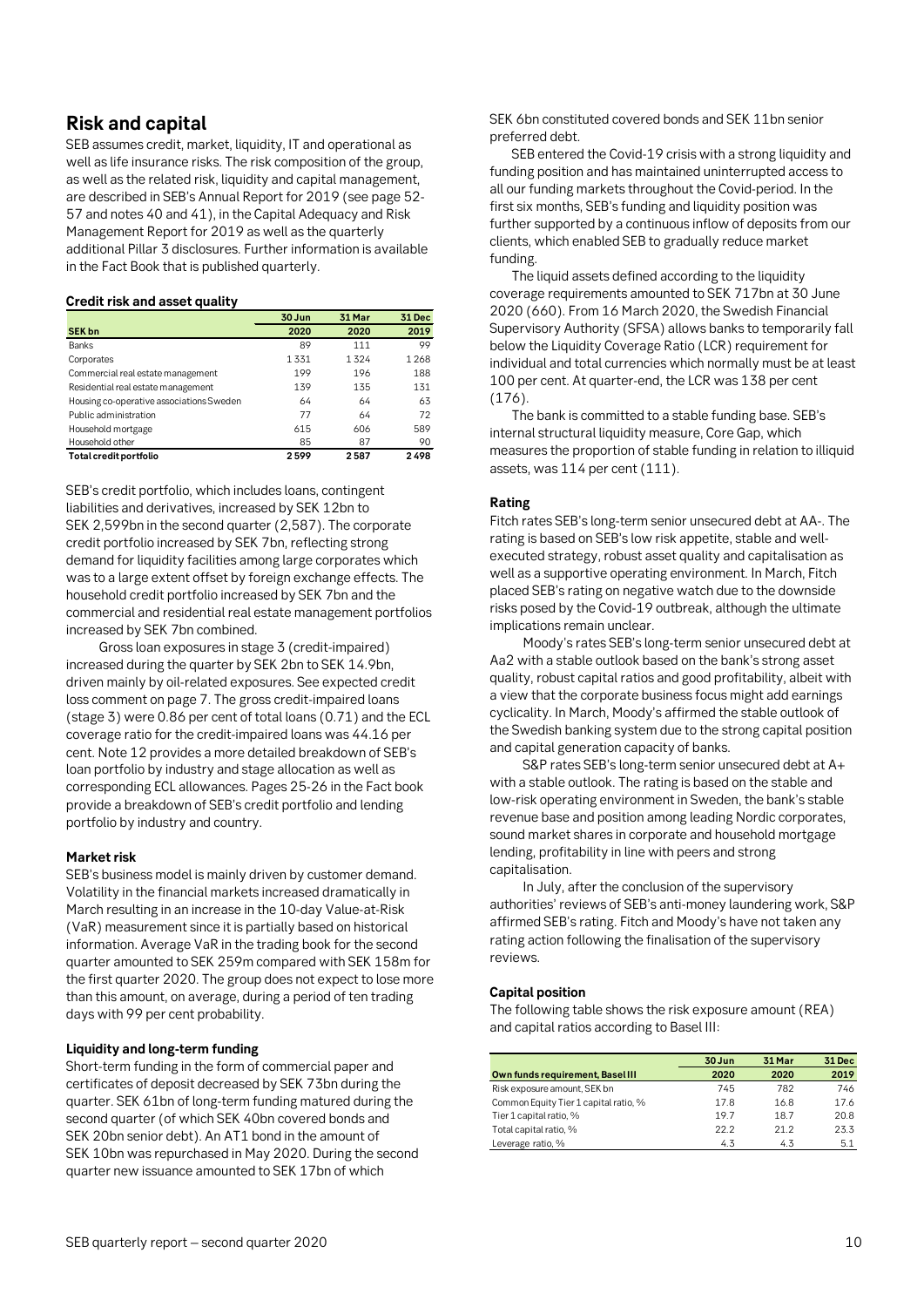SEB's Common Equity Tier 1 (CET1) capital ratio was 17.8 per cent (16.8). SEB's applicable CET1 capital requirement per the end of the second quarter was 13.7 per cent (13.7), whereof the pillar 2 requirement was 3.6 per cent, including 2 per cent systemic risk. In response to the effects of the Covid-19 pandemic, the SFSA lowered its countercyclical buffer requirement from 2.5 to zero per cent in the first quarter. Authorities in other countries have also reduced or removed this requirement.

The bank aims to have a buffer of around 150 basis points above the capital requirement. The buffer shall cover sensitivity to currency fluctuations in REA, changes in the net value of the Swedish defined benefit pension plan as well as general macroeconomic uncertainties. Currently the buffer is 410 basis points.

SEB's annual general meeting, which was held on 29 June 2020, approved the Board of Directors' proposal that no dividend payment for 2019 will be made and that the entire amount available will be carried forward. Depending on how the Covid-19 situation develops, the Board may assess a dividend payment later this year and if deemed appropriate, convene an extraordinary general meeting to present a dividend proposal.

#### **Risk exposure amount**

| <b>SEK bn</b>                              |       |
|--------------------------------------------|-------|
| Balance 31 Mar 2020                        | 782   |
| Underlying credit risk change              | $-25$ |
| - where of asset size                      | -3    |
| - where of asset quality                   | $-2$  |
| - where of foreign exchange movements      | $-20$ |
| Underlying market risk change              |       |
| - where of CVA risk                        | $-1$  |
| Underlying operational risk change         | O     |
| Model updates, methodology & policy, other | $-12$ |
| - where of credit risk                     | $-12$ |
| Balance 30 Jun 2020                        | 745   |

The total risk exposure amount (REA) decreased by SEK 36bn to SEK 745bn in the second quarter. Credit risk REA decreased by 37bn, with the main contributors being foreign exchange movements and that capital requirements were lowered, related to the Covid-19 crisis, aiming to support credit flows to small and medium-sized companies and infrastructure investments. Market and operational risk REA were largely unchanged during the quarter.

#### **Internally assessed capital requirement**

As per 30 June 2020, the internally assessed capital requirement, including insurance risk, amounted to SEK 70bn (74). The internal capital requirement is assessed using SEB's internal models for economic capital and is not fully comparable to the estimated capital requirement published by the SFSA due to differences in assumptions and methodologies.

The internally assessed capital requirement for the parent company amounted to SEK 67bn (70).

# <span id="page-10-0"></span>**Business development**

During the second quarter, SEB continued to support the customers in weathering the Covid-19 storm. At the same time, the ongoing process of sharpening our product and service offering as well as our processes continued.

#### **Advisory leadership**

As part of the efforts to assist in the transition towards a lowcarbon economy, SEB served as the structural advisor for Daimler in the creation of a green framework to finance their shift towards a zero-emission vehicle fleet and sustainable production processes. Together with BNP Paribas, SEB also advised EQT on a sustainability-linked subscription financing facility with terms designed to improve the ESG performance of the EQT portfolio companies. SEB expanded its green loans offer by making green real estate financing available for small and medium-sized real estate companies. In addition, SEB initiated a pilot venture in collaboration with the energy company Eon in order to provide SEB's household mortgage customers access to solar panel installations at advantageous borrowing conditions.

Together with the Swedish pension company AMF, the Swedish insurance company AFA Insurance, the Fourth Swedish National Pension Fund, as well as the Swedish foundation asset management company FAM, SEB has established a jointly owned company to support Swedish companies in need of capital through the corona crisis.

SEB launched four new funds to assist customers to start saving in a simple and sustainable way and at a competitive price. The allocation between equities and interest-bearing alternatives is done automatically according to predetermined rules.

#### **Operational excellence**

In Sweden, SEB developed its mobile app to enable private customers to buy and sell funds. This was a first step in a planned roll-out which also will enable securities trading. Further, the mobile app for private customers was developed to enable digital communication between customers and advisors through secure messaging.

The Swedish Anti-Money Laundering Intelligence Initiative, SAMLIT, was initiated by SEB in collaboration with the Swedish police and other Nordic banks with the purpose of sharing information to more efficiently combat financial crime and terrorist financing.

#### **Extended presence**

SEB continued to develop its strategic partnerships as part of its ambition to be available on customers' terms. As an example, in collaboration with the third-party provider Verified, SEB rolled out a cloud-based e-sign solution for large and medium-sized companies in Sweden and Norway, enabling digital signing of agreements.

In the Baltic countries, SEB entered a partnership with Fitek, which provides an e-invoice portal through which SEB's corporate customers are able to sign contracts, use e-invoices, collect payments and archive invoices – all in one place. Initially, this service will be available via the internet bank in Estonia.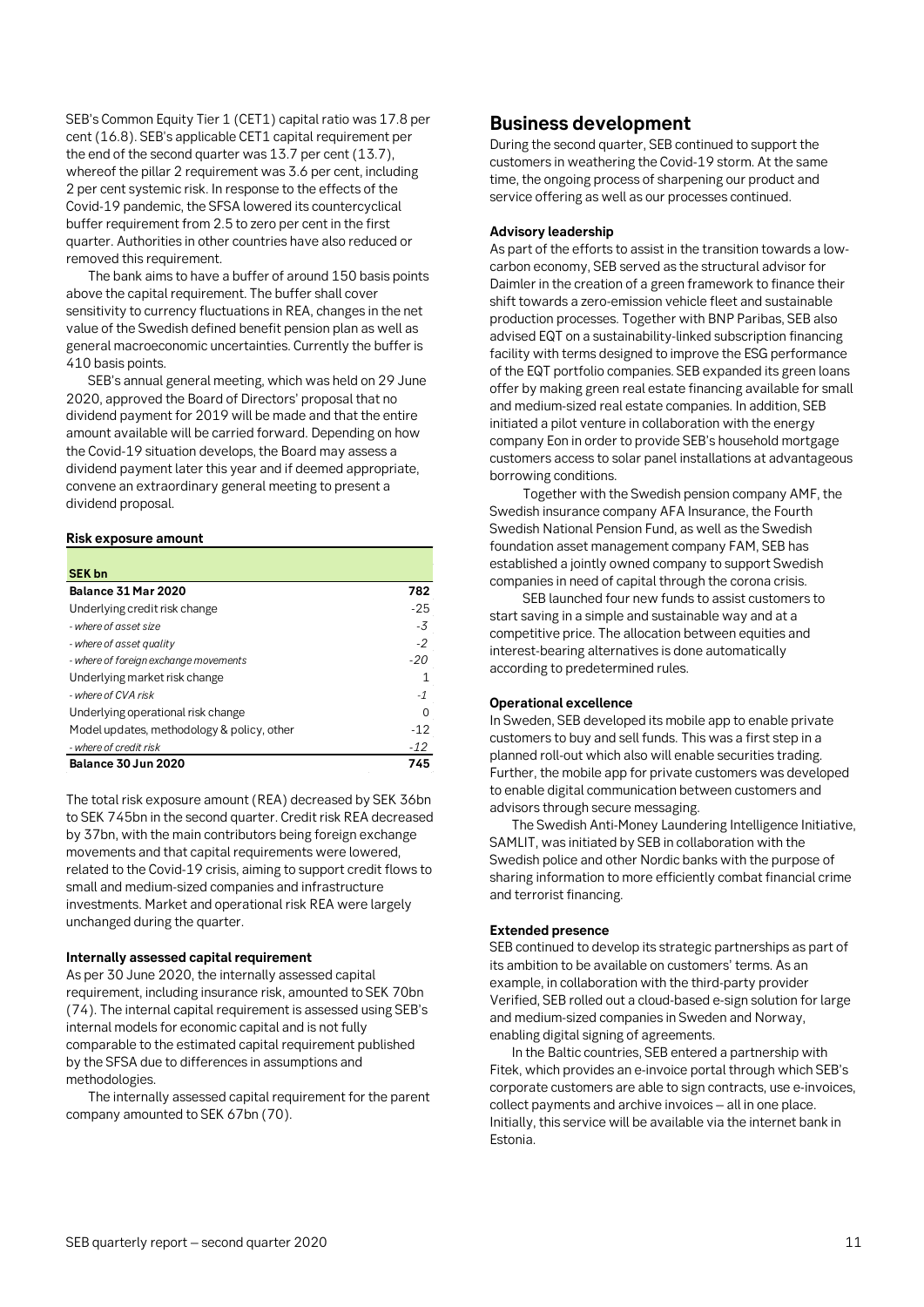# <span id="page-11-0"></span>**Other information**

#### **Long-term financial targets**

SEB's long-term financial targets are:

-to pay a yearly dividend that is 40 per cent or above of the earnings per share,

-to maintain a Common Equity Tier 1 capital ratio of around 150 bps above the current requirement from the SFSA, and -to generate a return on equity that is competitive with peers.

In the long term, SEB aspires to reach a sustainable return on equity of 15 per cent.

#### **Cost target**

SEB's business plan for 2019-2021 defines a number of strategic initiatives which, on an accumulated basis, are estimated to lead to total additional investments of SEK 2-2.5bn during the three-year period 2019-2021. This translates into an annual cost increase of SEK 1bn by 2021, and a new total cost target of around SEK 23bn by 2021, assuming 2018 foreign exchange rates. With the foreign exchange rates as of 30 June 2020, the cost target implies a cost level of around SEK 23.2bn in 2021. The pace of investments will be dependent on progress and will be gradually ramped up over the three years. The strategic initiatives are expected to lead to both improved revenue growth and cost efficiencies, improving return on equity over time.

#### **Currency effects**

The currency effect on the result for the second quarter 2020 was negligible since average exchange rates in SEB's main currencies were virtually flat.

Compared with the first quarter 2020, the stronger Swedish krona decreased loans to and deposits from the public by SEK 40bn and SEK 30bn, respectively. Total REA decreased by SEK 20bn while the decrease of total assets was SEK 66bn. Compared with year-end 2019, the Swedish krona exchange rate was fairly stable and the effect on business volumes was smaller.

#### **Uncertainties**

The pandemic outbreak of Covid-19 and governments' response measures in an attempt to limit its spread, have rapidly and significantly affected societies, economies and financial markets globally. The negative financial and economic consequences may be extensive in SEB's home markets. At the same time, the recent oil price development is a challenge for the oil and gas industry. SEB will continuously assess the asset quality of its credit portfolio using several different scenarios for the pandemic and the economic development, including the oil industry development. The assessment includes the effects of the measures taken by governments and the full consequences on the economy.

Financial markets are expected to continue to be volatile given the prevailing uncertainty. This may adversely impact fair values of certain financial instruments and holdings, and, consequently, net financial income and capital.

The interest rate levels – in Sweden in particular the repo rate – are key factors affecting net interest income and operating profit. The Swedish central bank does not currently forecast any change to its repo rate, which is currently zero per cent, until the end of 2023.

The German Federal Ministry of Finance issued a circular on 17 July 2017 with administrative guidance in relation to withholding taxes on dividends in connection with certain cross-border securities lending and derivative transactions; so-called cum-cum transactions. The circular states an intention to examine transactions executed prior to the change in tax legislation that was enacted 1 January 2016. Ongoing audits by the local tax administration have to date resulted in preliminary minor reclaims on selected tax years. SEB has requested that these reclaims should be revoked. Following a review, SEB is of the opinion that the cross-border securities lending and derivative transactions of SEB in Germany up until 1 January 2016 were conducted in compliance with then prevailing rules. Hence, to date no provisions have been made. Nevertheless, it cannot be ruled out that the outcome of potential future tax claims may have a negative financial effect on SEB.

SEB is subject to various legal regimes and requirements in all jurisdictions where the bank operates. Over the past years, the rules and regulations of the financial industry have expanded and further sharpened, and the regulators have increased their supervision. This is a development which is expected to continue to evolve. Supervisory authorities regularly conduct reviews of SEB's regulatory compliance, including areas such as financial stability, transaction reporting, anti-money laundering, investor protection, and data privacy. SEB has policies and procedures in place with the purpose to always comply with applicable rules and regulations. It cannot, however, be ruled out that current and future supervisory reviews could lead to criticism or sanctions.

#### **Organisational changes**

Sara Öhrvall, currently Chief Digital, Customer Experience and Communication Officer, has been appointed Chief Transformation Officer. She remains a member of SEB's Group Executive Committee and continues to report to the President and CEO. Karin Lepasoon has been appointed Head of Group Marketing and Communication and member of SEB's Group Executive Committee. She will report to the President and CEO. Both changes will be effective as of 1 November 2020.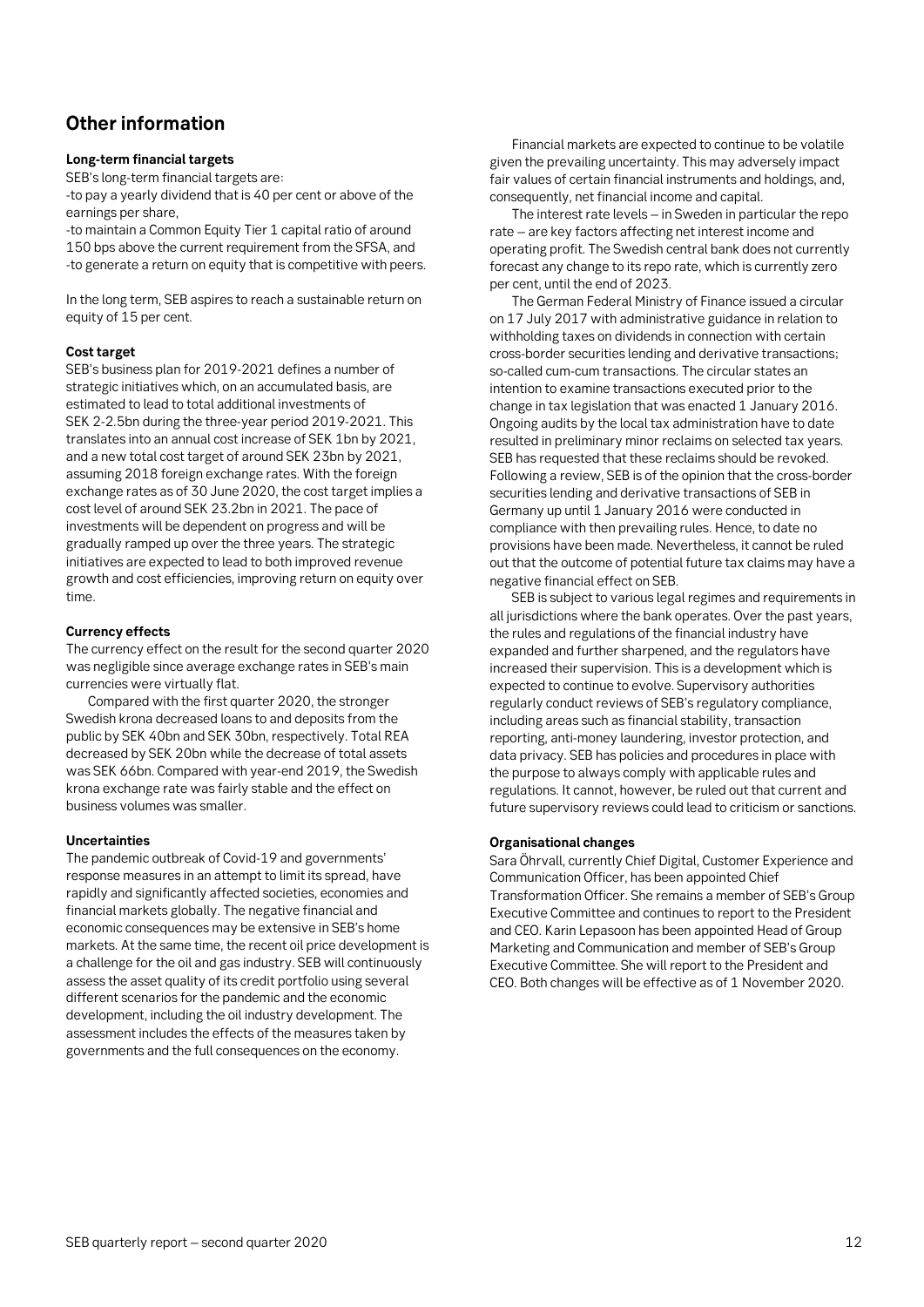# <span id="page-12-3"></span><span id="page-12-0"></span>**Financial statements – SEB Group**

# <span id="page-12-1"></span>**Income statement, condensed**

|                                           |                | Q2           | Q1       |       | Q2      |       |              | Jan-Jun      |               | <b>Full year</b> |
|-------------------------------------------|----------------|--------------|----------|-------|---------|-------|--------------|--------------|---------------|------------------|
| <b>SEK m</b>                              | <b>Note</b>    | 2020         | 2020     | %     | 2019    | %     | 2020         | 2019         | $\frac{9}{6}$ | 2019             |
| Net interest income                       | $\overline{2}$ | 6047         | 6201     | $-2$  | 5692    | 6     | 12249        | 11037        | 11            | 22950            |
| Net fee and commission income             | 3              | 4364         | 4624     | $-6$  | 4735    | -8    | 8988         | 9026         | 0             | 18709            |
| Net financial income                      | 4              | 3541         | $-804$   |       | 1482    | 139   | 2737         | 3600         | $-24$         | 7617             |
| Net other income                          |                | 47           | 68       | $-30$ | 287     | -84   | 115          | 440          | $-74$         | 858              |
| <b>Total operating income</b>             |                | 13999        | 10089    | 39    | 12197   | 15    | 24089        | 24103        | 0             | 50134            |
| Staff costs                               |                | $-3794$      | $-3619$  | 5     | $-3618$ | 5     | $-7413$      | $-7250$      | 2             | $-14660$         |
| Other expenses                            |                | $-1362$      | $-1598$  | $-15$ | $-1680$ | $-19$ | $-2960$      | $-3270$      | $-9$          | $-6623$          |
| Depreciation, amortisation and impairment |                |              |          |       |         |       |              |              |               |                  |
| of tangible and intangible assets         |                | $-557$       | $-429$   | 30    | $-410$  | 36    | $-985$       | $-809$       | 22            | $-1662$          |
| <b>Total operating expenses</b>           |                | $-5712$      | $-5646$  | 1     | $-5708$ | 0     | $-11358$     | $-11329$     | 0             | $-22945$         |
| <b>Profit before credit losses</b>        |                | 8287         | 4443     | 87    | 6489    | 28    | 12730        | 12774        | 0             | 27190            |
| Gains less losses from tangible and       |                |              |          |       |         |       |              |              |               |                  |
| intangible assets                         |                | $\mathbf{1}$ | $\Omega$ | 122   | 0       |       | $\mathbf{1}$ | $\mathbf{1}$ | 143           | $-2$             |
| Net expected credit losses                | 5              | $-2691$      | $-1494$  | 80    | $-386$  |       | $-4185$      | $-808$       |               | $-2294$          |
| Operating profit before                   |                |              |          |       |         |       |              |              |               |                  |
| items affecting comparability             |                | 5598         | 2950     | 90    | 6103    | -8    | 8547         | 11967        | $-29$         | 24894            |
| Items affecting comparability             | 6              | $-1000$      |          |       |         |       | $-1000$      |              |               |                  |
| Operating profit                          |                | 4598         | 2950     | 56    | 6103    | $-25$ | 7547         | 11967        | $-37$         | 24894            |
| Income tax expense                        |                | $-1096$      | $-595$   | 84    | $-1211$ | $-10$ | $-1691$      | $-2394$      | $-29$         | $-4717$          |
| <b>NET PROFIT</b>                         |                | 3501         | 2355     | 49    | 4892    | $-28$ | 5856         | 9573         | $-39$         | 20177            |
| Attributable to shareholders of           |                |              |          |       |         |       |              |              |               |                  |
| Skandinaviska Enskilda Banken AB          |                | 3501         | 2355     | 49    | 4892    | $-28$ | 5856         | 9573         | $-39$         | 20177            |
| Basic earnings per share, SEK             |                | 1.62         | 1.09     |       | 2.26    |       | 2.70         | 4.43         |               | 9.33             |
| Diluted earnings per share, SEK           |                | 1.61         | 1.08     |       | 2.25    |       | 2.69         | 4.40         |               | 9.28             |

# <span id="page-12-2"></span>**Statement of comprehensive income**

|                                            | Q <sub>2</sub> | Q1            |               | Q <sub>2</sub> |               |         | Jan-Jun |               | <b>Full year</b> |
|--------------------------------------------|----------------|---------------|---------------|----------------|---------------|---------|---------|---------------|------------------|
| <b>SEK m</b>                               | 2020           | 2020          | $\frac{9}{6}$ | 2019           | $\frac{9}{6}$ | 2020    | 2019    | $\frac{9}{6}$ | 2019             |
| <b>NET PROFIT</b>                          | 3501           | 2355          | 49            | 4892           | $-28$         | 5856    | 9573    | $-39$         | 20177            |
| Cash flow hedges                           | $-10$          | - 51          | -80           | - 156          | -93           | - 61    | - 329   | -81           | $-298$           |
| Translation of foreign operations          | - 816          | 622           |               | 257            |               | - 194   | 592     |               | 145              |
| Items that may subsequently be             |                |               |               |                |               |         |         |               |                  |
| reclassified to the income statement:      | - 827          | 571           |               | 101            |               | $-255$  | 263     |               | $-153$           |
| Own credit risk adjustment $(OCA)^{1/2}$   | $-277$         | 272           |               | - 73           |               | - 5     | - 92    | -95           | - 53             |
| Defined benefit plans                      | 558            | $-1832$       |               | $-265$         |               | $-1275$ | - 861   | 48            | 1366             |
| Items that will not be reclassified to the |                |               |               |                |               |         |         |               |                  |
| income statement:                          | 281            | $-1560 - 118$ |               | - 339          |               | $-1279$ | $-952$  | 34            | 1313             |
| OTHER COMPREHENSIVE INCOME                 | - 546          | - 989         | -45           | - 237          | 130           | $-1535$ | - 689   | 123           | 1160             |
| <b>TOTAL COMPREHENSIVE INCOME</b>          | 2956           | 1366          | 116           | 4655           | $-37$         | 4322    | 8884    | $-51$         | 21336            |
| Attributable to shareholders of            |                |               |               |                |               |         |         |               |                  |
| Skandinaviska Enskilda Banken AB           | 2956           | 1366          | 116           | 4655           | -37           | 4322    | 8884    | -51           | 21336            |

1) Own credit risk adjustment from financial liabilities at fair value through profit or loss.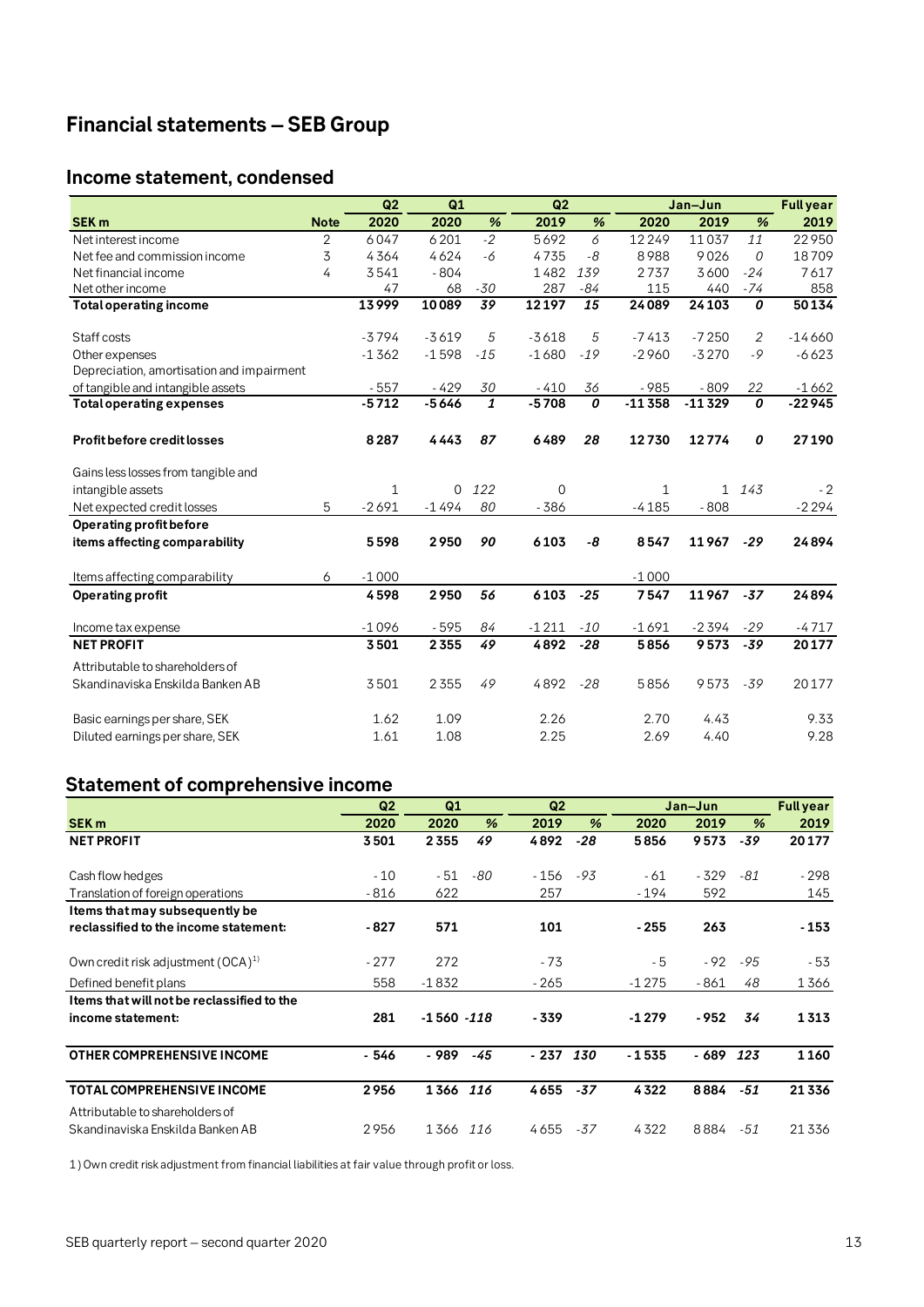# **Balance sheet, condensed**

|                                                        | 30 Jun  | 31 Mar  | 31 Dec  |
|--------------------------------------------------------|---------|---------|---------|
| <b>SEK m</b>                                           | 2020    | 2020    | 2019    |
| Cash and cash balances at central banks                | 319387  | 329384  | 146691  |
| Loans to central banks                                 | 937     | 2578    | 4494    |
| Loans to credit institutions <sup>2)</sup>             | 48296   | 58830   | 46995   |
| Loans to the public                                    | 1903059 | 1947400 | 1837605 |
| Debt securities                                        | 363143  | 317935  | 238578  |
| Equity instruments                                     | 59259   | 62028   | 78482   |
| Financial assets for which the customers bear the      |         |         |         |
| investment risk                                        | 301581  | 277416  | 316776  |
| Derivatives                                            | 157007  | 225482  | 139427  |
| Other assets                                           | 65188   | 64814   | 47598   |
| <b>TOTAL ASSETS</b>                                    | 3217858 | 3285866 | 2856648 |
|                                                        |         |         |         |
| Deposits from central banks and credit institutions    | 180405  | 203268  | 88041   |
| Deposits and borrowings from the public <sup>1)</sup>  | 1433051 | 1336827 | 1161485 |
| Financial liabilities for which the customers bear the |         |         |         |
| investment risk                                        | 303188  | 278974  | 317574  |
| Liabilities to policyholders                           | 27413   | 26733   | 26547   |
| Debt securities issued                                 | 778964  | 902390  | 858173  |
| Short positions                                        | 36225   | 33202   | 27343   |
| Derivatives                                            | 137896  | 187964  | 122192  |
| Other financial liabilities                            | 2256    | 1978    | 2449    |
| Other liabilities                                      | 158246  | 157 357 | 97144   |
| <b>Total liabilities</b>                               | 3057643 | 3128693 | 2700947 |
| <b>Equity</b>                                          | 160214  | 157174  | 155700  |
| <b>TOTAL LIABILITIES AND EQUITY</b>                    | 3217858 | 3285866 | 2856648 |
|                                                        |         |         |         |
| 1) Deposits covered by deposit guarantees              | 337364  | 325341  | 313779  |

2) Loans to credit institutions and liquidity placements with other direct participants in interbank fund transfer systems.

A more detailed balance sheet is available in the Fact Book.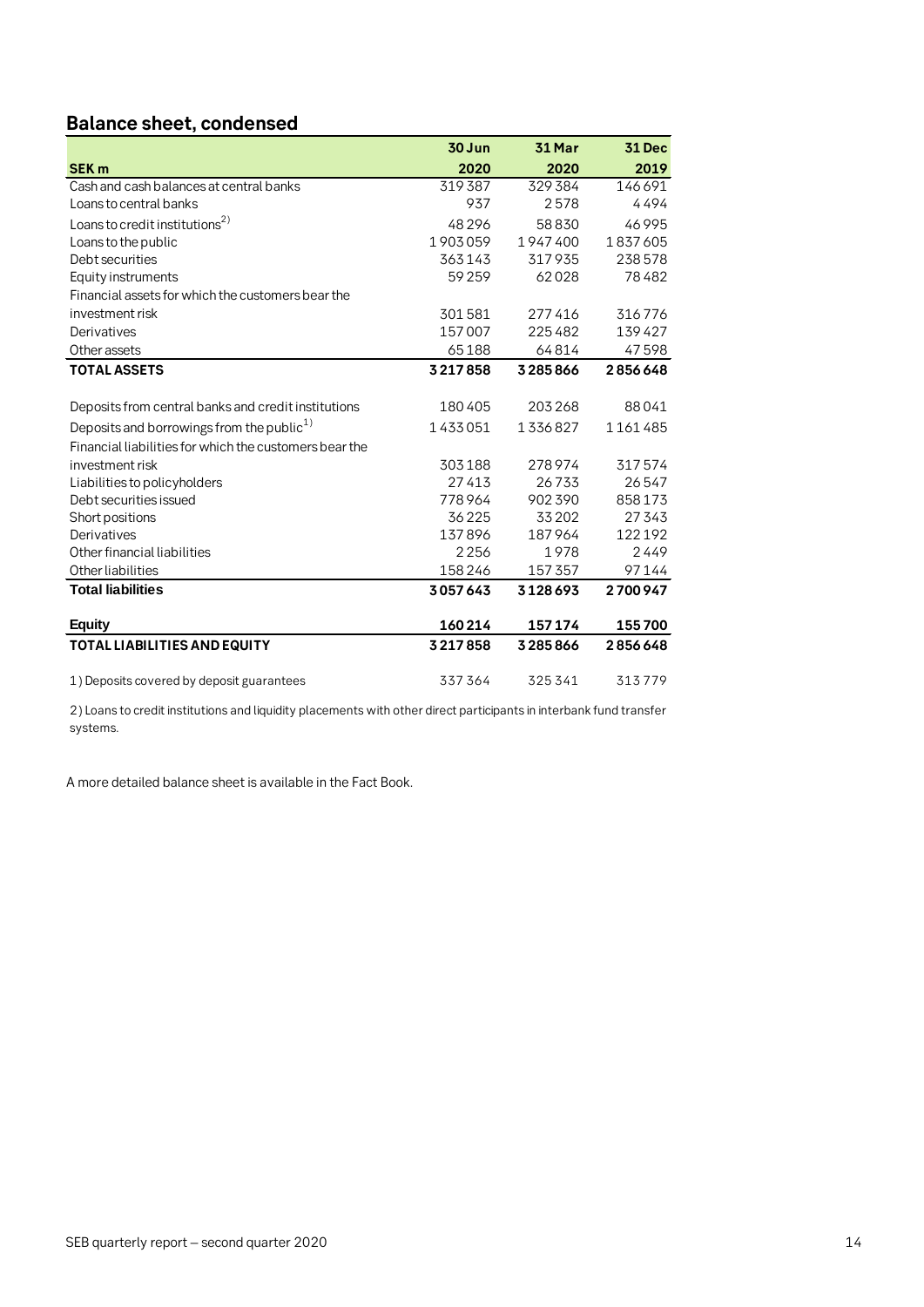# <span id="page-14-1"></span><span id="page-14-0"></span>**Statement of changes in equity**

|                                         |              |                  |                  | <b>Translation</b> | <b>Defined</b> |                 |               |
|-----------------------------------------|--------------|------------------|------------------|--------------------|----------------|-----------------|---------------|
|                                         | <b>Share</b> |                  | <b>Cash flow</b> | offoreign          | benefit        | <b>Retained</b> |               |
| SEK <sub>m</sub>                        | capital      | OCA <sup>2</sup> |                  | hedges operations  | plans          | earnings        | <b>Equity</b> |
|                                         |              |                  |                  |                    |                |                 |               |
| <b>Jan-Jun 2020</b>                     |              |                  |                  |                    |                |                 |               |
| Opening balance                         | 21942        | $-339$           | 15               | $-170$             | 3898           | 130 355         | 155700        |
| Net profit                              |              |                  |                  |                    |                | 5856            | 5856          |
| Other comprehensive income (net of tax) |              | $-5$             | $-61$            | $-194$             | $-1275$        |                 | $-1535$       |
| Total comprehensive income              |              | $-5$             | $-61$            | $-194$             | $-1275$        | 5856            | 4322          |
| Equity-based programmes <sup>4)</sup>   |              |                  |                  |                    |                | 258             | 258           |
| Change in holdings of own shares        |              |                  |                  |                    |                | $-65$           | $-65$         |
| <b>Closing balance</b>                  | 21942        | $-344$           | $-46$            | $-364$             | 2624           | 136404          | 160214        |
|                                         |              |                  |                  |                    |                |                 |               |
| Jan-Dec 2019                            |              |                  |                  |                    |                |                 |               |
| Opening balance                         | 21942        | $-286$           | 313              | $-315$             | 2533           | 124604          | 148789        |
| Effect of applying IFRS $16^{3}$        |              |                  |                  |                    |                | $-244$          | -244          |
| Restated balance at 1 January 2019      | 21942        | $-286$           | 313              | $-315$             | 2533           | 124 360         | 148545        |
| Net profit                              |              |                  |                  |                    |                | 20177           | 20177         |
| Other comprehensive income (net of tax) |              | $-53$            | $-298$           | 145                | 1366           |                 | 1160          |
| Total comprehensive income              |              | $-53$            | $-298$           | 145                | 1366           | 20177           | 21336         |
| Dividend to shareholders                |              |                  |                  |                    |                | $-14069$        | $-14069$      |
| Equity-based programmes <sup>4)</sup>   |              |                  |                  |                    |                | $-136$          | $-136$        |
| Change in holdings of own shares        |              |                  |                  |                    |                | 24              | 24            |
| <b>Closing balance</b>                  | 21942        | $-339$           | 15               | $-170$             | 3898           | 130355          | 155700        |
| Jan-Jun 2019                            |              |                  |                  |                    |                |                 |               |
| Opening balance                         | 21942        | $-286$           | 313              | $-315$             | 2533           | 124604          | 148789        |
| Effect of applying IFRS $16^{3}$        |              |                  |                  |                    |                | $-244$          | -244          |
| Restated balance at 1 January 2019      | 21942        | $-286$           | 313              | $-315$             | 2533           | 124 360         | 148545        |
| Net profit                              |              |                  |                  |                    |                | 9573            | 9573          |
| Other comprehensive income (net of tax) |              | $-92$            | $-329$           | 592                | $-861$         |                 | -689          |
| Total comprehensive income              |              | $-92$            | $-329$           | 592                | $-861$         | 9573            | 8884          |
| Dividend to shareholders                |              |                  |                  |                    |                | $-14069$        | $-14069$      |
|                                         |              |                  |                  |                    |                |                 |               |
| Equity-based programmes <sup>4)</sup>   |              |                  |                  |                    |                | $-523$          | $-523$        |
| Change in holdings of own shares        |              |                  |                  |                    | 1672           | $-30$           | -30           |
| <b>Closing balance</b>                  | 21942        | $-378$           | $-16$            | 277                |                | 119310          | 142807        |

1) Amounts under Other reserves may be reclassified in the future to the income statement under certain circumstances, e.g. if they are related to dissolved Cash flow hedges or Translation of foreign operations when SEB ceases to consolidate a foreign operation. Amounts related to OCA and Defined benefit plans will not be reclassified to the income statement.

2) Fair value changes of financial liabilities at fair value through profit or loss attributable to changes in own credit risk.

3) IFRS 16 Leases is applied from 1 January 2019.

4) Number of shares owned by SEB:

|                                                | Jan-Jun | Jan-Dec | Jan-Jun |
|------------------------------------------------|---------|---------|---------|
| Number of shares owned by SEB, million         | 2020    | 2019    | 2019    |
| Opening balance                                | 31.5    | 30.3    | 30.3    |
| Repurchased shares for equity-based programmes | 0.3     | 8.7     | 8.7     |
| Sold/distributed shares                        | $-5.3$  | $-7.4$  | $-5.1$  |
| <b>Closing balance</b>                         | 26.5    | 31.5    | 33.9    |
| Market value of shares owned by SEB, SEK m     | 2141    | 2 7 7 4 | 2911    |

In accordance with the decision by the Annual General Meeting, SEB holds own shares of Class A for the long-term equity-based programmes. The transactions may take place at one or several occasions during the year. The acquisition cost for the purchase of own shares is deducted from shareholders' equity. The item includes changes in nominal amounts of equity swaps used for hedging of equity-based programmes.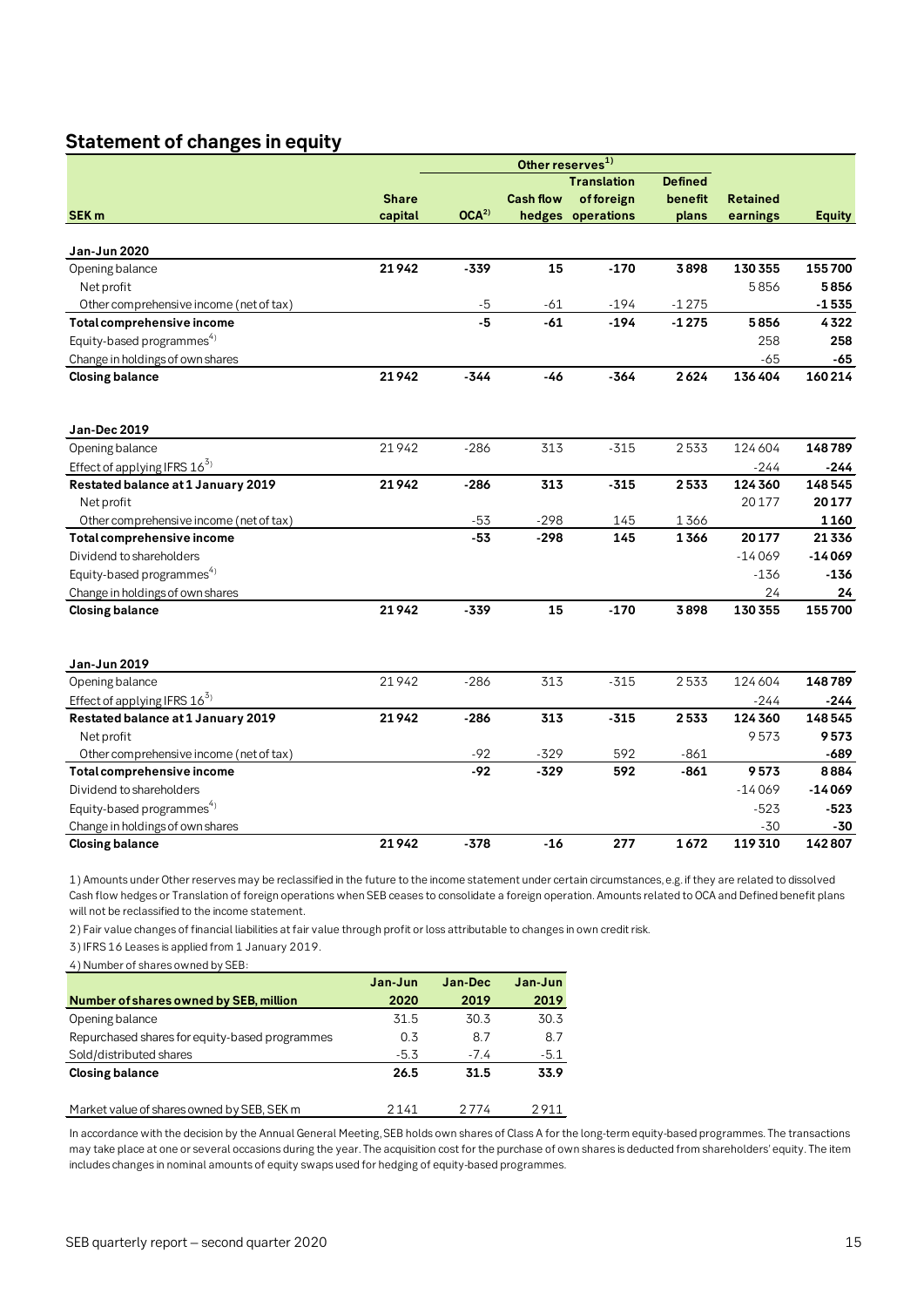# **Cash flow statement, condensed**

|                                                                |          | Jan-Jun            |       | <b>Full year</b> |
|----------------------------------------------------------------|----------|--------------------|-------|------------------|
| <b>SEK m</b>                                                   | 2020     | 2019               | %     | 2019             |
| Cash flow from the profit and loss statement                   | 9392     | $-5506$            |       | 4002             |
| $Increase (-)/decrease (+)$ in portfolios                      |          | $-96509 - 112197$  | $-14$ | $-100712$        |
| Increase $(+)/$ decrease $(-)$ in issued short term securities | $-89399$ | 138928             |       | 179214           |
| Increase $(-)/$ decrease $(+)$ in lending                      |          | - 71 413 - 173 946 | - 59  | $-168396$        |
| Increase $(+)/$ decrease $(-)$ in deposits and borrowings      | 363917   | 100756             |       | 2801             |
| Increase/decrease in other balance sheet items                 | 54939    | 16852              |       | 21578            |
| Cash flow from operating activities                            | 170927   | $-35112$           |       | $-61513$         |
| Cash flow from investment activities                           | - 58     | - 6 0 7 4          | - 99  | $-612$           |
| Cash flow from financing activities                            |          | $-14069 - 100$     |       | $-5227$          |
| Net increase in cash and cash equivalents                      | 170869   | $-55255$           |       | $-67352$         |
| Cash and cash equivalents at the beginning of year             | 159335   | 219579             | $-27$ | 219579           |
| Exchange rate differences on cash and cash equivalents         | $-128$   | 7015               |       | 7108             |
| Net increase in cash and cash equivalents                      | 170869   | - 55 255           |       | $-67352$         |
| Cash and cash equivalents at the end of period $^{1)}$         | 330076   | 171339             | 93    | 159335           |

1) Cash and cash equivalents at the end of period is defined as Cash and cash balances with central banks and Loans to other credit institutions payable on demand.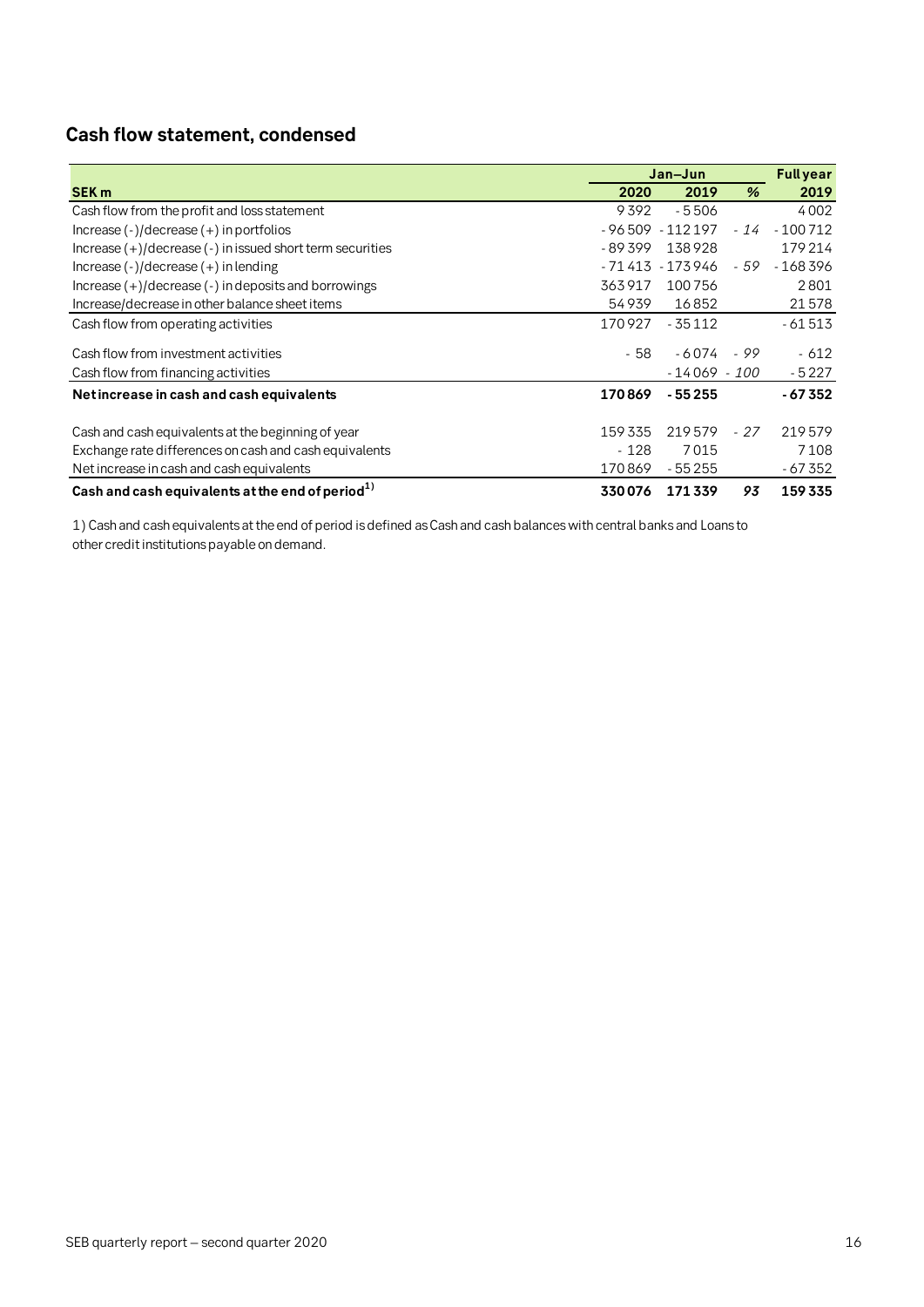# <span id="page-16-0"></span>**Other financial information – SEB Group**

# <span id="page-16-1"></span>**Key figures**

|                                                                                             | Q2     | Q1     | Q2     | Jan-Jun |                 | <b>Full year</b> |
|---------------------------------------------------------------------------------------------|--------|--------|--------|---------|-----------------|------------------|
|                                                                                             | 2020   | 2020   | 2019   | 2020    | 2019            | 2019             |
|                                                                                             |        |        |        |         |                 |                  |
| Return on equity, %                                                                         | 8.7    | 6.0    | 13.9   | 7.4     | 13.2            | 13.7             |
| Return on equity excluding items affecting                                                  |        |        |        |         |                 |                  |
| comparability <sup>1</sup> , %                                                              | 11.2   | 6.0    | 13.9   | 8.6     | 13.2            | 13.8             |
| Return on tangible equity, %                                                                | 9.3    | 6.3    | 14.7   | 7.8     | 14.0            | 14.5             |
| Return on tangible equity excluding items affecting                                         |        |        |        |         |                 |                  |
| comparability <sup>1</sup> , %                                                              | 11.9   | 6.3    | 14.7   | 9.1     | 14.0            | 14.6             |
| Return on total assets, %                                                                   | 0.4    | 0.3    | 0.7    | 0.4     | 0.7             | 0.7              |
| Return on risk exposure amount, %                                                           | 1.8    | 1.2    | 2.6    | 1.5     | 2.6             | 2.7              |
| Cost/income ratio                                                                           | 0.41   | 0.56   | 0.47   | 0.47    | 0.47            | 0.46             |
| Basic earnings per share, SEK                                                               | 1.62   | 1.09   | 2.26   | 2.70    | 4.43            | 9.33             |
| Weighted average number of shares <sup>1</sup> , millions                                   | 2167   | 2164   | 2161   | 2165    | 2162            | 2162             |
| Diluted earnings per share, SEK<br>Weighted average number of diluted shares <sup>2</sup> , | 1.61   | 1.08   | 2.25   | 2.69    | 4.40            | 9.28             |
| millions                                                                                    | 2180   | 2177   | 2172   | 2180    | 2174            | 2175             |
| Net worth per share, SEK                                                                    | 79.79  | 78.09  | 72.78  | 79.79   | 72.78           | 78.42            |
| Equity per share, SEK                                                                       | 73.91  | 72.58  | 66.11  | 73.91   | 66.11           | 71.99            |
| Average shareholders' equity, SEK, billion                                                  | 160.1  | 156.8  | 141.2  | 158.6   | 145.3           | 146.9            |
| Net ECL level, %                                                                            | 0.46   | 0.25   | 0.07   | 0.35    | 0.07            | 0.10             |
| Stage 3 Loans / Total Loans, gross, %                                                       | 0.86   | 0.71   | 0.64   | 0.86    | 0.64            | 0.67             |
| Stage 3 Loans / Total Loans, net, %                                                         | 0.48   | 0.38   | 0.41   | 0.48    | 0.41            | 0.36             |
| Liquidity Coverage Ratio (LCR) <sup>3)</sup> , %                                            | 138    | 176    | 149    | 138     | 149             | 218              |
| Own funds requirement, Basel III                                                            |        |        |        |         |                 |                  |
| Risk exposure amount, SEK m                                                                 | 745457 | 781687 | 763519 |         | 745 457 763 519 | 745637           |
| Expressed as own funds requirement, SEK m                                                   | 59637  | 62535  | 61082  | 59637   | 61082           | 59651            |
| Common Equity Tier 1 capital ratio, %                                                       | 17.8   | 16.8   | 16.6   | 17.8    | 16.6            | 17.6             |
| Tier 1 capital ratio, %                                                                     | 19.7   | 18.7   | 18.7   | 19.7    | 18.7            | 20.8             |
| Total capital ratio, %                                                                      | 22.2   | 21.2   | 21.1   | 22.2    | 21.1            | 23.3             |
| Leverage ratio, %                                                                           | 4.3    | 4.3    | 4.6    | 4.3     | 4.6             | 5.1              |
| Number of full time equivalents <sup>4)</sup>                                               | 15329  | 15261  | 14988  | 15247   | 14852           | 14939            |
| Assets under custody, SEK bn                                                                | 10053  | 8992   | 8704   | 10053   | 8704            | 10428            |
| Assets under management, SEK bn                                                             | 1909   | 1758   | 1932   | 1909    | 1932            | 2041             |

1) The number of issued shares was 2,194,171,802. SEB owned 31,499,321 Class A shares for the equity based programmes at yearend 2019. During 2020 SEB has purchased 296,142 shares and 5,264,309 shares have been sold. Thus, at 30 June 2020 SEB owned 26,531,154 Class A-shares with a market value of SEK 2,141m.

2) Calculated dilution based on the estimated economic value of the long-term incentive programmes.

3) In accordance with the EU delegated act.

4) Quarterly numbers are for end of quarter. Accumulated numbers are average for the period. During the first quarter 2020, the definition of FTEs was harmonised for the SEB Group. Approximately one third of the increase in the number of FTEs in that quarter is related to the unified definition.

In SEB's Fact Book, this table is available with nine quarters of history.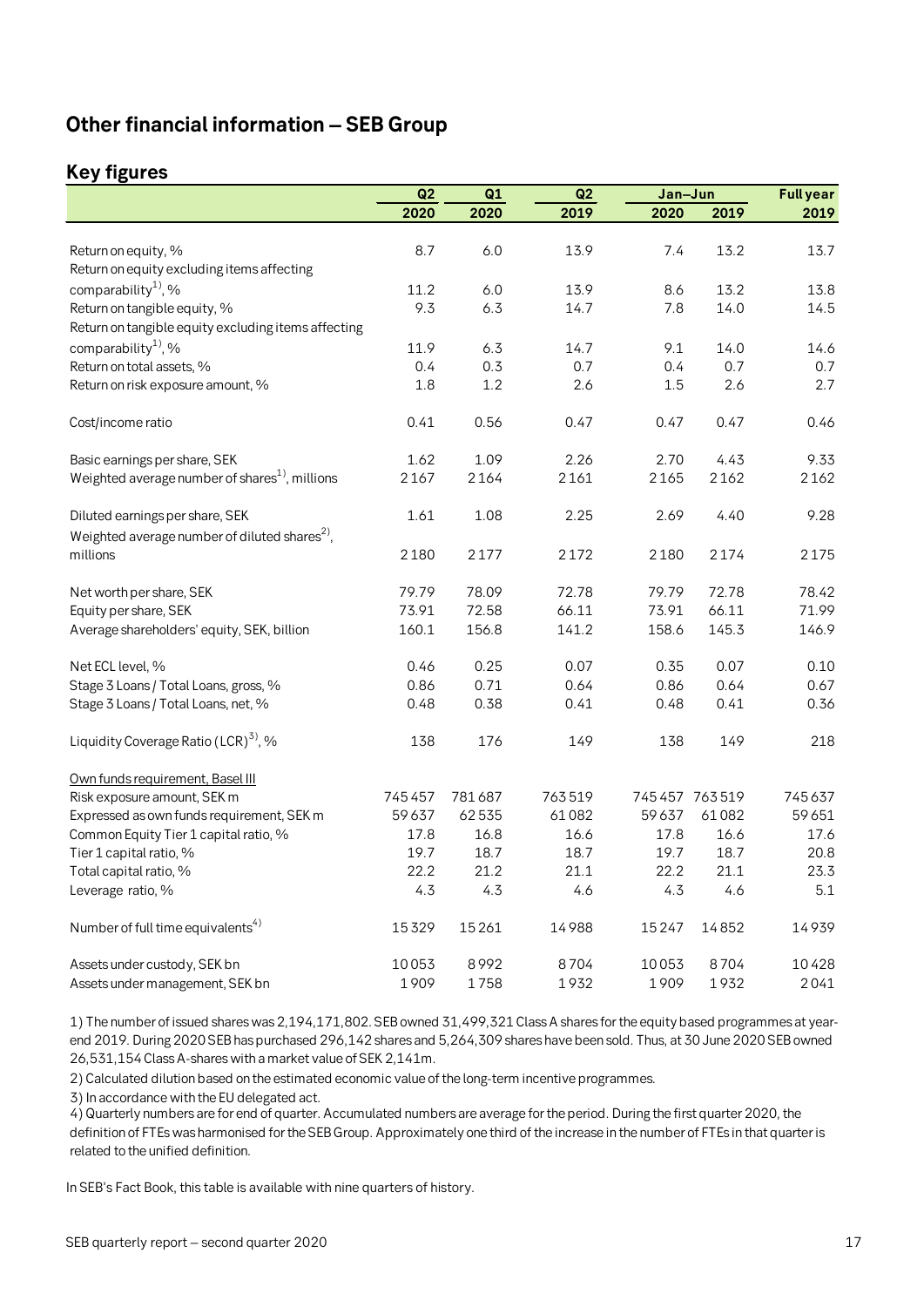# <span id="page-17-0"></span>**Income statement on a quarterly basis**

|                                                       | Q <sub>2</sub> | Q1       | Q4      | Q <sub>3</sub> | Q2           |
|-------------------------------------------------------|----------------|----------|---------|----------------|--------------|
| <b>SEK m</b>                                          | 2020           | 2020     | 2019    | 2019           | 2019         |
| Net interest income                                   | 6047           | 6201     | 5930    | 5983           | 5692         |
| Net fee and commission income                         | 4364           | 4624     | 4989    | 4693           | 4735         |
| Net financial income                                  | 3541           | $-804$   | 2822    | 1196           | 1482         |
| Net other income                                      | 47             | 68       | 349     | 70             | 287          |
| <b>Total operating income</b>                         | 13999          | 10089    | 14089   | 11942          | 12197        |
|                                                       |                |          |         |                |              |
| Staff costs                                           | $-3794$        | $-3619$  | $-3807$ | $-3603$        | $-3618$      |
| Other expenses                                        | $-1362$        | $-1598$  | $-1746$ | $-1607$        | $-1680$      |
| Depreciation, amortisation and impairment of          |                |          |         |                |              |
| tangible and intangible assets                        | $-557$         | $-429$   | $-474$  | $-379$         | $-410$       |
| <b>Total operating expenses</b>                       | $-5712$        | $-5646$  | $-6026$ | $-5589$        | $-5708$      |
| <b>Profit before credit losses</b>                    | 8287           | 4443     | 8063    | 6353           | 6489         |
| Gains less losses from tangible and intangible assets | 1              | $\Omega$ | - 3     | $\mathbf{1}$   | <sup>0</sup> |
| Net expected credit losses                            | $-2691$        | $-1494$  | $-997$  | $-489$         | - 386        |
| <b>Operating profit before</b>                        |                |          |         |                |              |
| items affecting comparability                         | 5598           | 2950     | 7063    | 5864           | 6103         |
| Items affecting comparability                         | $-1000$        |          |         |                |              |
| <b>Operating profit</b>                               | 4598           | 2950     | 7063    | 5864           | 6103         |
| Income tax expense                                    | $-1096$        | $-595$   | $-1232$ | $-1092$        | $-1211$      |
| <b>NET PROFIT</b>                                     | 3501           | 2355     | 5831    | 4772           | 4892         |
| Attributable to shareholders of Skandinaviska         |                |          |         |                |              |
| Enskilda Banken AB                                    | 3501           | 2355     | 5831    | 4772           | 4892         |
| Basic earnings per share, SEK                         | 1.62           | 1.09     | 2.70    | 2.21           | 2.26         |
| Diluted earnings per share, SEK                       | 1.61           | 1.08     | 2.68    | 2.20           | 2.25         |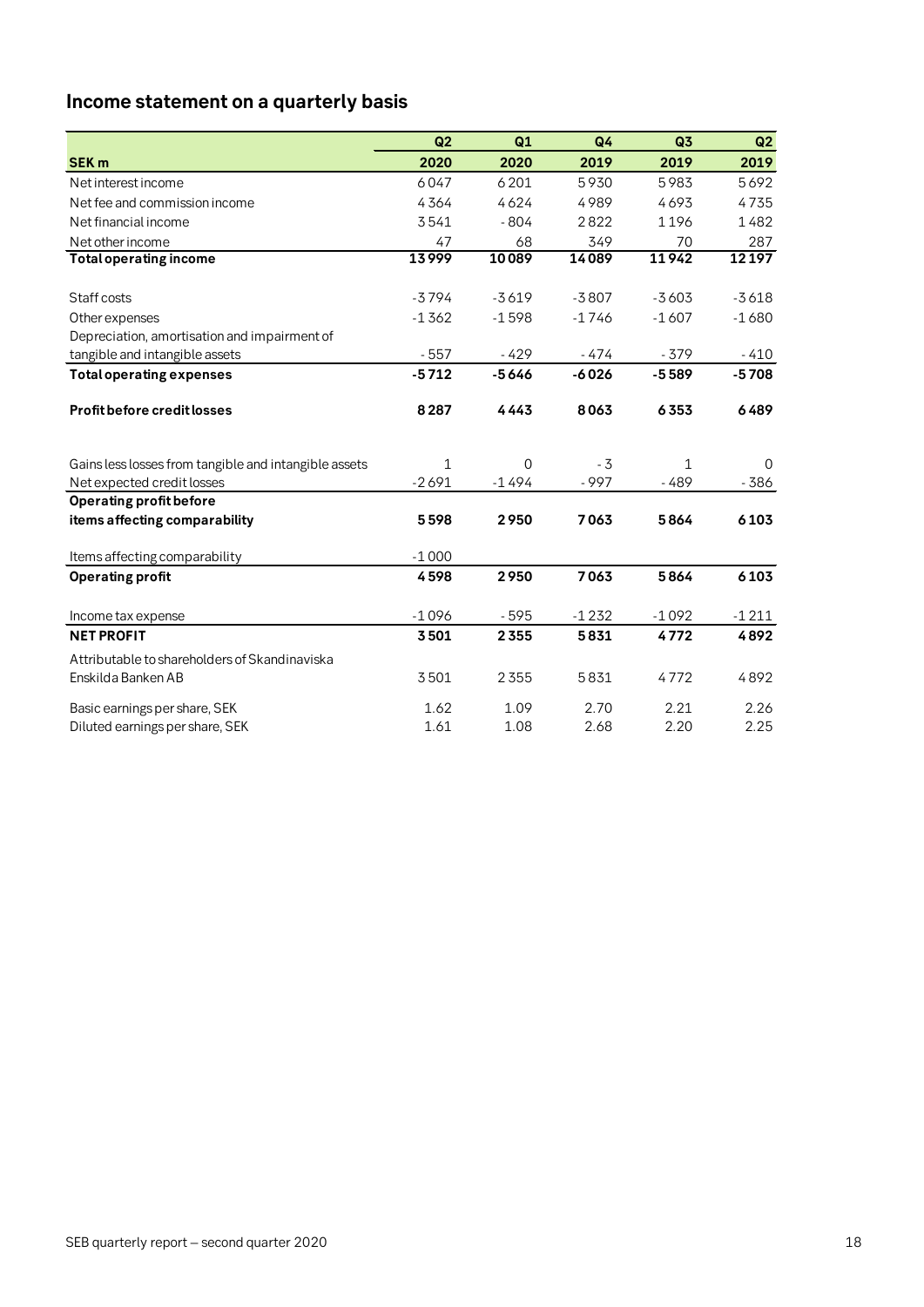# <span id="page-18-0"></span>**Business segments – SEB Group**

# <span id="page-18-1"></span>**Income statement by segment**

|                                       | Large                            |                                          |               |        | Investment                   |                     |                  |
|---------------------------------------|----------------------------------|------------------------------------------|---------------|--------|------------------------------|---------------------|------------------|
|                                       | <b>Corporates</b><br>& Financial | <b>Corporate &amp;</b><br><b>Private</b> |               |        | <b>Management</b><br>& group |                     |                  |
| <b>Jan-Jun 2020, SEK m</b>            | <b>Institutions</b>              | <b>Customers</b>                         | <b>Baltic</b> | Life   | functions                    | <b>Eliminations</b> | <b>SEB Group</b> |
| Net interest income                   | 5361                             | 5915                                     | 1633          | $-16$  | $-570$                       | $-76$               | 12249            |
| Net fee and commission income         | 3330                             | 2433                                     | 780           | 1197   | 1240                         | 8                   | 8988             |
| Net financial income                  | 1957                             | 186                                      | 129           | 117    | 353                          | $-5$                | 2737             |
| Net other income                      | 14                               | 17                                       | $\Omega$      |        | 85                           | $-2$                | 115              |
| Total operating income                | 10662                            | 8551                                     | 2542          | 1300   | 1109                         | $-75$               | 24089            |
| Staff costs                           | $-2089$                          | $-1718$                                  | $-442$        | $-437$ | $-2735$                      | 8                   | $-7413$          |
| Other expenses                        | $-2606$                          | $-1973$                                  | $-566$        | $-368$ | 2485                         | 68                  | $-2960$          |
| Depreciation, amortisation and        |                                  |                                          |               |        |                              |                     |                  |
| impairment of tangible and intangible |                                  |                                          |               |        |                              |                     |                  |
| assets                                | $-34$                            | $-35$                                    | $-16$         | $-11$  | $-890$                       |                     | $-985$           |
| <b>Total operating expenses</b>       | $-4728$                          | $-3726$                                  | $-1025$       | $-815$ | $-1140$                      | 75                  | $-11358$         |
| <b>Profit before credit losses</b>    | 5934                             | 4825                                     | 1517          | 485    | $-31$                        | 0                   | 12730            |
| Gains less losses from tangible and   |                                  |                                          |               |        |                              |                     |                  |
| intangible assets                     | $\Omega$                         | $\mathbf 0$                              | 1             |        | $\overline{0}$               |                     | 1                |
| Net expected credit losses            | $-3117$                          | $-747$                                   | $-337$        | 0      | 16                           | $\mathbf{1}$        | $-4185$          |
| Operating profit before               |                                  |                                          |               |        |                              |                     |                  |
| items affecting comparability         | 2817                             | 4078                                     | 1181          | 485    | $-14$                        | 1                   | 8547             |
| Items affecting comparability         |                                  |                                          |               |        | $-1000$                      |                     | $-1000$          |
| <b>Operating profit</b>               | 2817                             | 4078                                     | 1181          | 485    | $-1014$                      | 1                   | 7547             |

|                                       | Large               |                        |               |        | Investment        |                     |                  |
|---------------------------------------|---------------------|------------------------|---------------|--------|-------------------|---------------------|------------------|
|                                       |                     | Corporates Corporate & |               |        | <b>Management</b> |                     |                  |
|                                       | & Financial         | Private                |               |        | & group           |                     |                  |
| <b>Jan-Jun 2019, SEK m</b>            | <b>Institutions</b> | <b>Customers</b>       | <b>Baltic</b> | Life   | functions         | <b>Eliminations</b> | <b>SEB Group</b> |
| Net interest income                   | 4479                | 5445                   | 1564          | - 6    | $-458$            | 14                  | 11037            |
| Net fee and commission income         | 3122                | 2692                   | 799           | 1235   | 1145              | 33                  | 9026             |
| Net financial income                  | 2275                | 269                    | 140           | 352    | 563               | $\mathbf{1}$        | 3600             |
| Net other income                      | 248                 | 11                     | $-3$          | 49     | 139               | - 4                 | 440              |
| <b>Total operating income</b>         | 10124               | 8417                   | 2500          | 1630   | 1388              | 44                  | 24103            |
| Staff costs                           | $-2089$             | $-1693$                | $-412$        | $-424$ | $-2640$           | 8                   | $-7250$          |
| Other expenses                        | $-2588$             | $-1934$                | $-533$        | $-351$ | 2187              | $-52$               | $-3270$          |
| Depreciation, amortisation and        |                     |                        |               |        |                   |                     |                  |
| impairment of tangible and intangible |                     |                        |               |        |                   |                     |                  |
| assets                                | $-34$               | $-30$                  | $-15$         | $-10$  | $-720$            |                     | $-809$           |
| <b>Total operating expenses</b>       | $-4711$             | $-3657$                | $-960$        | $-785$ | $-1173$           | $-44$               | $-11329$         |
| <b>Profit before credit losses</b>    | 5413                | 4760                   | 1540          | 845    | 216               | 0                   | 12774            |
| Gains less losses from tangible and   |                     |                        |               |        |                   |                     |                  |
| intangible assets                     | $\Omega$            | $\Omega$               | $\Omega$      |        | 0                 |                     | -1.              |
| Net expected credit losses            | $-583$              | $-172$                 | $-53$         | $-1$   | 9                 | $-8$                | $-808$           |
| Operating profit before               |                     |                        |               |        |                   |                     |                  |
| items affecting comparability         | 4830                | 4588                   | 1488          | 844    | 225               | - 8                 | 11967            |
| Items affecting comparability         |                     |                        |               |        |                   |                     |                  |
| Operating profit                      | 4830                | 4588                   | 1488          | 844    | 225               | - 8                 | 11967            |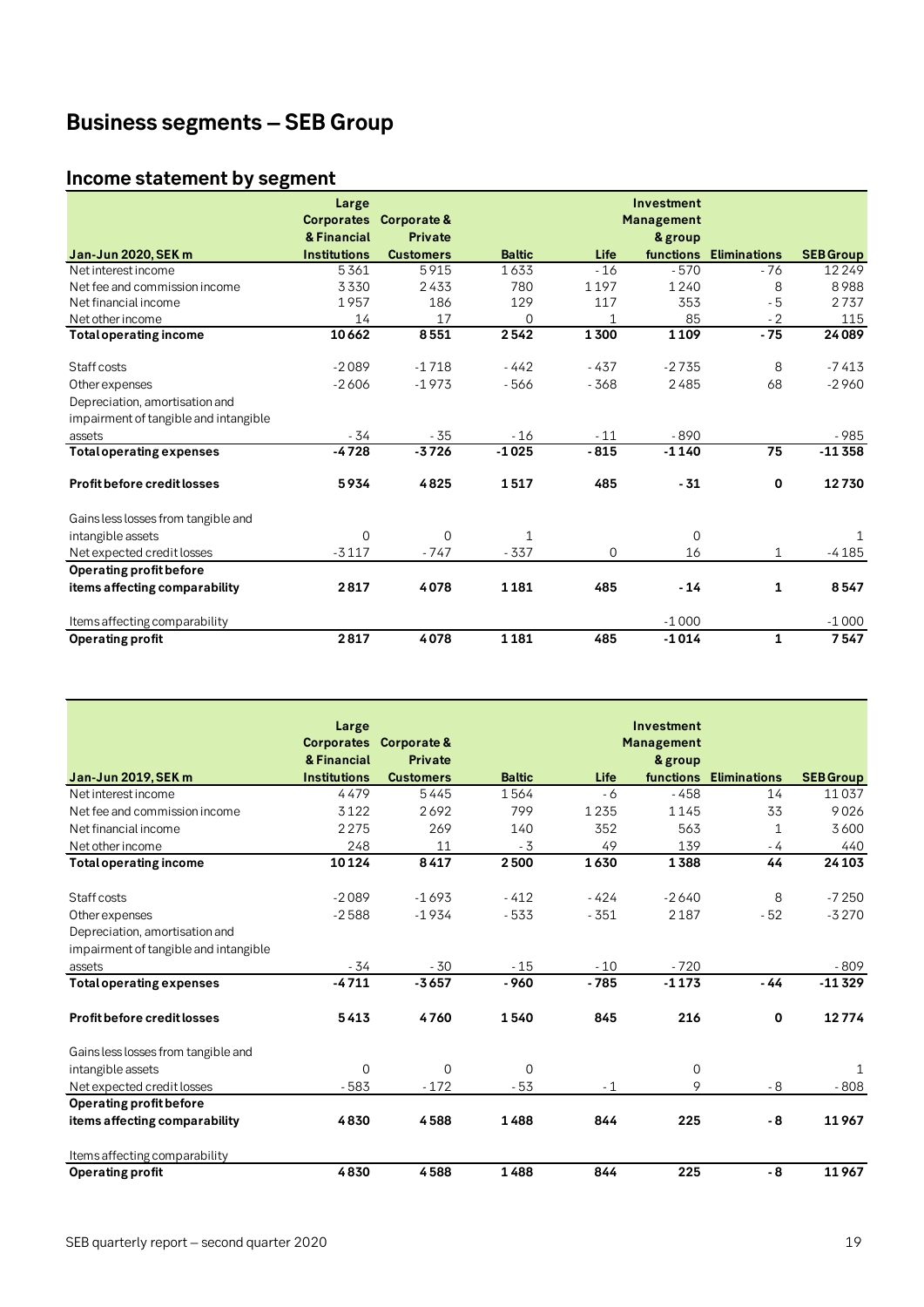# <span id="page-19-0"></span>**Large Corporates & Financial Institutions**

The division offers commercial and investment banking services to large corporate and institutional clients in the Nordic region, Germany and the United Kingdom. Customers are also served through an international network in some 20 offices.

#### **Income statement**

|                                                       | Q2       | Q1      |      | Q <sub>2</sub> |               | Jan-Jun |             | <b>Full year</b> |         |
|-------------------------------------------------------|----------|---------|------|----------------|---------------|---------|-------------|------------------|---------|
| SEK <sub>m</sub>                                      | 2020     | 2020    | $\%$ | 2019           |               | 2020    | 2019        | $\%$             | 2019    |
| Net interest income                                   | 2697     | 2664    | 1    | 2 2 0 1        | 23            | 5361    | 4479        | 20               | 9371    |
| Net fee and commission income                         | 1656     | 1674    | $-1$ | 1644           | $\mathcal{I}$ | 3330    | 3122        | 7                | 6558    |
| Net financial income                                  | 2430     | $-473$  |      | 921            | 164           | 1957    | 2275        | $-14$            | 4462    |
| Net other income                                      | 34       | $-20$   |      | 237            | - 86          | 14      | 248         | - 94             | 221     |
| <b>Total operating income</b>                         | 6817     | 3845    | 77   | 5003           | 36            |         | 10662 10124 | 5                | 20613   |
| Staff costs                                           | $-1063$  | $-1026$ | 4    | $-1056$        | 1             | $-2089$ | $-2089$     | 0                | $-4293$ |
| Other expenses                                        | $-1284$  | $-1322$ | $-3$ | $-1304$        | $-2$          | $-2606$ | $-2588$     | $\mathcal{I}$    | $-5186$ |
| Depreciation, amortisation and impairment of tangible |          |         |      |                |               |         |             |                  |         |
| and intangible assets                                 | $-17$    | $-16$   | 3    | $-17$          | 0             | - 34    | - 34        | $-2$             | -69     |
| <b>Total operating expenses</b>                       | $-2364$  | $-2365$ | 0    | $-2377$        | $-1$          | -4728   | $-4711$     | 0                | $-9548$ |
| Profit before credit losses                           | 4453     | 1481    |      | 2626           | 70            | 5934    | 5413        | 10               | 11065   |
| Gains less losses from tangible and intangible assets | $\Omega$ | 0       |      | 0              |               | 0       | $\Omega$    |                  | 1       |
| Net expected credit losses                            | $-2211$  | $-907$  | 144  | $-261$         |               | $-3117$ | $-583$      |                  | $-1812$ |
| Operating profit before items affecting comparability | 2243     | 574     |      | 2365           | - 5           | 2817    | 4830 - 42   |                  | 9254    |
| Items affecting comparability                         |          |         |      |                |               |         |             |                  |         |
| <b>Operating profit</b>                               | 2243     | 574     |      | 2365           | $-5$          | 2817    | 4830 - 42   |                  | 9254    |
| Cost/Income ratio                                     | 0.35     | 0.61    |      | 0.48           |               | 0.44    | 0.47        |                  | 0.46    |
| Business equity, SEK bn                               | 74.4     | 69.0    |      | 67.6           |               | 71.7    | 65.7        |                  | 67.9    |
| Return on business equity, %                          | 9.2      | 2.5     |      | 10.7           |               | 6.0     | 11.2        |                  | 10.4    |
| Number of full time equivalents <sup>1)</sup>         | 2089     | 2 1 0 4 |      | 2056           |               | 2093    | 2040        |                  | 2057    |

 $1)$  Quarterly numbers are for end of quarter. Accumulated numbers are average for the period.

- High demand for liquidity facilities from large corporate clients
- Institutional clients sought closer relationships and advisory services
- Operating profit amounted to SEK 2,243m and return on business equity was 9.2 per cent

#### **Comments on the second quarter**

The quarter was characterised by uncertainty related to the effects of Covid-19, although some stabilisation in the markets was seen towards the end of the period.

*Large Corporate* clients continued to focus on liquidity management, leading to high demand for lending and deposit products. Corporate exposures increased by SEK 70bn during the quarter, excluding foreign exchange effects. The cautious sentiment from the previous quarter persisted and activity related to mergers and acquisitions remained low. In the second half of the quarter activity within the capital markets increased and the investment grade market for bond issuance returned to more normal levels. Due to the pandemic Financial Sponsor clients slowed down their activities significantly during the period, even though more activity was seen towards the end of the quarter.

Activity in the financial markets continued at high levels from the first quarter and *Financial Institutions* met the volatility with hedged positions in currency and interest rates. Larger institutions appreciated the close relationship and turned to SEB for advisory services, liquidity and joint projects. A slight increase in demand for larger investments such as

illiquid assets, private equity and private placements was seen during the period after prices started to stabilise. In addition, there was a strong demand for sustainable investments, mainly in projects related to the effects of Covid-19. Assets under custody increased to SEK 10,053bn (8,992), a result of the improved market values.

Operating income increased to SEK 6,817m. Net interest income amounted to SEK 2,697m which is in line with the previous quarter but up from last year, partly due to lower resolution fees. Net fee and commission income was in line with both the first quarter and year-on-year and amounted to SEK 1,656m. Net financial income increased to SEK 2,430m, a result of the high volatility in the financial markets. The negative effect from the elevated credit spreads in the first quarter turned around with lower uncertainty in the second quarter which affected the fair value credit adjustment positively. Operating expenses were flat versus the previous quarter.

Net expected credit losses amounted to SEK 2,211m with a net expected credit loss level of 74 basis points. See page 7.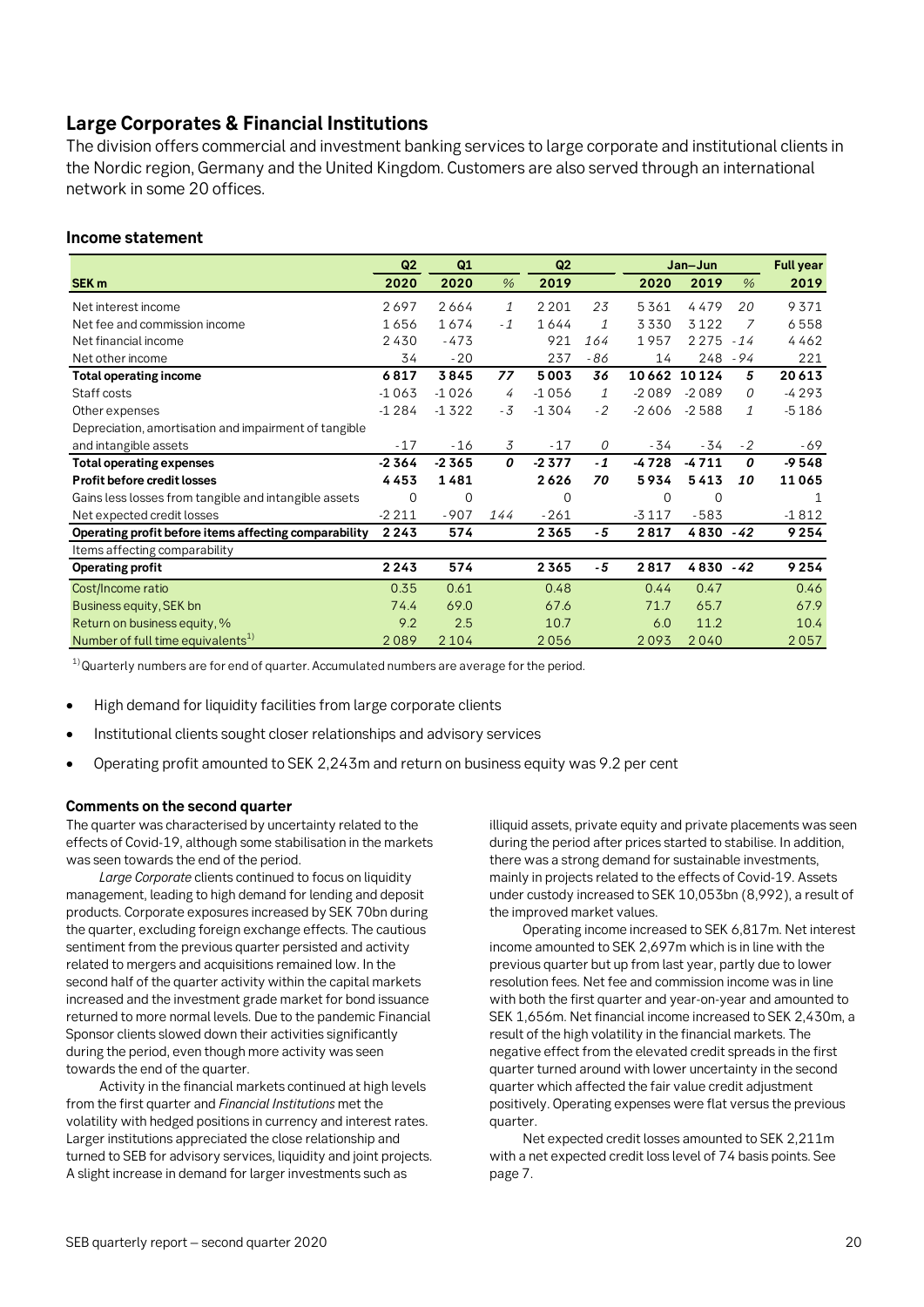# <span id="page-20-0"></span>**Corporate & Private Customers**

The division offers full banking and advisory services to private individuals and small and medium-sized corporate customers in Sweden, as well as card services in four Nordic countries. Nordic high net-worth individuals are offered leading private banking services with global reach.

### **Income statement**

|                                                       | Q <sub>2</sub> | Q1      |               | Q2      |                |             | Jan-Jun  |                |         |
|-------------------------------------------------------|----------------|---------|---------------|---------|----------------|-------------|----------|----------------|---------|
| SEK <sub>m</sub>                                      | 2020           | 2020    | $\frac{9}{6}$ | 2019    |                | 2020        | 2019     | $\%$           | 2019    |
| Net interest income                                   | 2913           | 3002    | $-3$          | 2673    | 9              | 5915        | 5445     | 9              | 10721   |
| Net fee and commission income                         | 1118           | 1315    | $-15$         | 1408    | $-21$          | 2433        | 2692     | $-10$          | 5546    |
| Net financial income                                  | 77             | 109     | $-29$         | 122     | $-37$          | 186         | 269      | $-31$          | 507     |
| Net other income                                      | 5              | 12      | $-59$         | 4       | 9              | 17          | 11       | 48             | 25      |
| <b>Total operating income</b>                         | 4113           | 4437    | $-7$          | 4208    | $-2$           | 8551        | 8417     | $\overline{2}$ | 16798   |
| Staff costs                                           | $-844$         | $-874$  | - 3           | $-822$  | 3              | $-1718$     | $-1693$  | $\mathbf{1}$   | $-3372$ |
| Other expenses                                        | $-1003$        | $-970$  | 3             | $-974$  | 3              | $-1973$     | $-1934$  | 2              | $-3979$ |
| Depreciation, amortisation and impairment of tangible |                |         |               |         |                |             |          |                |         |
| and intangible assets                                 | $-16$          | $-19$   | $-17$         | $-16$   | $-3$           | - 35        | -30      | 17             | -68     |
| <b>Total operating expenses</b>                       | $-1863$        | $-1863$ | 0             | $-1811$ | $\overline{3}$ | $-3726$     | $-3657$  | $\overline{2}$ | $-7418$ |
| <b>Profit before credit losses</b>                    | 2251           | 2575    | $-13$         | 2396    | - 6            | 4825        | 4760     | 1              | 9380    |
| Gains less losses from tangible and intangible assets |                | 0       |               | 0       |                | $\mathbf 0$ | $\Omega$ |                | - 4     |
| Net expected credit losses                            | $-228$         | $-519$  | -56           | $-101$  | 125            | $-747$      | $-172$   |                | $-393$  |
| Operating profit before items affecting comparability | 2023           | 2055    | $-2$          | 2295    | $-12$          | 4078        | 4588     | $-11$          | 8983    |
| Items affecting comparability                         |                |         |               |         |                |             |          |                |         |
| <b>Operating profit</b>                               | 2023           | 2055    | $-2$          | 2295    | $-12$          | 4078        | 4588     | $-11$          | 8983    |
| Cost/Income ratio                                     | 0.45           | 0.42    |               | 0.43    |                | 0.44        | 0.43     |                | 0.44    |
| Business equity, SEK bn                               | 47.8           | 45.9    |               | 44.6    |                | 46.8        | 44.8     |                | 44.9    |
| Return on business equity, %                          | 13.0           | 13.7    |               | 15.7    |                | 13.3        | 15.7     |                | 15.3    |
| Number of full time equivalents <sup>1)</sup>         | 3590           | 3553    |               | 3601    |                | 3557        | 3593     |                | 3564    |

 $1)$ Quarterly numbers are for end of quarter. Accumulated numbers are average for the period.

- Customer satisfaction among private customers reached all time high levels for both advisory and customer service
- Strong growth in deposits and continued mortgage volume growth
- Operating profit amounted to SEK 2,023m and return on business equity was 13.0 per cent

#### **Comments on the second quarter**

Customer behaviour changed during the quarter in light of the Covid-19 pandemic, significantly reducing customer branch office visits. Customer satisfaction, as measured by Net Promoter Score (NPS), increased compared with previous quarter and reached record levels for Personal Banking customers.

In the corporate segment the net inflow of full-service customers continued, and corporate deposit growth was high. Underlying corporate lending increased by SEK 1.3bn, however the reduced corporate credit card utilisation decreased total corporate lending during the quarter. Total corporate lending volumes amounted to SEK 251bn (252). Among private customers, deposit growth was also high, and the mortgage business maintained a steady lending growth, increasing new sales market share compared with the previous quarter. Mortgage volumes grew by SEK 9bn and amounted to SEK 523bn. There was a strong inflow of mortgage amortisation grace applications in the beginning of the quarter, but they decreased significantly towards quarterend. In total, lending volumes increased by SEK 7bn to SEK 834bn. Deposits volumes grew by SEK 34bn and amounted to SEK 507bn.

Mutual fund volumes increased as the equity market recovered throughout the period. Within Private Banking, assets under management recovered supported by the strong equity market growth. Net sales picked up during the quarter resulting in positive year-to-date flow.

Operating profit decreased by 2 per cent. Net interest income decreased by 3 per cent, or SEK 88m, primarily explained by higher funding cost related to the market volatility, which was to some extent offset by increased lending and deposit volumes, stronger deposit margin and reduced resolution fee. Net fee and commission income decreased by 15 per cent mainly as a result of lower transaction volumes within the corporate card segment, lower fund values affecting fund fees and brokerage income returning to normal levels after having been unusually high in March. Total operating expenses were unchanged.

Net expected credit losses amounted to SEK 228m with a net expected credit loss level of 9 basis points. See page 7.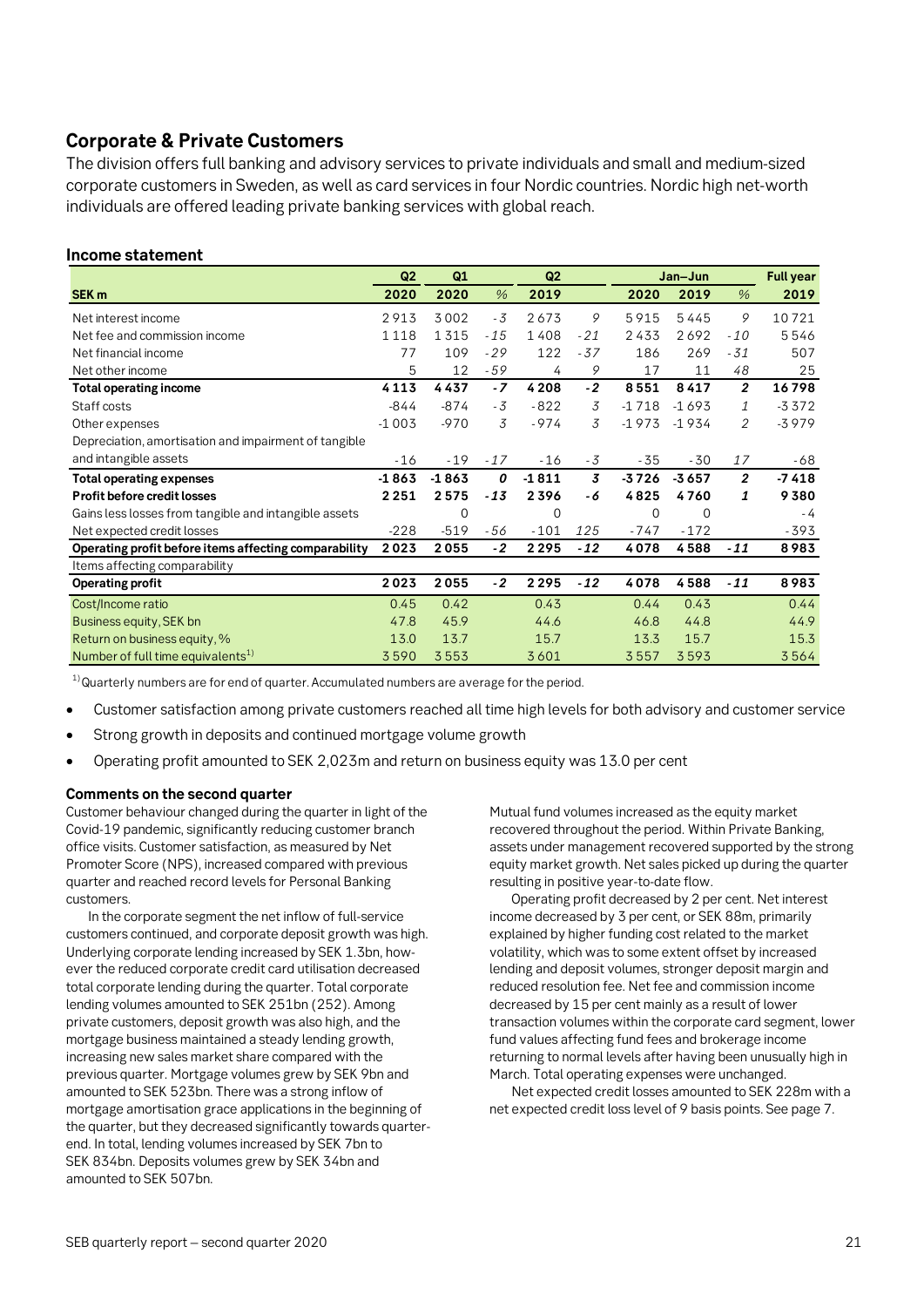# <span id="page-21-0"></span>**Baltic**

The division provides full banking and advisory services to private individuals and small and medium-sized corporate customers in Estonia, Latvia and Lithuania.

#### **Income statement**

|                                                       | Q <sub>2</sub> | Q1             |                | Q2       |                |              | Jan-Jun   |                | <b>Full year</b> |
|-------------------------------------------------------|----------------|----------------|----------------|----------|----------------|--------------|-----------|----------------|------------------|
| SEK <sub>m</sub>                                      | 2020           | 2020           | $\%$           | 2019     |                | 2020         | 2019      | $\%$           | 2019             |
| Net interest income                                   | 784            | 849            | $-8$           | 802      | $-2$           | 1633         | 1564      | 4              | 3218             |
| Net fee and commission income                         | 381            | 399            | - 4            | 424      | $-10$          | 780          | 799       | $-2$           | 1638             |
| Net financial income                                  | 96             | 32             | 196            | 69       | 39             | 129          | 140       | - 8            | 321              |
| Net other income                                      | $\Omega$       | 0              |                | $-2$     |                | $\Omega$     | $-3$      | - 95           | $-8$             |
| <b>Total operating income</b>                         | 1262           | 1280           | $-1$           | 1293     | $-2$           | 2542         | 2500      | $\overline{c}$ | 5169             |
| Staff costs                                           | $-218$         | $-225$         | $-3$           | $-209$   | 4              | $-442$       | $-412$    | 7              | $-856$           |
| Other expenses                                        | $-288$         | $-278$         | $\overline{4}$ | $-271$   | $\overline{7}$ | $-566$       | $-533$    | 6              | $-1123$          |
| Depreciation, amortisation and impairment of tangible |                |                |                |          |                |              |           |                |                  |
| and intangible assets                                 | $-8$           | - 8            | 0              | $-7$     | <i>10</i>      | $-16$        | $-15$     | 7              | - 30             |
| <b>Total operating expenses</b>                       | $-514$         | $-511$         | 1              | $-487$   | 6              | $-1025$      | $-960$    | $\overline{z}$ | $-2009$          |
| <b>Profit before credit losses</b>                    | 748            | 770            | - 3            | 806      | $-7$           | 1517         | 1540      | $-1$           | 3159             |
| Gains less losses from tangible and intangible assets | $\Omega$       | $\overline{0}$ | $-3$           | $\Omega$ |                | $\mathbf{1}$ | 0         |                | 2                |
| Net expected credit losses                            | $-260$         | $-77$          |                | $-33$    |                | $-337$       | $-53$     |                | $-58$            |
| Operating profit before items affecting comparability | 488            | 693            | -30            | 773      | $-37$          | 1181         | 1488 - 21 |                | 3104             |
| Items affecting comparability                         |                |                |                |          |                |              |           |                |                  |
| <b>Operating profit</b>                               | 488            | 693            | -30            | 773      | $-37$          | 1181         | 1488 - 21 |                | 3104             |
| Cost/Income ratio                                     | 0.41           | 0.40           |                | 0.38     |                | 0.40         | 0.38      |                | 0.39             |
| Business equity, SEK bn                               | 13.3           | 13.3           |                | 10.6     |                | 13.3         | 10.5      |                | 10.8             |
| Return on business equity, %                          | 12.5           | 17.9           |                | 25.0     |                | 15.2         | 24.1      |                | 24.7             |
| Number of full time equivalents <sup>1)</sup>         | 2299           | 2339           |                | 2366     |                | 2322         | 2326      |                | 2350             |

 $1)$  Quarterly numbers are for end of quarter. Accumulated numbers are average for the period.

- Customer usage of digital and remote services surged
- Financial effects from strict lock-downs due to the Covid-19 pandemic
- Operating profit amounted to SEK 488m and return on business equity was 12.5 per cent

#### **Comments on the second quarter**

Lockdowns and other Covid-19 containment measures introduced in the Baltic countries towards the end of the first quarter were broadly successful. Upon their easing towards the end of the quarter, a recovery in private demand and consumer confidence started, hindered by the increase in unemployment. Exporters delayed investment decisions due to falling demand resulting from the pandemic.

Whilst house prices stayed almost unchanged, activity in the private residential market sharply declined during the second quarter, which led to a relatively flat development in mortgage lending in local currency. Usage of cards and payment products in the private segment was demonstrably affected by Covid-19, with the usual second quarter seasonal demand now absent. With physical customer meetings restricted, usage of SEB's digital service offerings surged.

Lending volumes in the already cautious corporate segment decreased. Led by the reduced corporate demand, total lending volumes decreased by 2 per cent in local currency in the second quarter and amounted to SEK 156bn (166). Strong growth in deposits continued in all segments. Total deposits grew by 6 per cent in local currency and amounted to SEK 169bn (167).

Compared with the first quarter, operating profit decreased by 30 per cent, or by SEK 205m, to SEK 488m. Net interest income decreased by 8 per cent due in part to higher costs in managing excess liquidity, as well as higher fees for Baltic resolution funds.

Net fee and commission income was down 4 per cent, due mainly to decreased activity caused by Covid-19.

Net financial income increased by 196 per cent, due mostly to the recovery of market valuations of government bonds in the treasury liquidity portfolios, reflecting the general decrease of bond credit spreads and rebounding from the market volatility related to Covid-19. The currency effect on the result this quarter was small.

Operating expenses were 1 per cent higher mainly as a result of the EUR 1m administrative fine issued by the Estonian FSA arising from the closure of the previously disclosed antimoney laundering review. It was partially offset by savings mainly from a reduced number of staff.

Net expected credit losses amounted to SEK 260m with a net expected credit loss level of 55 basis points. See page 7.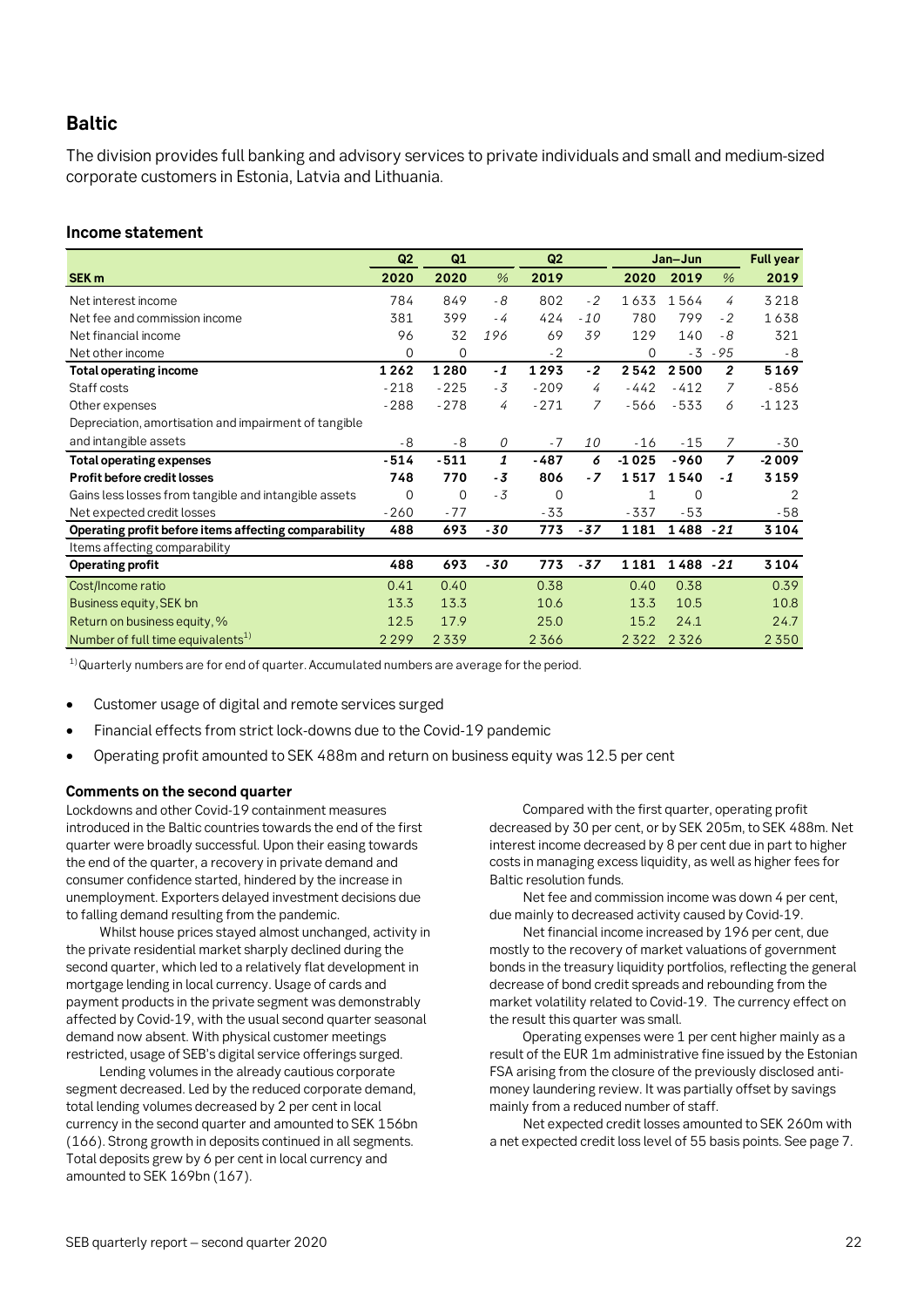## <span id="page-22-0"></span>**Life**

The division offers life insurance solutions to private as well as corporate and institutional clients mainly in the Nordic and Baltic countries.

#### **Income statement**

|                                                       | Q <sub>2</sub> | Q1     |               | Q2     |      |        | Jan-Jun |       | <b>Full year</b> |
|-------------------------------------------------------|----------------|--------|---------------|--------|------|--------|---------|-------|------------------|
| SEK <sub>m</sub>                                      | 2020           | 2020   | $\frac{9}{6}$ | 2019   |      | 2020   | 2019    | %     | 2019             |
| Net interest income                                   | $-8$           | $-8$   | $\mathbf{1}$  | $-3$   | 147  | $-16$  | - 6     | 145   | $-16$            |
| Net fee and commission income                         | 593            | 605    | $-2$          | 635    | $-7$ | 1197   | 1235    | $-3$  | 2531             |
| Net financial income                                  | 235            | $-118$ |               | 199    | 18   | 117    | 352     | $-67$ | 711              |
| Net other income                                      | 6              | $-5$   |               | $-2$   |      | 1      | 49      | $-98$ | 77               |
| <b>Total operating income</b>                         | 825            | 475    | 74            | 829    | 0    | 1300   | 1630    | $-20$ | 3304             |
| Staff costs                                           | $-216$         | $-220$ | $-2$          | $-206$ | 5    | $-437$ | $-424$  | 3     | $-860$           |
| Other expenses                                        | $-183$         | $-184$ | 0             | $-178$ | 3    | $-368$ | $-351$  | 5     | $-706$           |
| Depreciation, amortisation and impairment of tangible |                |        |               |        |      |        |         |       |                  |
| and intangible assets                                 | $-5$           | - 6    | - 9           | $-5$   | $-1$ | $-11$  | $-10$   | 5     | $-21$            |
| <b>Total operating expenses</b>                       | $-405$         | $-410$ | $-1$          | $-390$ | 4    | $-815$ | $-785$  | 4     | $-1587$          |
| Profit before credit losses                           | 420            | 64     |               | 439    | - 4  | 485    | 845     | $-43$ | 1716             |
| Gains less losses from tangible and intangible assets |                |        |               |        |      |        |         |       |                  |
| Net expected credit losses                            | $\Omega$       | 0      |               | $-1$   |      | 0      | $-1$    | $-94$ | $-1$             |
| Operating profit before items affecting comparability | 420            | 64     |               | 438    | - 4  | 485    | 844     | $-43$ | 1715             |
| Items affecting comparability                         |                |        |               |        |      |        |         |       |                  |
| <b>Operating profit</b>                               | 420            | 64     |               | 438    | - 4  | 485    | 844     | $-43$ | 1715             |
| Cost/Income ratio                                     | 0.49           | 0.86   |               | 0.47   |      | 0.63   | 0.48    |       | 0.48             |
| Business equity, SEK bn                               | 5.3            | 5.5    |               | 5.4    |      | 5.4    | 5.4     |       | 5.4              |
| Return on business equity, %                          | 29.7           | 4.4    |               | 30.2   |      | 16.8   | 29.0    |       | 29.4             |
| Number of full time equivalents <sup>1)</sup>         | 1043           | 1054   |               | 1037   |      | 1049   | 1048    |       | 1046             |

 $1)$ Quarterly numbers are for end of quarter. Accumulated numbers are average for the period.

- Recovery in asset values
- Positive market share development
- Operating profit amounted to SEK 420m and return on business equity was 29.7 per cent

#### **Comments on the second quarter**

Customer fund values rebounded with equity markets recovering strongly during the quarter, driving an increase in assets under management by 8 per cent. Customers were highly active seeking advice on the effects of Covid-19 and advisors supported them both remotely and digitally. There was a downward trend in the number of companies interested in grace periods, premium free, for their occupational pension with customers perceiving lower uncertainty around the Covid-19 development compared with the previous quarter.

SEB's market share for new business increased from 8.1 to 10.6<sup>1</sup> per cent, driven by strong performance from portfolio bond and collective occupational pension. SEB is thereby number three in the total Swedish life insurance market. Sales in the second quarter slowed as a consequence of lower activity among the Swedish corporate clients as well as an effect of the lock-down in the Baltic region for some time. Sales were down 13 percent for the division compared with the first quarter.

Total assets under management for both the traditional and unit-linked insurance segments increased to SEK 369bn from SEK 343bn at beginning of the quarter, mainly from a market value increase but also a positive net inflow.

Operating profit increased by SEK 356m during the quarter to SEK 420m. Net fee and commission income decreased by 2 per cent compared with the previous quarter due to lower average asset values in the unit-linked business. Net financial income increased by SEK 353m to SEK 235m. The more stable fixed income markets in combination with improved equity markets affected the income positively from traditional portfolios both in Sweden and the Baltic countries. During the quarter approximately SEK 60m of the negative unrealised market effects in the traditional portfolios during the first quarter was recovered.

<span id="page-22-1"></span> <sup>1</sup> *Latest available market statistics from the Swedish insurance trade association, measured as new business*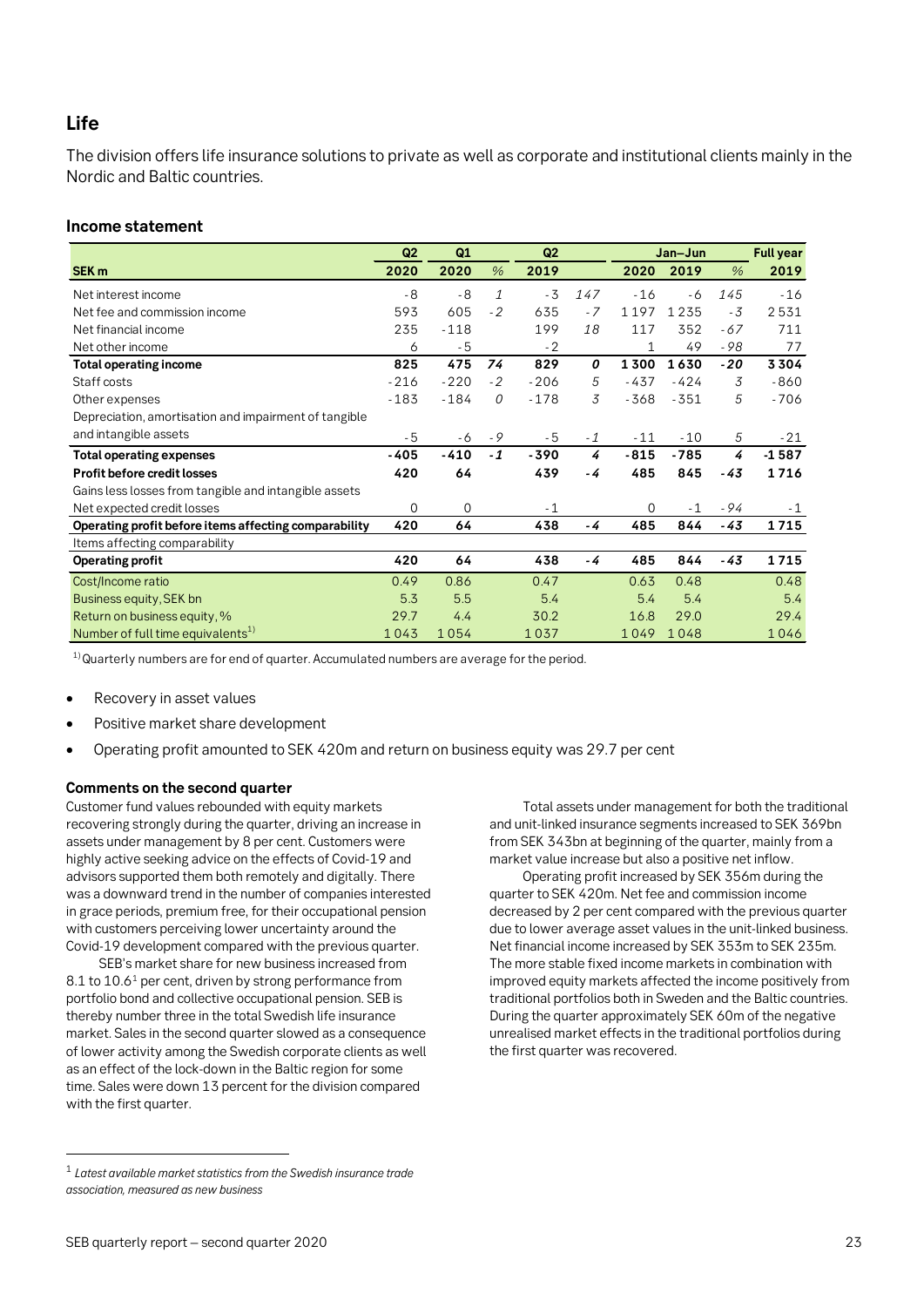# <span id="page-23-0"></span>**Investment Management & group functions**

The Investment Management division manages SEB funds and mandates for customers channelled via the other divisions. Group functions consist of technology, business support, treasury, staff units and German runoff operations.

#### **Income statement**

|                                                       | Q2          | Q1       |       | Q <sub>2</sub> |       |             | Jan-Jun        |        | <b>Full year</b> |
|-------------------------------------------------------|-------------|----------|-------|----------------|-------|-------------|----------------|--------|------------------|
| SEK <sub>m</sub>                                      | 2020        | 2020     | $\%$  | 2019           |       | 2020        | 2019           | $\%$   | 2019             |
| Net interest income                                   | $-294$      | $-276$   | 7     | $-85$          |       | $-570$      | $-458$         | 24     | $-378$           |
| Net fee and commission income                         | 634         | 607      | 4     | 617            | 3     | 1240        | 1145           | 8      | 2392             |
| Net financial income                                  | 705         | $-352$   |       | 169            |       | 353         | 563            | $-37$  | 1605             |
| Net other income                                      | 3           | 82       | - 96  | 45             | $-93$ | 85          | 139            | -39    | 554              |
| <b>Total operating income</b>                         | 1048        | 61       |       | 747            | 40    | 1109        | 1388           | $-20$  | 4173             |
| Staff costs                                           | $-1457$     | $-1278$  | 14    | $-1328$        | 10    |             | $-2735 - 2640$ | 4      | $-5294$          |
| Other expenses                                        | 1335        | 1150     | 16    | 1167           | 14    | 2485        | 2187           | 14     | 4465             |
| Depreciation, amortisation and impairment of tangible |             |          |       |                |       |             |                |        |                  |
| and intangible assets                                 | $-511$      | $-379$   | 35    | $-365$         | 40    | $-890$      | $-720$         | 24     | $-1475$          |
| Total operating expenses                              | $-633$      | $-507$   | 25    | $-526$         | 20    | -1 140      | $-1173$        | $-3$   | $-2304$          |
| Profit before credit losses                           | 416         | -446     |       | 222            | 88    | $-31$       | 216            | $-114$ | 1869             |
| Gains less losses from tangible and intangible assets | $\mathbf 0$ | $\Omega$ | $-95$ | 0              | $-97$ | $\mathbf 0$ | $\Omega$       | $-37$  | $-1$             |
| Net expected credit losses                            | 7           | 10       | -30   | 11             | -36   | 16          | 9              | 90     | $-22$            |
| Operating profit before items affecting comparability | 422         | -436     |       | 233            | 82    | $-14$       | 225            | $-106$ | 1846             |
| Items affecting comparability                         | $-1000$     |          |       |                |       | $-1000$     |                |        |                  |
| <b>Operating profit</b>                               | $-578$      | -436     | 32    | 233            |       | $-1014$     | 225            |        | 1846             |
| Number of full time equivalents <sup>1)</sup>         | 6308        | 6210     |       | 5928           |       | 6227        | 5846           |        | 5922             |
| SEB labelled mutual funds, SEK bn <sup>2)</sup>       | 614         | 562      |       | 647            |       | 614         | 647            |        | 685              |

 $1)$ Quarterly numbers are for end of quarter. Accumulated numbers are average for the period.

<sup>2)</sup> As of 1 January 2020, the definition of AuM was further clarified for SEB-labelled mutual funds, leading to an overall lower AuM figure. Historical periods were adjusted proforma. The management of Baltic pension funds was moved to the Life division.

- SEB-labelled mutual funds' asset values increased to SEK 614bn
- Operating profit before items affecting comparability amounted to SEK 422m
- An administrative fine amounting to SEK 1,000m was issued by the Swedish FSA

#### **Comments on the second quarter**

Investment Management and group functions are reported combined but are distinctly different. Their combined operating profit of SEK -578m is best commented one by one.

*Investment Management*: The Covid-19 pandemic had a large effect and the market environment was challenging with elevated volatility across asset classes. In order to protect unit holders, the assets most exposed to the consequences of the pandemic were proactively minimised freeing up liquidity to meet potential unknown challenges. Assets under management were slowly increasing and SEB-labelled mutual funds amounted to SEK 614bn (562). Net sales for the quarter amounted to SEK 8bn. SEB's assets under management fulfilling SEB's sustainability criteria amounted to SEK 229bn, representing 37 per cent of the SEB-labelled mutual funds.

Total operating income amounted to SEK 518m (583). Base commission amounted to SEK 488m which was a decrease of 8 per cent compared with the previous quarter. Base commission is calculated daily, and average volumes were lower than the first quarter. The overall market functionality was satisfactory during the quarter and

performance fees amounted to SEK 59m (46). Operating expenses decreased and amounted to SEK 200m. Operating profit amounted to SEK 318 (354).

*Treasury*: The USD rate cut by the US Federal Reserve in the first quarter had a negative effect on Treasury's net interest income in the second quarter compared with the first. On the other hand, the rate cut had a positive effect on net financial income through mark-to-market valuations. The prefinanced AT1 was repurchased in May giving a positive effect on net interest income.

*Support and staff units:* Technology provides IT operations and development as well as architecture. Business support handles back office services for the divisions. Staff units include for instance compliance and risk functions and other various units. All relevant costs are charged to the divisions to be reflected in their results.

Net financial income reflected positive market valuation effects of SEK 938m on certain strategic holdings.

The Swedish FSA issued SEB an administrative fine of SEK 1,000m. See page 7.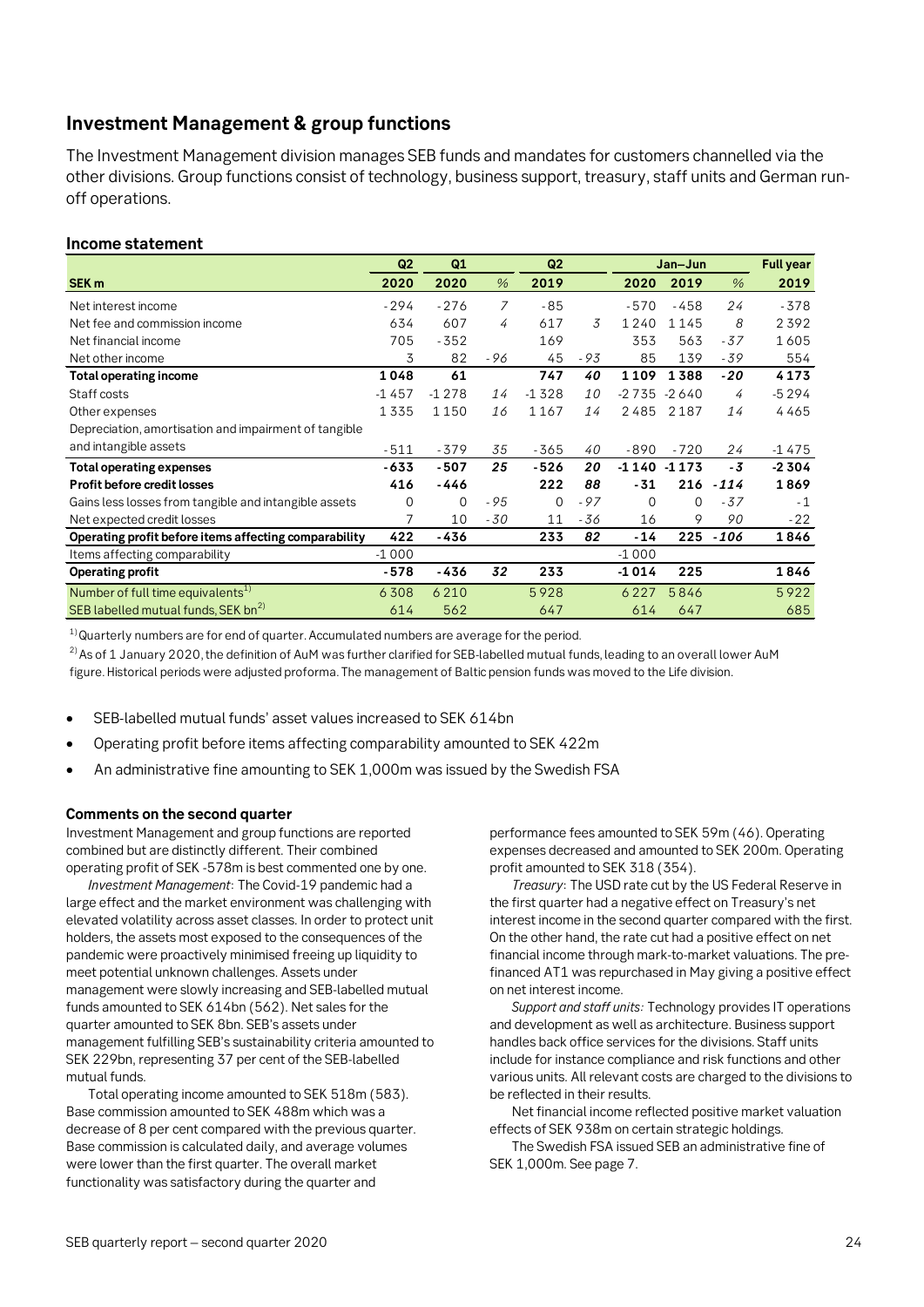# <span id="page-24-0"></span>**Notes to the financial statements - SEB Group**

# <span id="page-24-1"></span>**Note 1 Accounting policies**

This Report is presented in accordance with IAS 34 Interim Financial Reporting. The group's consolidated accounts have been prepared in accordance with the International Financial Reporting Standards (IFRS) and interpretations of these standards as adopted by the European Commission. The accounting also follows the Annual Accounts Act for Credit Institutions and Securities Companies (1995:1559) and the regulation and general guidelines issued by the Swedish Financial Supervisory Authority: Annual Reports in Credit Institutions and Securities Companies (FFFS 2008:25). In addition, the Supplementary Accounting Rules for Groups (RFR 1) from the Swedish Financial Reporting Board have been applied. The Parent Company has prepared its accounts in accordance with Swedish Annual Act for Credit Institutions and Securities Companies, the Swedish Financial Supervisory Authority's Regulations and General Guidelines (FFFS 2008:25) on Annual Reports in Credit Institutions and Securities Companies and the Supplementary Accounting Rules for Legal Entities (RFR 2) issued by the Swedish Financial Reporting Board.

As of January 2020, the group adopted Definition of Material (Amendments to IAS 1 and IAS 8). The amendments provide a new definition of material that states that

"information is material if omitting, misstating or obscuring it could reasonably be expected to influence decisions that the primary users of general purpose financial statements make on the basis of those financial statements, which provide financial information about a specific reporting entity". The IASB has issued a revised Conceptual Framework for Financial Reporting. The purpose of the Conceptual Framework is to assist the IASB in developing standards, to help preparers develop consistent accounting policies where there is no applicable standard in place and to assist all parties to understand and interpret the standards. An amendment to IFRS 3 Business Combinations clarifies that to be considered a business, an integrated set of activities and assets must include, at a minimum, an input and a substantive process that together significantly contribute to the ability to create output. The changes have not had a material effect on the financial statements of the group or on capital adequacy and large exposures.

In all other material aspects, the group's and the parent company's accounting policies, basis for calculations and presentations are unchanged in comparison with the 2019 Annual Report.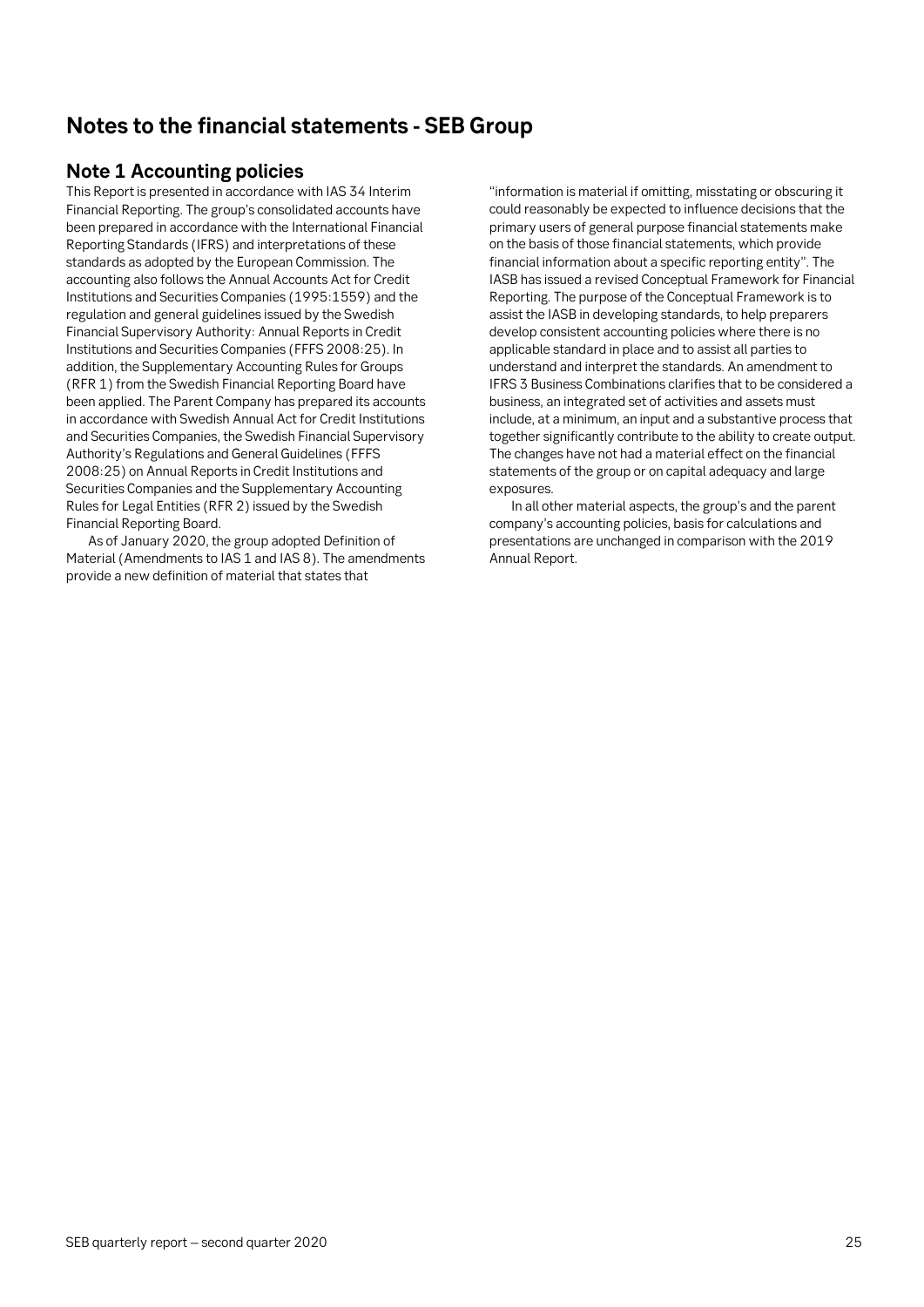# <span id="page-25-0"></span>**Note 2 Net interest income**

|                                                                               | Q2    | Q1    |       | Q2    |               | Jan-Jun |         |       | <b>Full year</b> |
|-------------------------------------------------------------------------------|-------|-------|-------|-------|---------------|---------|---------|-------|------------------|
| <b>SEK m</b>                                                                  | 2020  | 2020  | %     | 2019  | $\frac{9}{6}$ | 2020    | 2019    | %     | 2019             |
| Interest income <sup>1)</sup>                                                 | 9507  | 10342 | - 8   | 10540 | $-10^{-}$     | 19849   | 20489   | - 3   | 41722            |
| Interest expense                                                              | -3459 | -4141 | $-16$ | -4848 | -29           | $-7600$ | $-9452$ | $-20$ | $-18772$         |
| <b>Netinterestincome</b>                                                      | 6047  | 6201  | $-2$  | 5692  | 6             | 12249   | 11037   | 11    | 22950            |
| 1) Of which interest income calculated<br>using the effective interest method | 7898  | 8540  | - 8   | 8909  | $-11$         | 16439   | 17501   | - 6   | 35217            |

# <span id="page-25-1"></span>**Note 3 Net fee and commission income**

|                                           | Q <sub>2</sub> | Q1      |       | Q <sub>2</sub> |       |         | Jan-Jun |                | <b>Full year</b> |
|-------------------------------------------|----------------|---------|-------|----------------|-------|---------|---------|----------------|------------------|
| <b>SEK m</b>                              | 2020           | 2020    | %     | 2019           | %     | 2020    | 2019    | %              | 2019             |
| Issue of securities and advisory services | 301            | 251     | 20    | 284            | 6     | 552     | 516     | $\overline{7}$ | 1312             |
| Secondary market and derivatives          | 491            | 622     | $-21$ | 549            | $-11$ | 1112    | 1073    | 4              | 2047             |
| Custody and mutual funds                  | 1890           | 1996    | - 5   | 1975           | $-4$  | 3886    | 3769    | 3              | 7782             |
| Whereof performance fees                  | 69             | 51      | 35    | 56             | 22    | 119     | 68      | 75             | 121              |
| Payments, cards, lending, deposits,       |                |         |       |                |       |         |         |                |                  |
| guarantees and other                      | 2486           | 2760    | - 10  | 2877           | $-14$ | 5246    | 5582    | - 6            | 11293            |
| Whereof payments and card fees            | 1167           | 1454    | $-20$ | 1613           | $-28$ | 2620    | 3096    | - 15           | 6299             |
| Whereof lending                           | 790            | 769     | 3     | 737            |       | 1560    | 1420    | <i>10</i>      | 2869             |
| Life insurance commissions                | 393            | 381     | 3     | 447            | $-12$ | 774     | 882     | $-12$          | 1741             |
| Fee and commission income                 | 5561           | 6009    | $-7$  | 6133           | -9    | 11570   | 11823   | $-2$           | 24176            |
| Fee and commission expense                | $-1197$        | $-1385$ | $-14$ | $-1398$        | -14   | $-2582$ | $-2797$ | - 8            | $-5467$          |
| Net fee and commission income             | 4364           | 4624    | - 6   | 4735           | -8    | 8988    | 9026    | 0              | 18709            |
| Whereof Net securities commissions        | 2 062          | 2079    | $-1$  | 2106           | $-2$  | 4 1 4 1 | 3870    | 7              | 8179             |
| Whereof Net payment and card fees         | 710            | 896     | $-21$ | 1057           | -33   | 1606    | 1997    | $-20$          | 4096             |
| Whereof Net life insurance commissions    | 276            | 254     | 9     | 305            | $-10$ | 530     | 587     | $-10$          | 1198             |
| Whereof Other commissions                 | 1316           | 1395    | - 6   | 1266           | 4     | 2 7 1 0 | 2573    | 5              | 5236             |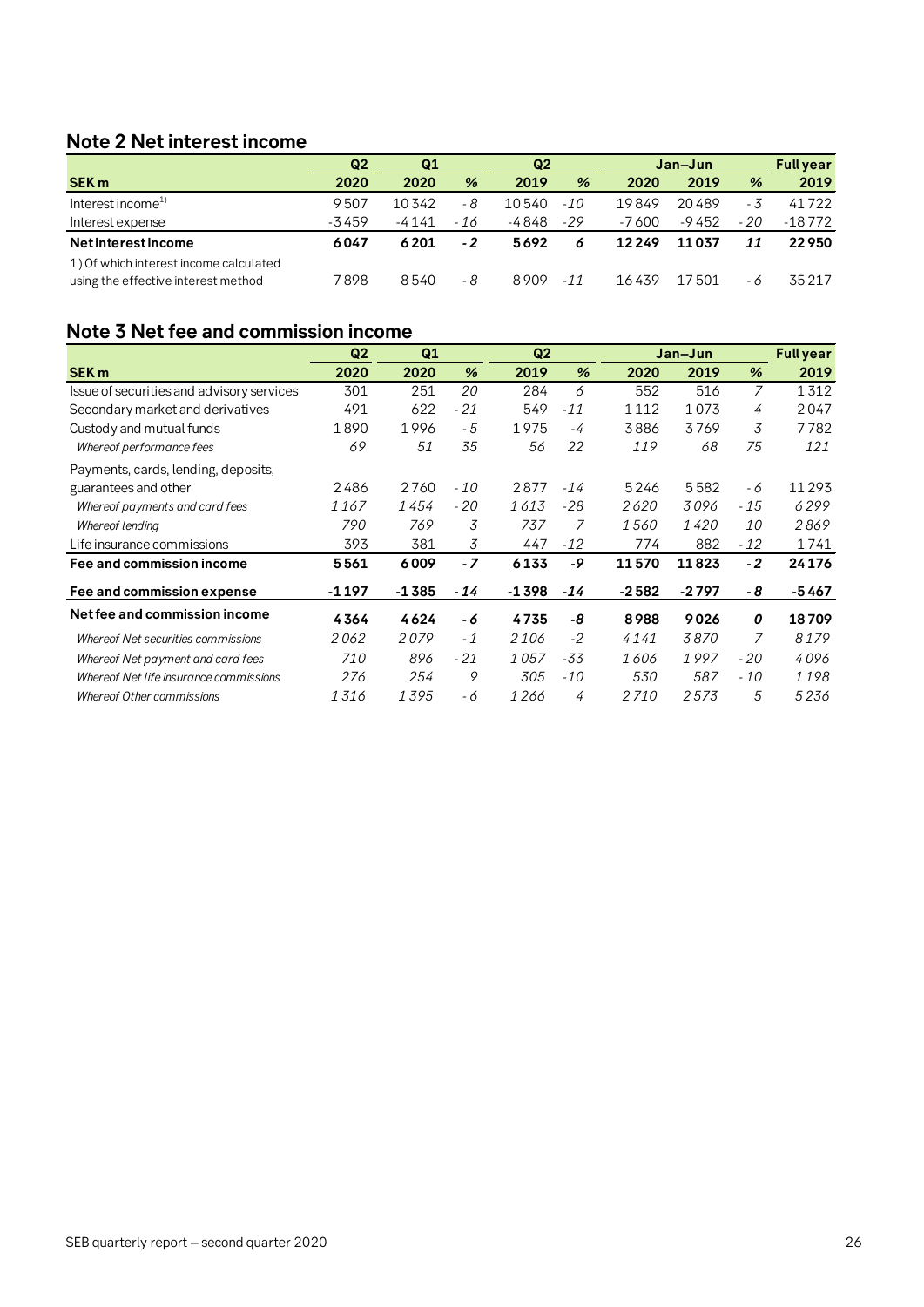# **Fee and commission income by segment**

|                                     | Large               |                        |                |                | Investment   |                        |                  |
|-------------------------------------|---------------------|------------------------|----------------|----------------|--------------|------------------------|------------------|
|                                     |                     | Corporates Corporate & |                |                | Management   |                        |                  |
|                                     | & Financial         | <b>Private</b>         |                |                | & group      |                        |                  |
| <b>SEK m</b>                        | <b>Institutions</b> | <b>Customers</b>       | <b>Baltic</b>  | Life           |              | functions Eliminations | <b>SEB Group</b> |
|                                     |                     |                        |                |                |              |                        |                  |
| Q2 2020                             |                     |                        |                |                |              |                        |                  |
| Issue of securities and advisory    | 280                 | 15                     | 6              | $\mathbf 0$    | $\mathbf 0$  |                        | 301              |
| Secondary market and derivatives    | 392                 | 92                     | 9              | $\Omega$       | $-3$         | $\mathbf 0$            | 491              |
| Custody and mutual funds            | 846                 | 412                    | 46             | 50             | 1378         | $-842$                 | 1890             |
| Payments, cards, lending, deposits, |                     |                        |                |                |              |                        |                  |
| guarantees and other                | 1225                | 883                    | 479            | 49             | 152          | $-302$                 | 2486             |
| Life insurance commissions          |                     |                        |                | 747            |              | $-354$                 | 393              |
| Fee and commission income           | 2743                | 1402                   | 541            | 846            | 1527         | $-1498$                | 5561             |
| Q1 2020                             |                     |                        |                |                |              |                        |                  |
| Issue of securities and advisory    | 242                 | $\overline{4}$         | $\overline{4}$ |                | $\Omega$     |                        | 251              |
| Secondary market and derivatives    | 501                 | 117                    | 10             | $\mathbf 0$    | $-6$         | $\mathbf 0$            | 622              |
| Custody and mutual funds            | 846                 | 443                    | 47             | 52             | 1495         | $-887$                 | 1996             |
| Payments, cards, lending, deposits, |                     |                        |                |                |              |                        |                  |
| guarantees and other                | 1225                | 1143                   | 507            | 47             | 119          | $-282$                 | 2760             |
| Life insurance commissions          |                     |                        |                | 772            |              | $-391$                 | 381              |
| Fee and commission income           | 2815                | 1707                   | 568            | 872            | 1608         | $-1561$                | 6009             |
| <b>Jan-Jun 2020</b>                 |                     |                        |                |                |              |                        |                  |
| Issue of securities and advisory    | 522                 | 19                     | 11             | 0              | $\mathbf 0$  |                        | 552              |
| Secondary market and derivatives    | 893                 | 209                    | 19             | 0              | $-9$         | $\mathbf 0$            | 1112             |
| Custody and mutual funds            | 1693                | 855                    | 93             | 102            | 2873         | $-1729$                | 3886             |
| Payments, cards, lending, deposits, |                     |                        |                |                |              |                        |                  |
| guarantees and other                | 2450                | 2026                   | 986            | 97             | 271          | $-584$                 | 5246             |
| Life insurance commissions          |                     |                        |                | 1519           |              | $-746$                 | 774              |
| Fee and commission income           | 5558                | 3109                   | 1109           | 1718           | 3135         | -3059                  | 11570            |
| Jan-Jun 2019                        |                     |                        |                |                |              |                        |                  |
| Issue of securities and advisory    | 493                 | 13                     | 9              | $\overline{0}$ | $\mathbf{1}$ |                        | 516              |
| Secondary market and derivatives    | 839                 | 227                    | 10             | $\mathbf 0$    | $-4$         | $\mathbf 0$            | 1073             |
| Custody and mutual funds            | 1638                | 762                    | 93             | 81             | 2939         | $-1744$                | 3769             |
| Payments, cards, lending, deposits, |                     |                        |                |                |              |                        |                  |
| guarantees and other                | 2331                | 2565                   | 996            | 111            | 231          | $-652$                 | 5582             |
| Life insurance commissions          |                     |                        |                | 1613           |              | $-731$                 | 882              |
| Fee and commission income           | 5302                | 3568                   | 1108           | 1805           | 3167         | $-3127$                | 11823            |

Fee and commission income is disaggregated in major types of service tied to primary geographical markets and operating segments. Revenues from Issue of securities and advisory, Secondary market and derivatives, Payments, cards, lending and deposits are mainly recognised at a point in time. Revenues from Custody and mutual funds and Life insurance commissions are mainly recognised over time.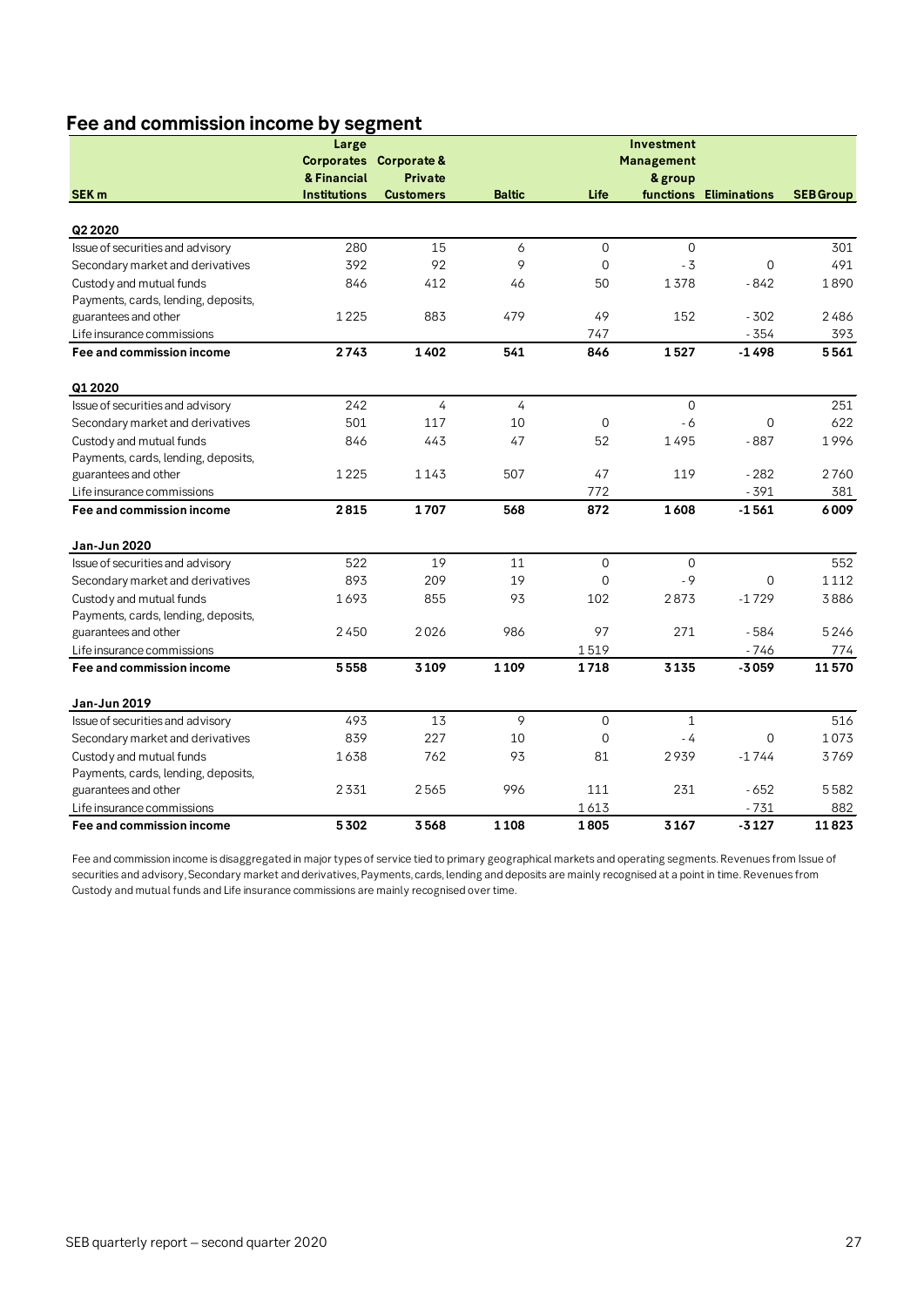# <span id="page-27-0"></span>**Note 4 Net financial income**

|                                              | Q <sub>2</sub> | Q1            |     | Q <sub>2</sub> |               |        | Jan-Jun |               | <b>Full year</b> |
|----------------------------------------------|----------------|---------------|-----|----------------|---------------|--------|---------|---------------|------------------|
| <b>SEK m</b>                                 | 2020           | 2020          | %   | 2019           | $\frac{9}{6}$ | 2020   | 2019    | $\frac{9}{6}$ | 2019             |
| Equity instruments and related derivatives   | 1159           | $-1489 - 178$ |     | 449            | 158           | $-330$ | 1 2 8 7 | $-126$        | 2628             |
| Debt instruments and related derivatives     | 900            | - 456         |     | $-153$         |               | 444    | $-213$  |               | $-37$            |
| Currency and related derivatives             | 1054           | 1513          | -30 | 941            | 12            | 2567   | 2037    | 26            | 4119             |
| Other life insurance income, net             | 228            | $-113$        |     | 200            | 14            | 115    | 353     |               | 722              |
| Other                                        | 200            | $-259 - 177$  |     | 46             |               | $-59$  |         | 135 - 144     | 185              |
| <b>Netfinancial income</b>                   | 3541           | - 804         |     | 1482           | 139           | 2737   | 3600    |               | 7617             |
| Whereof unrealized valuation changes from    |                |               |     |                |               |        |         |               |                  |
| counterparty risk and own credit standing in |                |               |     |                |               |        |         |               |                  |
| derivatives                                  | 581            | $-1282 - 145$ |     | $-102$         |               | - 702  | - 108   |               | - 1              |

The result within Net financial income is presented on different line items based on type of underlying financial instrument.

For the second quarter the effect from structured bonds offered to the public was approximately SEK 550m (Q1 2020: -1 160) in Equity related derivatives and a corresponding effect in Debt related derivatives SEK -440m (Q1 2020: 1 455).

# <span id="page-27-1"></span>**Note 5 Net expected credit losses**

|                                        | Q <sub>2</sub> | Q1      |                | Q2    |               |         | Jan-Jun |               | <b>Full year</b> |
|----------------------------------------|----------------|---------|----------------|-------|---------------|---------|---------|---------------|------------------|
| <b>SEK m</b>                           | 2020           | 2020    | %              | 2019  | $\frac{9}{6}$ | 2020    | 2019    | $\frac{9}{6}$ | 2019             |
| Impairment gains or losses - Stage 1   | - 396          | - 476   | $-17$          | 50    |               | $-872$  | 3       |               | 24               |
| Impairment gains or losses - Stage 2   | $-293$         | $-287$  | $\overline{2}$ | 198   |               | $-580$  | 229     |               | 457              |
| Impairment gains or losses - Stage 3   | $-1890$        | $-705$  | 168            | - 655 | 188           | $-2595$ | $-1083$ | <i>140</i>    | $-2777$          |
| Impairment gains or losses             | $-2579$        | $-1468$ | 76             | - 408 |               | -4047   | $-852$  |               | $-2296$          |
| Write-offs and recoveries              |                |         |                |       |               |         |         |               |                  |
| Total write-offs                       | - 966          | $-226$  |                | - 413 | 134           | $-1192$ | $-639$  | 87            | $-1113$          |
| Reversals of allowance for write-offs  | 805            | 154     |                | 351   | 129           | 959     | 520     | 84            | 845              |
| Write-offs not previously provided for | $-161$         |         | $-72$ 124      | - 62  | 161           | $-233$  | $-119$  | 96            | $-269$           |
| Recovered from previous write-offs     | 50             | 46      | 7              | 84    | $-41$         | 96      | 163     | $-41$         | 271              |
| Net write-offs                         | $-112$         | $-25$   |                | 22    |               | $-137$  | 44      |               | $\overline{2}$   |
| Net expected credit losses             | $-2691$        | $-1494$ | 80             | - 386 |               | $-4185$ | $-808$  |               | $-2294$          |
| Net ECL level, %                       | 0.46           | 0.25    |                | 0.07  |               | 0.35    | 0.07    |               | 0.10             |

Exposure and expected credit loss (ECL) allowances by stage, Movements in allowances for expected credit losses and loans and Expected credit loss allowances by industry are presented in notes 10-12.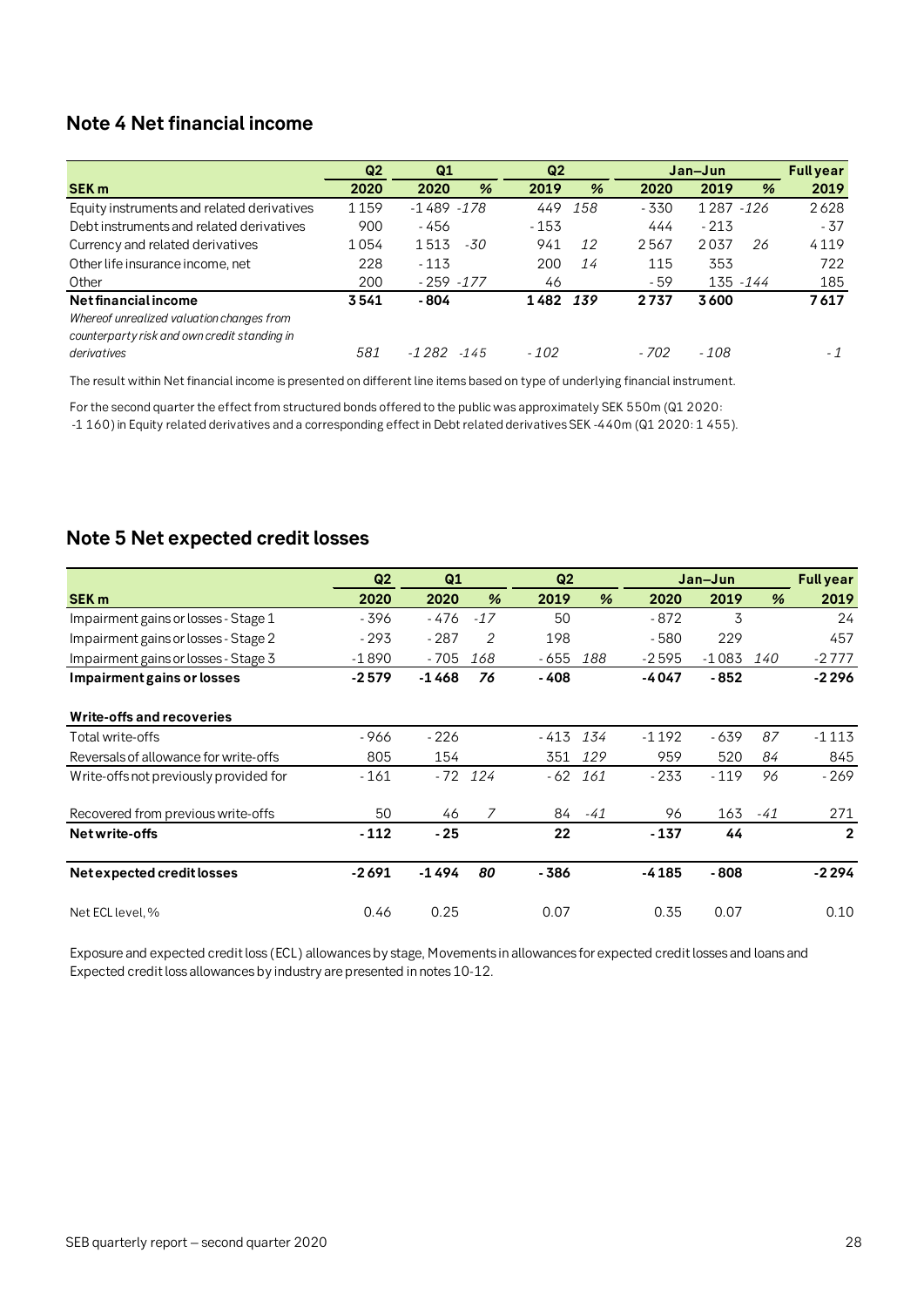# <span id="page-28-0"></span>**Note 6 Items affecting comparability**

|                                         | Q <sub>2</sub> | Q1   |   | Q <sub>2</sub> |   | Jan-Jun |      |   | <b>Fullyear</b> |
|-----------------------------------------|----------------|------|---|----------------|---|---------|------|---|-----------------|
| <b>SEK m</b>                            | 2020           | 2020 | % | 2019           | % | 2020    | 2019 | % | 2019            |
| Other expenses                          | $-1000$        |      |   |                |   | $-1000$ |      |   |                 |
| <b>Total operating expenses</b>         | $-1000$        |      |   |                |   | $-1000$ |      |   |                 |
|                                         |                |      |   |                |   |         |      |   |                 |
| Items affecting comparability           | $-1000$        |      |   |                |   | $-1000$ |      |   |                 |
|                                         |                |      |   |                |   |         |      |   |                 |
| Income tax on IAC                       |                |      |   |                |   |         |      |   |                 |
| Items affecting comparability after tax | $-1000$        |      |   |                |   | $-1000$ |      |   |                 |

The table shows the rows in which the Items affecting comparability would have been reported if not presented as an item affecting comparability.

#### Items affecting comparability 2020

The Swedish Financial Supervisory Authority (FSA) finalised its review of SEB's governance and control of measures against money laundering in SEB's Baltic banks. The Swedish FSA decided to issue SEB a remark, which is a lower degree of an administrative sanction that is issued when a breach has not been deemed to be serious. The Swedish FSA also decided to issue SEB an administrative fine of SEK 1,000m, which corresponds to about 14 per cent of the maximum amount the Swedish FSA can impose in this case, as well as a precept to take certain measures to improve the transaction monitoring in Sweden.

## <span id="page-28-1"></span>**Note 7 Pledged assets and obligations**

| <b>SEK m</b>                                              | 30 Jun<br>2020 | 31 Mar<br>2020 | <b>31 Dec</b><br>2019 |
|-----------------------------------------------------------|----------------|----------------|-----------------------|
|                                                           |                |                |                       |
| Pledged assets for own liabilities $^{1)}$                | 461891         | 536544         | 496406                |
| Pledged assets for liabilities to insurance policyholders | 330601         | 305707         | 344121                |
| Other pledged assets $^{2)}$                              | 124792         | 129294         | 91477                 |
| <b>Pledged assets</b>                                     | 917284         | 971545         | 932004                |
|                                                           |                |                |                       |
| Contingent liabilities <sup>3)</sup>                      | 142082         | 145150         | 139462                |
| Commitments                                               | 705535         | 637328         | 638348                |
| <b>Obligations</b>                                        | 847618         | 782477         | 777810                |

1) Of which collateralised for own issued covered bonds SEK 338,668m (377,189; 368,955).

2) Of which securities lending SEK 2,905m (3,668; 5,389) and pledged but unencumbered bonds

SEK 95,641m (95,112; 58,523).

3) Of which financial guarantees SEK 8,356m (8,693; 8,705).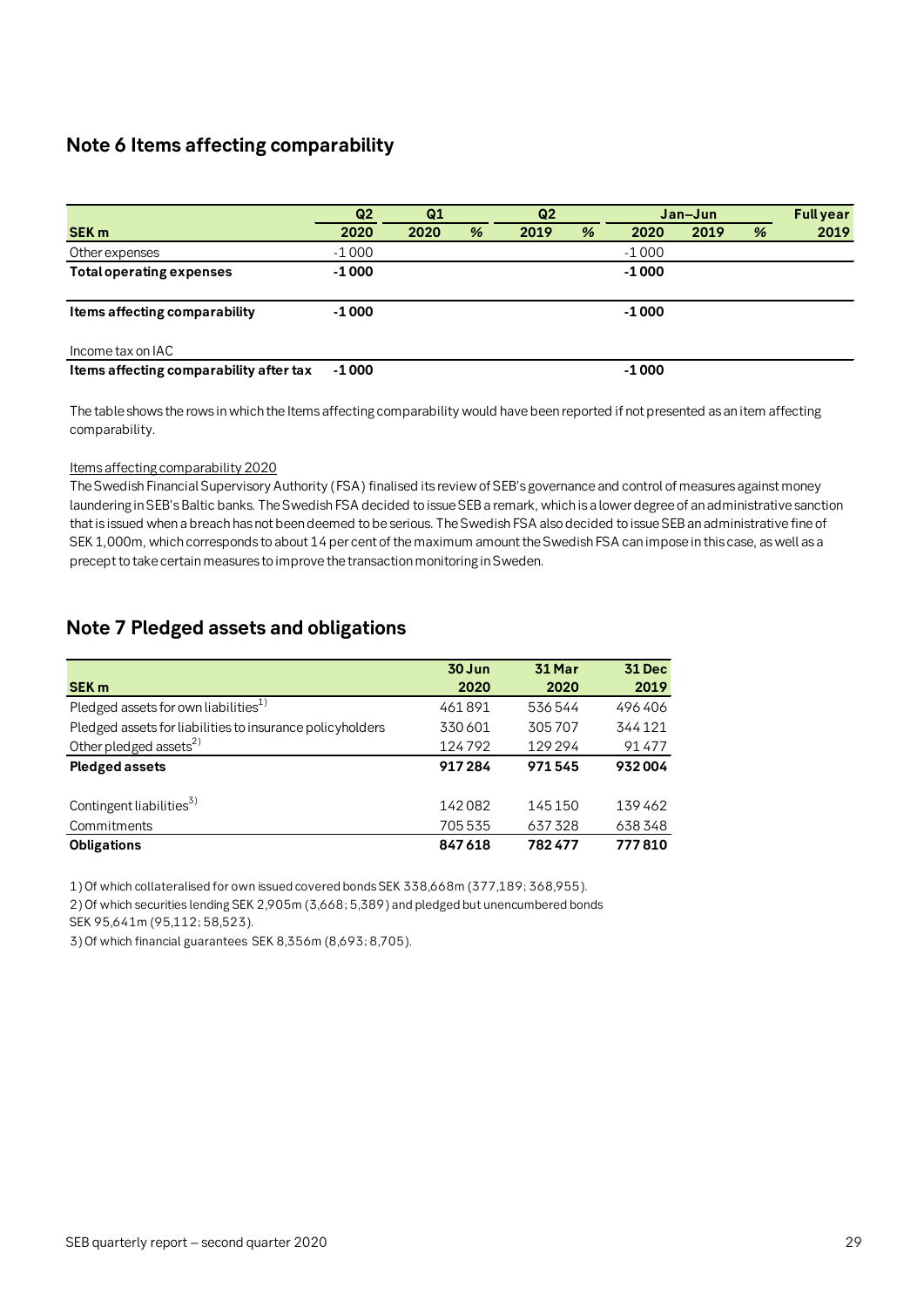# <span id="page-29-0"></span>**Note 8 Financial assets and liabilities**

|                                                                    | 30 Jun 2020     |                   | 31 Mar 2020     |                   | 31 Dec 2019        |                   |
|--------------------------------------------------------------------|-----------------|-------------------|-----------------|-------------------|--------------------|-------------------|
| <b>SEK m</b>                                                       | <b>Carrying</b> | amount Fair value | <b>Carrying</b> | amount Fair value | Carrying<br>amount | <b>Fair value</b> |
| Loans <sup>1</sup>                                                 | 2269530         | 2281622           | 2335950         | 2350242           | 2033280            | 2033650           |
| Debt securities                                                    | 363143          | 362876            | 317935          | 317766            | 238578             | 238878            |
| Equity instruments                                                 | 59259           | 59259             | 62028           | 62028             | 78482              | 78482             |
| Financial assets for which the customers bear the                  |                 |                   |                 |                   |                    |                   |
| investment risk                                                    | 301581          | 301581            | 277416          | 277416            | 316776             | 316776            |
| Derivatives                                                        | 157007          | 157007            | 225482          | 225482            | 139427             | 139427            |
| Other                                                              | 33713           | 33713             | 32797           | 32797             | 16584              | 16584             |
| <b>Financial assets</b>                                            | 3184234         | 3196059           | 3251608         | 3265731           | 2823127            | 2823797           |
| Deposits<br>Financial liabilities for which the customers bear the | 1613456         | 1614254           | 1540096         | 1539096           | 1249526            | 1248839           |
| investment risk                                                    | 303188          | 303188            | 278974          | 278974            | 317574             | 317574            |
| Debt securities issued <sup>2)</sup>                               | 813967          | 824040            | 951086          | 956243            | 902812             | 896194            |
| Short positions                                                    | 36225           | 36225             | 33 20 2         | 33202             | 27343              | 27343             |
| Derivatives                                                        | 137896          | 137896            | 187964          | 187964            | 122192             | 122192            |
| Other                                                              | 95750           | 95752             | 83611           | 83613             | 18449              | 18451             |
| <b>Financial liabilities</b>                                       | 3000482         | 3011355           | 3074933         | 3079092           | 2637896            | 2630593           |

1) Loans includes Cash balances at central banks (excluding Cash), Loans to central banks, Loans to credit institutions and Loans to the public.

2) Debt securities issued includes Debt securities issued and Subordinated liabilities (part of Other liablitiies).

SEB has classified its financial instruments by class taking into account the characteristics of the instruments. The fair value of each class of financial assets and liabilities are compared with its carrying amount. A description of the characteristics of the classes can be found in note 37 in the 2019 Annual Report.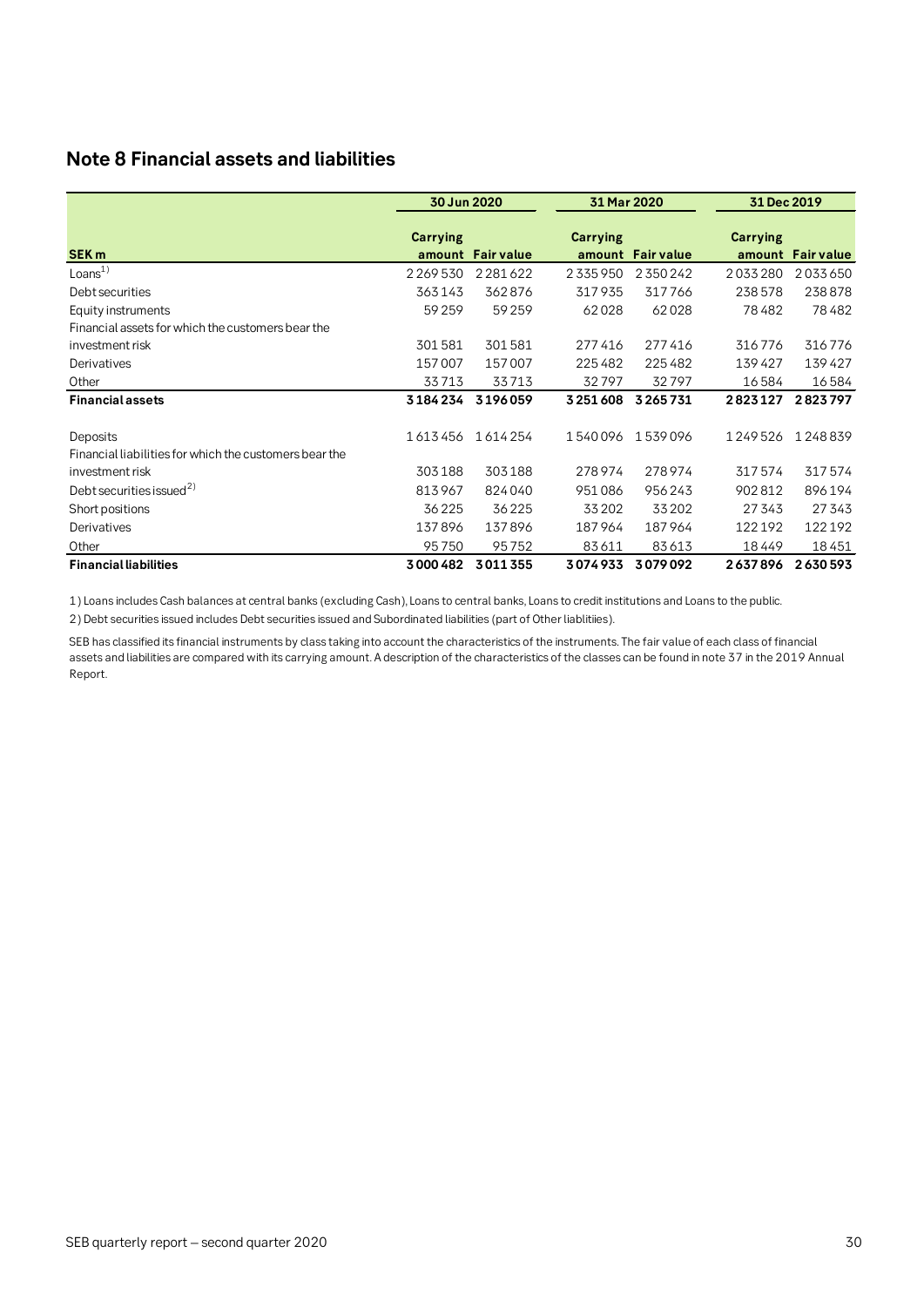## <span id="page-30-0"></span>**Note 9 Assets and liabilities measured at fair value**

| SEK <sub>m</sub>                          |           | 30 Jun 2020 |            |               |           | 31 Dec 2019 |            |              |
|-------------------------------------------|-----------|-------------|------------|---------------|-----------|-------------|------------|--------------|
|                                           |           | Valuation   | Valuation  |               |           | Valuation   | Valuation  |              |
|                                           |           |             |            |               |           |             |            |              |
|                                           | Quoted    | technique   | technique  |               | Quoted    | technique   | technique  |              |
|                                           | prices in | using       | using non- |               | prices in | using       | using non- |              |
|                                           | active    | observable  | observable |               | active    | observable  | observable |              |
|                                           | markets   | inputs      | inputs     |               | markets   | inputs      | inputs     |              |
| <b>Assets</b>                             | (Level 1) | (Level 2)   | (Level 3)  | <b>Total</b>  | (Level 1) | (Level 2)   | (Level 3)  | <b>Total</b> |
| Loans                                     |           | 243405      |            | 243405        |           | 190090      |            | 190090       |
| Debt securities                           | 184910    | 164990      | 293        | 350193        | 110101    | 113884      | 5          | 223990       |
| Equity instruments                        | 42892     | 2628        | 13738      | 59259         | 59029     | 6403        | 13050      | 78482        |
| Financial assets for which the customer   |           |             |            |               |           |             |            |              |
| bear the investment risk                  | 295497    | 5562        | 523        | 301581        | 308 909   | 7236        | 631        | 316776       |
| Derivatives                               | 1045      | 155454      | 508        | 157007        | 1006      | 137943      | 478        | 139427       |
| Investment in associates <sup>1)</sup>    | 82        |             | 415        | 496           | 85        |             | 381        | 466          |
| Total                                     | 524 426   | 572039      |            | 15476 1111942 | 479130    | 455 557     | 14544      | 949231       |
| Liabilities                               |           |             |            |               |           |             |            |              |
| <b>Deposits</b>                           |           | 36400       |            | 36400         |           | 15103       |            | 15103        |
| Financial liabilities for which the       |           |             |            |               |           |             |            |              |
| customer bear the investment risk         | 297192    | 5483        | 514        | 303188        | 309772    | 7178        | 625        | 317574       |
| Liabilities to policyholders - insurance  | 26 2 20   | 1192        |            | 27413         | 25399     | 1 1 4 7     |            | 26547        |
| Debt securities issued                    |           | 13392       |            | 13392         |           | 20 20 7     |            | 20207        |
| Short positions                           | 28 610    | 7614        |            | 36225         | 25634     | 1669        | 41         | 27343        |
| Derivatives                               | 897       | 136566      | 433        | 137896        | 1554      | 120296      | 342        | 122192       |
| Other financial liabilities at fair value | 134       | 2122        |            | 2256          | 44        | 2405        |            | 2449         |
| Total                                     | 353053    | 202769      | 946        | 556769        | 362402    | 168004      | 1008       | 531414       |

1) Venture capital activities designated at fair value through profit and loss.

#### **Fair value measurement**

The objective of the fair value measurement is to arrive at the price at which an orderly transaction would take place between market participants at the measurement date under current market conditions.

The group has an established control environment for the determination of fair values of financial instruments that includes a review, independent from the business, of valuation models and prices. If the validation principles are not adhered to, the Head of Group Finance shall be informed. Exceptions of material and principal importance require approval from the GRMC (Group Risk Measurement Committee) and the ARC (Accounting Reporting Committee).

In order to arrive at the fair value of a financial instrument SEB uses different methods; quoted prices in active markets, valuation techniques incorporating observable data and valuation techniques based on internal models. For disclosure purposes, financial instruments carried at fair value are classified in a fair value hierarchy according to the level of market observability of the inputs. Group Risk classifies and continuously reviews the classification of financial instruments in the fair value hierarchy. The valuation process is the same for financial instruments in all levels.

An active market is one in which transactions occur with sufficient volume and frequency to provide pricing information on an ongoing basis. The objective is to arrive at a price at which a transaction without modification or repackaging would occur in the principal market for the instrument to which SEB has immediate access.

Fair value is generally measured for individual financial instruments, in addition portfolio adjustments are made to cover the credit risk. To reflect counterparty risk and own credit risk in OTC derivatives, adjustments are made based on the net exposure towards each counterpart. These adjustments are calculated on a counterparty level based on estimates of exposure at default, probability of default and recovery rates. Probability of default and recovery rate information is generally sourced from the CDS markets. For counterparties where this information is not available, or considered unreliable due to the nature of the exposure, alternative approaches are taken where the the probability of default is based on generic credit indices for specific industry and/or rating.

When valuing financial liabilities at fair value SEB's own credit standing is reflected.

In order to arrive at the fair value of investment properties a market participant's ability to generate economic benefit by using the asset in its highest and best use are taken into account. The highest and best use takes into account the use of the asset that is physically possible, legally permissible and financially feasible. The current use of the investment properties in SEB is in accordance with the highest and best use. The valuation of investment properties is described in the accounting policies in Annual Report note 1. The valuation of the investment properties is performed semi-annually, they are presented and approved by the board in each real estate company. The valuation principles used in all entities are in accordance with regulations provided by the local Financial Supervisory Authorities (FSA) which is in accordance with international valuation principles and in accordance with IFRS.

#### **Level 1: Quoted market prices**

Valuations in Level 1 are determined by reference to unadjusted quoted market prices for identical instruments in active markets where the quoted prices are readily available and the prices represent actual and regularly occurring market transactions on an arm's length basis.

Examples of Level 1 financial instruments are listed equity securities, debt securities, and exchange-traded derivatives. Instruments traded in an active market for which one or more market participants provide a binding price quotation on the balance sheet date are also examples of Level 1 financial instruments.

#### **Level 2: Valuation techniques with observable inputs**

In Level 2 valuation techniques, all significant inputs to the valuation models are observable either directly or indirectly. Level 2 valuation techniques include using discounted cash flows, option pricing models, recent transactions and the price of another instrument that is substantially the same.

Examples of observable inputs are foreign currency exchange rates, binding securities price quotations, market interest rates (Stibor, Libor, etc.), volatilities implied from observable option prices for the same term and actual transactions with one or more external counterparts executed by SEB. An input can transfer from being observable to being unobservable during the holding period due to e.g. illiquidity of the instrument. Examples of Level 2 financial instruments are most OTC derivatives such as options and interest rate swaps based on the Libor swap rate or a foreign-denominated yield curve. Other examples are instruments for which SEB recently entered into transactions with third parties and instruments for which SEB interpolates between observable variables.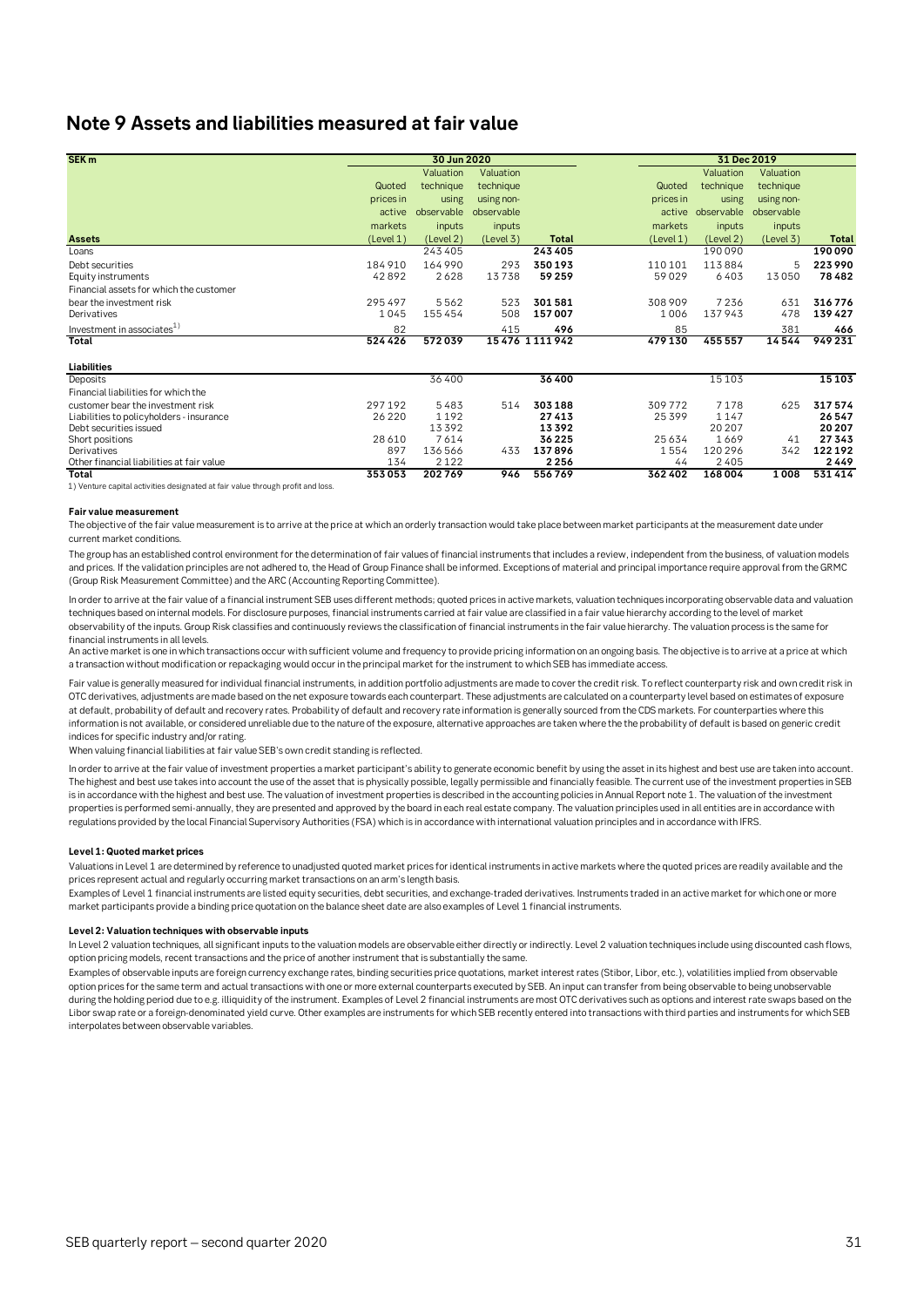# **Note 9, continued. Assets and liabilities measured at fair value**

#### **Level 3: Valuation techniques with significant unobservable inputs**

Level 3 valuation techniques incorporate significant inputs that are unobservable. These techniques are generally based on extrapolating from observable inputs for similar instruments, analysing historical data or other analytical techniques. Examples of Level 3 financial instruments are more complex OTC derivatives, long dated options for which the volatility is extrapolated or derivatives that depend on an unobservable correlation. Other examples are instruments for which there is currently no active market or binding quotes, such as unlisted equity instruments, private equity holdings and investment properties.

If the fair value of financial instruments includes more than one unobservable input, the unobservable inputs are aggregated in order to determine the classification of the entire instrument. The level in the fair value hierarchy within which a financial instrument is classified is determined on the basis of the lowest level of input that is significant to the fair value in its entirety.

#### **Significant transfers and reclassifications between levels**

Transfers between levels may occur when there are indications that market conditions have changed, e.g. a change in liquidity. The Valuation/Pricing committee of each relevant division decides on material shifts between levels. The largest open market risk within Level 3 financial instruments remains in the traditional life insurance investment portfolios within the insurance business.

|                                         |         |                                  |              | Gain/loss in  |           |              |         |                  |                  |             |                |
|-----------------------------------------|---------|----------------------------------|--------------|---------------|-----------|--------------|---------|------------------|------------------|-------------|----------------|
|                                         | Opening |                                  |              | Other         |           |              |         |                  |                  |             | <b>Closing</b> |
|                                         | balance |                                  | Gain/loss in | compre-       |           |              |         | <b>Transfers</b> | <b>Transfers</b> | Exchange    | balance        |
|                                         | 1 Jan   | Reclassi-                        | Income       | hensive       |           |              | Settle- | into             | out of           | rate        | 30 Jun         |
| Changes in level 3, SEK m               | 2020    | fication statement <sup>1)</sup> |              | <i>income</i> | Purchases | <b>Sales</b> | ments   | Level 3          | Level 3          | differences | 2020           |
| Assets                                  |         |                                  |              |               |           |              |         |                  |                  |             |                |
| Debt securities                         |         |                                  | -9           |               |           | -5           | Ô       | 296              |                  |             | 293            |
| Equity instruments                      | 13050   |                                  | $-573$       |               | 2 1 0 9   | $-853$       |         |                  |                  | 6           | 13739          |
| Financial assets for which the customer |         |                                  |              |               |           |              |         |                  |                  |             |                |
| bear the investment risk                | 631     |                                  | $-52$        |               | 3         | $-9$         |         |                  | $-54$            | 4           | 523            |
| Derivatives                             | 478     |                                  | 12           |               | 88        |              | $-70$   |                  |                  |             | 508            |
| Investment in associates                | 381     |                                  | $-3$         |               | 36        |              |         |                  |                  |             | 415            |
| Total                                   | 14544   |                                  | $-625$       |               | 2 2 3 6   | -867         | $-64$   | 296              | $-54$            | 10          | 15476          |
| Liabilities                             |         |                                  |              |               |           |              |         |                  |                  |             |                |
| Financial liabilities for which the     |         |                                  |              |               |           |              |         |                  |                  |             |                |
| customer bear the investment risk       | 625     |                                  | $-52$        |               |           | $-8$         |         |                  | $-54$            | 3           | 514            |
| Short positions                         | 41      |                                  | $-53$        |               |           | 11           |         |                  |                  |             | $\mathbf 0$    |
| Derivatives                             | 342     |                                  | $-57$        |               |           | 88           | 60      |                  |                  |             | 433            |
| Total                                   | 1008    |                                  | $-162$       |               |           | 91           | 60      |                  | $-54$            |             | 946            |

1) Fair value gains and losses recognised in the income statement are included in Net financial income and Net other income.

#### **Sensitivity of Level 3 assets and liabilities to unobservable inputs**

The table below illustrates the potential Profit or Loss impact of the relative uncertainty in the fair value of assets and liabilities that for their valuation are dependent on unobservable inputs. The sensitivity to unobservable inputs is assessed by altering the assumptions to the valuation techniques, illustrated below by changes in index-linked swap spreads, implied volatilities, credit spreads or comparator multiples. It is unlikely that all unobservable inputs would be simultaneously at the extremes of their ranges of reasonably possible alternatives.

|                                                                   |               | 30 Jun 2020 |       |                 | 31 Dec 2019 |             |            |             |
|-------------------------------------------------------------------|---------------|-------------|-------|-----------------|-------------|-------------|------------|-------------|
| SEK <sub>m</sub>                                                  | <b>Assets</b> | Liabilities |       | Net Sensitivity | Assets      | Liabilities | <b>Net</b> | Sensitivity |
| Derivative instruments <sup>2) 5)</sup>                           | 507           | $-433$      | 74    | 18              | 478         | $-342$      | 136        | 36          |
| Debt securities <sup>1)</sup>                                     | 293           |             | 293   | 15              |             |             |            |             |
| Equity instruments <sup>3)6)7)</sup>                              | 3222          |             | 3222  | 644             | 3187        | -40         | 3147       | 632         |
| Insurance holdings - Financial instruments <sup>4) 5) 7) 8)</sup> | 10638         |             | 10638 | 1 2 3 7         | 9960        |             | 9960       | .110        |

1) Sensitivity quantified as the absolute value of range prices per maturity bucket multiplied by exposure in bps, and standard deviation multiplied by the confidence interval 1.28 and exposure in basis points.

2) Volatility valuation inputs for Bermudan swaptions are unobservable. Volatilities used for ordinary swaptions are adjusted further in order to reflect the additional uncertainty associated with the valuation of Bermudan

3) Valuation is estimated in a range of reasonable outcomes. Sensitivity analysis is based on 20 per cent shift in market values.

4) Sensitivity for debt securities is generally quantified as shift in market values of 5 per cent except for credit opportunity 10 per cent and for distressed debt and structured credits 15 per cent.

5) Shift in implied volatility by 10 per cent.

6) Sensitivity analysis is based on a shift in market values of hedge funds 5 per cent, private equity of 20 per cent, structured credits 15 per cent.

7) Sensitivity from a shift of investment properties/real estate funds market values of 10 per cent and infrastructure/infrastructure funds market values of 20 per cent.

8) The sensitivity show changes in the value of the insurance holdings which do not at all times affect the P/L of the Group since any surplus in the traditional life portfolios are consumed first.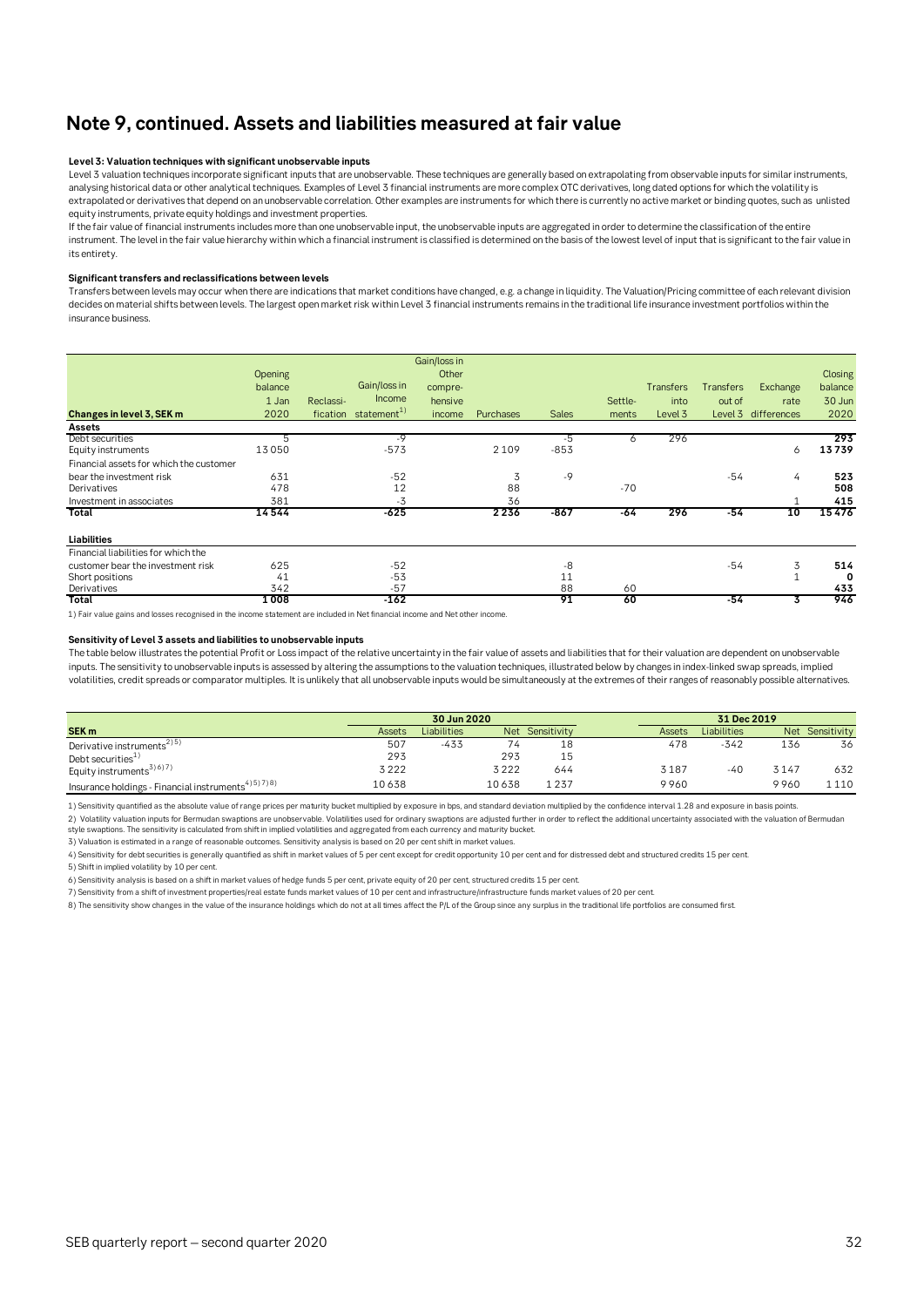# <span id="page-32-0"></span>**Note 10 Exposure and expected credit loss (ECL) allowances by stage**

|                                                         | 30 Jun  | 31 Mar  | <b>31 Dec</b> |
|---------------------------------------------------------|---------|---------|---------------|
| <b>SEK m</b>                                            | 2020    | 2020    | 2019          |
| Stage 1 (12-month ECL)                                  |         |         |               |
| Debt securities                                         | 12951   | 14728   | 14589         |
| Loans <sup>1</sup>                                      | 1658392 | 1738616 | 1623030       |
| Financial guarantees and Loan commitments               | 720957  | 638327  | 636447        |
| Gross carrying amounts/Nominal amounts Stage 1          | 2392300 | 2391671 | 2274066       |
| Debt securities                                         | $-1$    | -1      | $-1$          |
| Loans $1)$                                              | $-1287$ | $-1035$ | $-643$        |
| Financial guarantees and Loan commitments               | $-402$  | $-290$  | $-189$        |
| <b>ECL allowances Stage 1</b>                           | $-1689$ | $-1326$ | $-832$        |
| Debt securities                                         | 12951   | 14727   | 14588         |
| Loans <sup>1</sup>                                      | 1657105 | 1737581 | 1622387       |
| Financial guarantees and Loan commitments               | 720555  | 638037  | 636258        |
| Carrying amounts/Net amounts Stage 1                    | 2390611 | 2390345 | 2273234       |
|                                                         |         |         |               |
| Stage 2 (lifetime ECL)                                  |         |         |               |
| Loans <sup>1)2)</sup>                                   | 65133   | 69372   | 72459         |
| Financial guarantees and Loan commitments               | 16080   | 16256   | 13900         |
| Gross carrying amounts/Nominal amounts Stage 2          | 81213   | 85629   | 86360         |
| Loans $^{1/2)}$                                         | $-1496$ | $-1288$ | $-1058$       |
| Financial guarantees and Loan commitments               | $-228$  | $-203$  | $-127$        |
| <b>ECL allowances Stage 2</b>                           | $-1724$ | $-1491$ | $-1185$       |
| Loans $^{1/2)}$                                         | 63637   | 68085   | 71401         |
| Financial guarantees and Loan commitments               | 15852   | 16053   | 13773         |
| <b>Carrying amounts/Net amounts Stage 2</b>             | 79489   | 84138   | 85174         |
|                                                         |         |         |               |
| Stage 3 (credit impaired/lifetime ECL)                  |         |         |               |
| Loans <sup><math>1)\overline{3)}</math></sup>           | 14927   | 12890   | 11396         |
| Financial guarantees and Loan commitments <sup>3)</sup> | 825     | 457     | 441           |
| Gross carrying amounts/Nominal amounts Stage 3          | 15753   | 13347   | 11836         |
| Loans <sup>13)</sup>                                    | $-6694$ | $-5999$ | $-5211$       |
| Financial guarantees and Loan commitments <sup>3)</sup> | $-263$  | -91     | $-138$        |
| <b>ECL allowances Stage 3</b>                           | $-6957$ | -6090   | $-5349$       |
| Loans <sup>13)</sup>                                    | 8233    | 6891    | 6184          |
| Financial guarantees and Loan commitments <sup>3)</sup> | 562     | 366     | 303           |
| Carrying amounts/Net amounts Stage 3                    | 8796    | 7256    | 6487          |

The note continues on the next page.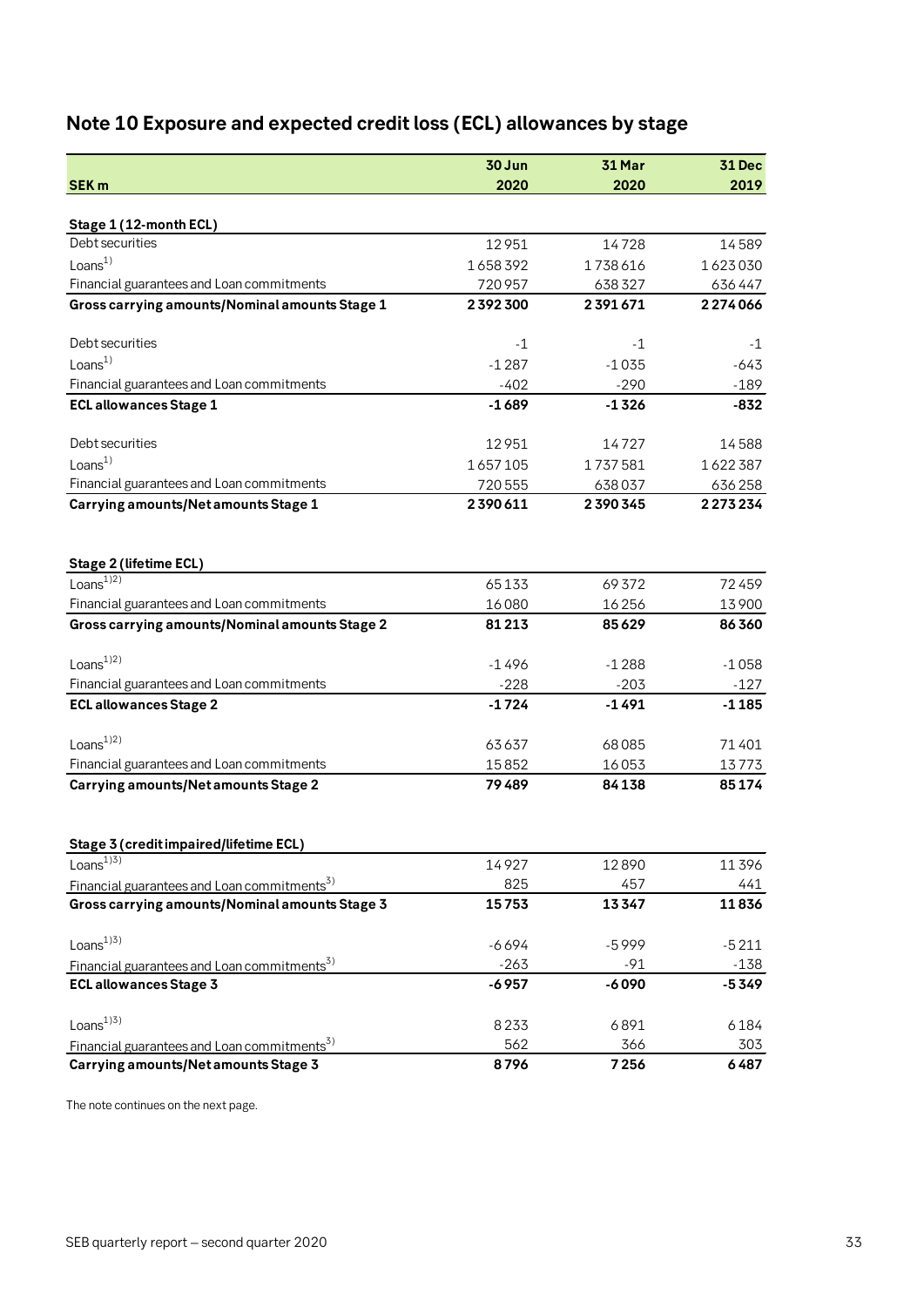|                                                         | 30 Jun   | 31 Mar  | <b>31 Dec</b> |
|---------------------------------------------------------|----------|---------|---------------|
| <b>SEK m</b>                                            | 2020     | 2020    | 2019          |
|                                                         |          |         |               |
| Total                                                   |          |         |               |
| Debt securities                                         | 12951    | 14728   | 14589         |
| Loans $^{1/2}$ <sup>3)</sup>                            | 1738452  | 1820878 | 1706885       |
| Financial guarantees and Loan commitments <sup>5)</sup> | 737862   | 655040  | 650788        |
| Gross carrying amounts/Nominal amounts                  | 2489266  | 2490646 | 2372262       |
|                                                         |          |         |               |
| Debt securities                                         | $-1$     | $-1$    | $-1$          |
| Loans <sup>1/2/3</sup>                                  | $-9477$  | $-8321$ | $-6912$       |
| Financial guarantees and Loan commitments <sup>5)</sup> | $-893$   | $-584$  | -454          |
| <b>ECL allowances</b>                                   | $-10370$ | $-8907$ | $-7367$       |
| Debt securities                                         | 12951    | 14727   | 14588         |
| Loans $^{1/2}$ <sup>3)</sup>                            | 1728976  | 1812556 | 1699972       |
| Financial guarantees and Loan commitments <sup>5)</sup> | 736969   | 654456  | 650335        |
| Carrying amounts/Net amounts                            | 2478895  | 2481740 | 2364895       |

# **Note 10, continued. Exposure and expected credit loss (ECL) allowances by stage**

1) Excluding demand deposits credit institutions and including trade and client receivables presented as other assets.

2) Whereof gross carrying amounts SEK 1,339m (1,316; 1,372) and ECL allowances SEK 0m (2; 2) under Lifetime ECLs simplified approach for trade receivables.

3) Whereof gross carrying amounts SEK 2,962m (2,509; 2,309) and ECL allowances SEK 1,507m (1,222; 1,002) for Purchased or Originated Credit Impaired loans.

The table shows gross carrying amounts for exposures on balance and nominal amounts for exposures off-balance divided by stage as a mean to put ECL allowances in context to overall exposure levels. For trade receivables a simplified approach based on past-due information is used to calculate loss allowances.

| Stage 3 loans / Total loans, gross, % | 0.86  | 0.71  | 0.67  |
|---------------------------------------|-------|-------|-------|
| Stage 3 loans / Total loans, net, %   | 0.48  | 0.38  | 0.36  |
| ECL coverage ratio Stage 1, %         | 0.07  | 0.06  | 0.04  |
| ECL coverage ratio Stage 2, %         | 2.12  | 1.74  | 1.37  |
| ECL coverage ratio Stage 3, %         | 44.16 | 45.63 | 45.19 |
| ECL coverage ratio, %                 | 0.42  | 0.36  | 0.31  |

#### **Development of exposures and ECL allowances by stage**

Gross exposures in Stage 3 increased by SEK 2,406m to SEK 15,753m in the second quarter mainly due to certain oilrelated exposures migrating from Stage 2. In the second quarter, ECL allowances in Stage 1 and 2 increased mainly due to more negative macroeconomic scenarios, while the model overlay for the oil portfolio affected ECL allowances in Stage 2 and 3. ECL allowances in Stage 3 also increased due to a handful of counterparties in the LC&FI division, predominantly in the oil portfolio.

The note continues on the next page.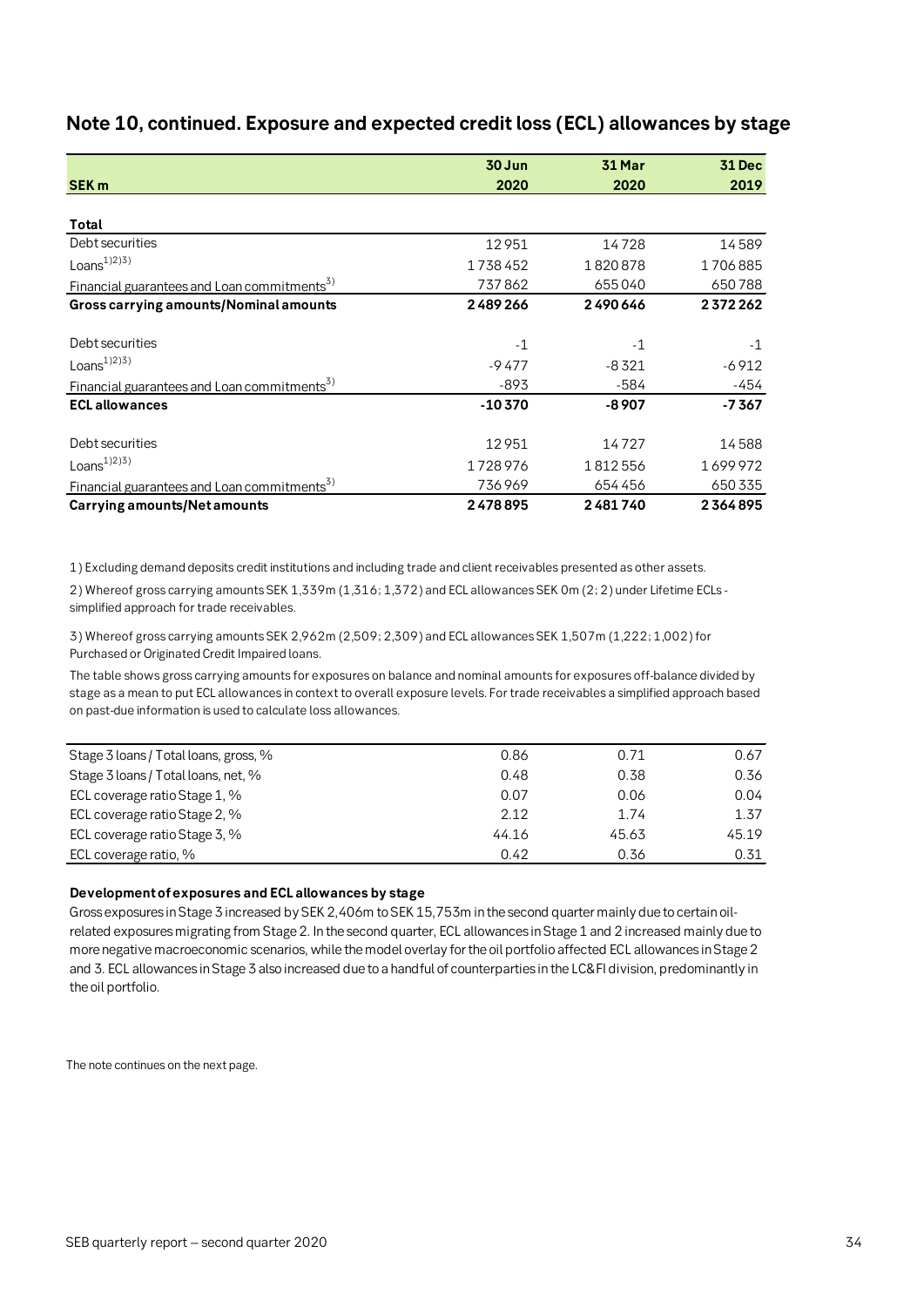# **Note 10, continued. Exposure and expected credit loss (ECL) allowances by stage**

#### **Measurement of ECL allowances**

SEB uses both models and expert credit judgement (ECJ) for calculating ECL allowances. The degree of judgement depends on model outcome, materiality and information available and ECJ may be applied to incorporate factors not captured by the models. Expert credit judgement was used for the Covid-19- and oil-related model overlays made in the first and second quarters of 2020. The model overlays were determined through top-down scenario analysis combined with bottom-up customer analysis of larger corporate customers in the Large Corporates &Financial Institutions, Corporate &Private Customers and Baltic divisions and exposed sector analysis for other customer segments.

#### **Significant increase in credit risk (SICR)**

SEB uses both quantitative and qualitative indicators for determining significant increase in credit risk. Following the Covid-19 pandemic, governments have enabled measures to support corporates and private individuals, including amortisation exemptions for household mortgages. In line with the SFSA's recommendations, such measures do not automatically trigger a significant increase in credit risk, and thereby a transfer to stage 2 and increased ECL allowances, under EBA's guidelines.

#### **Key macroeconomic variable assumptions for calculating ECL allowances**

SEB reviews and updates the macroeconomic scenarios and scenario probability weightings for calculation of ECL allowances on a quarterly basis. The scenarios and probability weightings applied changed significantly in the second quarter following SEB's revised economic outlook as a result of the Covid-19 pandemic. The economic forecasts of the three scenarios - base, positive and negative scenarios - are based on different assumptions around how rapidly economies will reopen, which may depend both on strategic trade-offs between medical and economic aspects, but also to what extent there will be setbacks in the form or renewed outbreaks when restrictions are lifted. The base scenario assumes that economies reopen gradually and cautiously starting in May 2020, implying that there will be a relatively clear economic recovery in Q3 as consumption patterns in some areas normalise and industrial production that is dependent on functioning cross-border supply chains restarts. In many other areas, it is assumed that it will take time before the situation normalises.

The main macroeconomic variable assumptions of the base scenario used for the ECL allowances as of 30 June 2020 are set out below. Individual scenarios for SEB's home markets are used.

| <b>Base scenario assumptions</b>         | 2020              | 2021            | 2022            |
|------------------------------------------|-------------------|-----------------|-----------------|
| World GDP (PPP) growth                   | $-3.3\%$          | $5.7\%$         | 4.0%            |
| OECD GDP growth                          | $-7.0%$           | 5.1%            | 3.0%            |
| Sweden                                   |                   |                 |                 |
| GDP growth                               | $-6.5\%$          | $5.0\%$         | $3.0\%$         |
| Household consumption expenditure growth | $-5.0\%$          | $3.0\%$         | $4.0\%$         |
| Interest rate (STIBOR)                   | 0.15%             | 0.15%           | 0.15%           |
| Residential real estate price growth     | $-12.0%$          | $0.0\%$         | 3.0%            |
| Baltic countries                         |                   |                 |                 |
| GDP growth                               | $-8.7\% - -9.8\%$ | $5\% - 6.5\%$   | $3.5\% - 4.0\%$ |
| Unemployment rate                        | $9.8\% - 10.2\%$  | $8.5\% - 8.8\%$ | $7.5\% - 7.6\%$ |
| Inflation rate                           | $0.3\% - 0.8\%$   | $1.8\% - 2.8\%$ | $2.2\% - 2.5\%$ |
| Nominal wage growth                      | $0.3\% - 1.0\%$   | $3.0\% - 3.5\%$ | 4.5%            |

The negative scenario assumes that economic recovery is significantly delayed compared to the base scenario and that important parts of the economy do not restart during the second half of 2020. The positive scenario assumes that the virus spread situation turns out to be more favourable than expected or that for other reasons economies reopen earlier than in the main scenario.

The probability of the three scenarios was estimated to 60 per cent for the base scenario, 20 per cent for the positive scenario, and 20 per cent for the negative scenario.

Should the positive and negative scenarios be assigned 100 per cent probability, the model calculated ECL allowances would decrease by 7 per cent and increase by 12 per cent respectively compared to the probability-weighted calculation.

SEB's measurement of ECL allowances and related assumptions according to IFRS9 can be found on pages 88-89 and 122-123 in the Annual Report 2019.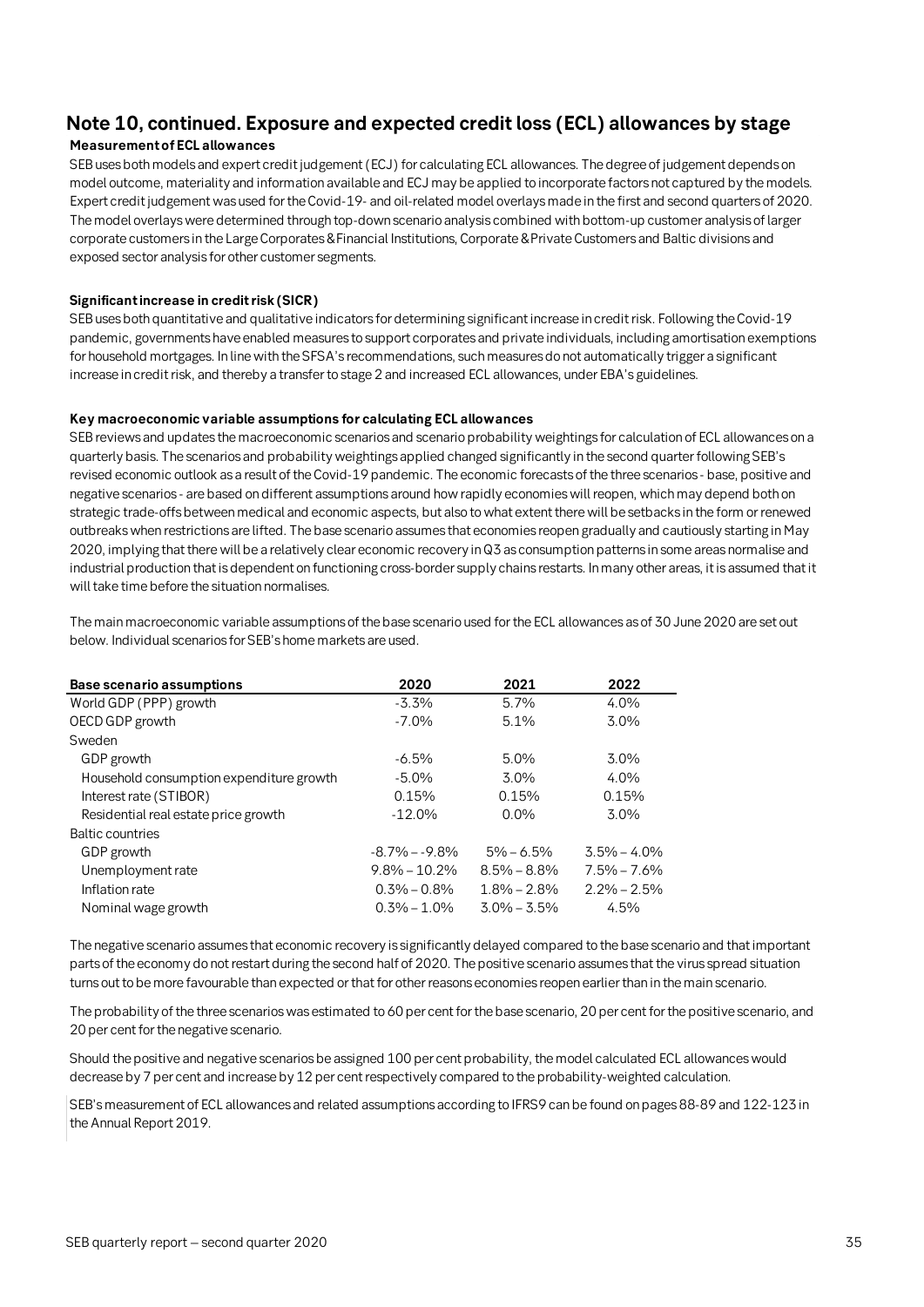# <span id="page-35-0"></span>**Note 11 Movements in allowances for expected credit losses (ECL)**

|                                                                         |                         |                | Stage 3                       |       |
|-------------------------------------------------------------------------|-------------------------|----------------|-------------------------------|-------|
|                                                                         | Stage 1<br>$(12$ -month | <b>Stage 2</b> | (credit impaired/<br>lifetime |       |
| <b>SEK m</b>                                                            | ECL)                    | (lifetime ECL) | ECL)                          | Total |
|                                                                         |                         |                |                               |       |
| <b>Loans and Debt securities</b>                                        |                         |                |                               |       |
| ECL allowance as of 31 December 2019                                    | 644                     | 1058           | 5211                          | 6913  |
| New and derecognised financial assets, net                              | 180                     | $-357$         | 474                           | 298   |
| Changes due to change in credit risk                                    | 509                     | 767            | 1996                          | 3272  |
| Changes due to modifications                                            | 1                       | 13             | 0                             | 14    |
| Changes due to methodology change                                       | $-35$                   | 50             | $-1$                          | 14    |
| Decreases in ECL allowances due to write-offs                           |                         |                | $-959$                        | -959  |
| Exchange rate differences                                               | $-11$                   | $-35$          | $-29$                         | $-75$ |
| ECL allowance as of 30 Jun 2020                                         | 1287                    | 1496           | 6694                          | 9477  |
|                                                                         |                         |                |                               |       |
| <b>Financial guarantees and Loan commitments</b>                        |                         |                |                               |       |
| ECL allowance as of 31 December 2019                                    | 189                     | 127            | 138                           | 454   |
| New and derecognised financial assets, net                              | 41                      | $-9$           | $-48$                         | $-15$ |
| Changes due to change in credit risk                                    | 209                     | 107            | 173                           | 489   |
| Changes due to methodology change                                       | $-33$                   | 9              | $\overline{0}$                | $-24$ |
| Exchange rate differences                                               | $-4$                    | -6             | $\Omega$                      | $-10$ |
| ECL allowance as of 30 Jun 2020                                         | 402                     | 228            | 263                           | 893   |
|                                                                         |                         |                |                               |       |
| Total Loans, Debt securities, Financial guarantees and Loan commitments |                         |                |                               |       |
| ECL allowance as of 31 December 2019                                    | 832                     | 1185           | 5349                          | 7367  |
| New and derecognised financial assets, net                              | 221                     | $-365$         | 426                           | 282   |
| Changes due to change in credit risk                                    | 719                     | 873            | 2169                          | 3761  |
| Changes due to modifications                                            | 1                       | 13             | 0                             | 14    |
| Changes due to methodology change                                       | $-68$                   | 59             | $-1$                          | $-9$  |
| Decreases in ECL allowances due to write-offs                           |                         |                | $-959$                        | -959  |
| Exchange rate differences                                               | $-15$                   | $-41$          | $-28$                         | -85   |
| ECL allowance as of 30 Jun 2020                                         | 1689                    | 1724           | 6957                          | 10370 |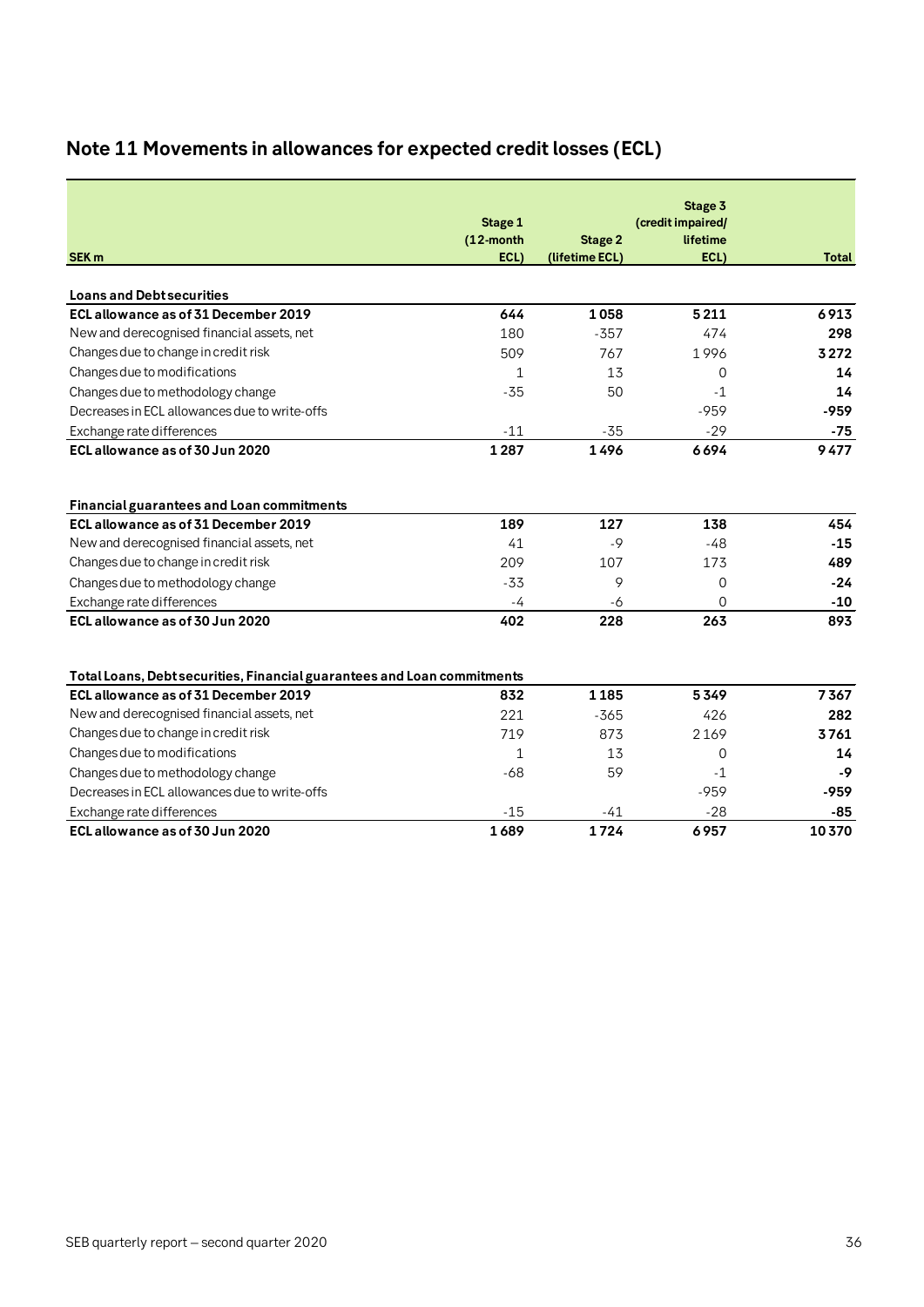# <span id="page-36-0"></span>**Note 12 Loans and expected credit loss (ECL) allowances by industry**

|                                    |           |                               |                         |              |           |                       |                    |              | <b>Netcarrying</b> |
|------------------------------------|-----------|-------------------------------|-------------------------|--------------|-----------|-----------------------|--------------------|--------------|--------------------|
|                                    |           | <b>Gross carrying amounts</b> |                         |              |           | <b>ECL allowances</b> |                    |              | amount             |
|                                    |           |                               | Stage 3                 |              |           |                       | Stage 3            |              |                    |
|                                    | Stage 1   | Stage 2                       | (credit                 |              | Stage 1   | Stage 2               | (credit            |              |                    |
|                                    | (12-month | (lifetime                     | impaired/               |              | (12-month | (lifetime             | impaired/          |              |                    |
| SEK <sub>m</sub>                   | ECL)      |                               | ECL) lifetime ECL)      | <b>Total</b> | ECL)      |                       | ECL) lifetime ECL) | <b>Total</b> | <b>Total</b>       |
| 30 Jun 2020                        |           |                               |                         |              |           |                       |                    |              |                    |
| <b>Banks</b>                       | 76487     | 1348                          | 5                       | 77839        | $-3$      | $-2$                  | $-2$               | $-7$         | 77833              |
|                                    |           |                               |                         |              |           |                       |                    |              |                    |
| Finance and insurance              | 115866    | 1332                          | 12                      | 117211       | $-33$     | $-25$                 | $-5$               | -64          | 117147             |
| Wholesale and retail               | 71965     | 2805                          | 726                     | 75496        | $-104$    | $-77$                 | $-554$             | $-735$       | 74761              |
| Transportation                     | 33239     | 776                           | 82                      | 34097        | $-42$     | $-41$                 | $-15$              | -99          | 33999              |
| Shipping                           | 52766     | 1790                          | 1967                    | 56523        | $-31$     | $-37$                 | $-1039$            | $-1108$      | 55415              |
| Business and household services    | 155 384   | 7081                          | 2517                    | 164982       | $-277$    | $-207$                | $-1083$            | $-1566$      | 163415             |
| Construction                       | 13070     | 1097                          | 213                     | 14 3 8 0     | $-23$     | $-28$                 | $-73$              | $-124$       | 14257              |
| Manufacturing                      | 90815     | 3559                          | 2593                    | 96967        | $-115$    | $-81$                 | $-1194$            | $-1391$      | 95576              |
| Agriculture, forestry and fishing  | 19622     | 1393                          | 118                     | 21 1 3 3     | $-19$     | $-11$                 | $-42$              | $-72$        | 21062              |
| Mining, oil and gas extraction     | 22 2 4 9  | 3980                          | 3447                    | 29676        | $-72$     | $-503$                | $-1279$            | $-1854$      | 27822              |
| Electricity, gas and water supply  | 43498     | 333                           | 229                     | 44060        | $-29$     | $-36$                 | $-91$              | $-155$       | 43905              |
| Other                              | 34769     | 3238                          | 82                      | 38089        | $-35$     | $-27$                 | -39                | $-101$       | 37988              |
| Corporates                         | 653244    | 27384                         | 11987                   | 692615       | -780      | $-1073$               | $-5415$            | $-7268$      | 685347             |
|                                    |           |                               |                         |              |           |                       |                    |              |                    |
| Commercial real estate management  | 162817    | 2025                          | 498                     | 165340       | $-90$     | $-28$                 | $-147$             | $-265$       | 165075             |
| Residential real estate management | 120 324   | 1319                          | 42                      | 121685       | $-50$     | $-3$                  | $-2$               | -54          | 121631             |
| <b>Real Estate Management</b>      | 283140    | 3345                          | 540                     | 287025       | $-139$    | $-31$                 | $-149$             | $-319$       | 286706             |
| Housing co-operative associations  | 53463     | 7281                          | $\overline{\mathbf{c}}$ | 60747        | -3        | $\mathbf 0$           | 0                  | $-3$         | 60744              |
| <b>Public Administration</b>       | 14317     | 76                            | 55                      | 14448        | -1        | -2                    | -4                 | -8           | 14441              |
| Household mortgages                | 539276    | 21944                         | 1137                    | 562357       | $-72$     | $-139$                | $-371$             | $-582$       | 561776             |
| Other                              | 38464     | 3755                          | 1201                    | 43420        | $-288$    | $-249$                | $-752$             | $-1290$      | 42131              |
| Households                         | 577741    | 25699                         | 2338                    | 605778       | -360      | $-388$                | $-1123$            | -1872        | 603906             |
|                                    |           |                               |                         |              |           |                       |                    |              |                    |
| <b>TOTAL</b>                       | 1658392   | 65133                         | 14927                   | 1738452      | $-1287$   | $-1496$               | $-6694$            | -9477        | 1728976            |
| 31 Dec 2019                        |           |                               |                         |              |           |                       |                    |              |                    |
| <b>Banks</b>                       | 64952     | 1665                          | $\mathbf 0$             | 66617        | $-5$      | -2                    | 0                  | $-7$         | 66610              |
| Finance and insurance              | 111610    | 960                           | 57                      | 112627       | $-33$     | $-10$                 | $-5$               | $-49$        | 112579             |
| Wholesale and retail               | 78052     | 3080                          | 1092                    | 82224        | $-48$     | -38                   | $-706$             | $-792$       | 81433              |
|                                    |           |                               | 41                      | 35791        | $-17$     | $-4$                  | $-14$              | $-35$        |                    |
| Transportation                     | 35169     | 581                           |                         |              |           |                       |                    |              | 35757              |
| Shipping                           | 54975     | 1871                          | 1771                    | 58616        | $-24$     | $-11$                 | $-669$             | $-704$       | 57912              |
| Business and household services    | 136838    | 9673                          | 843                     | 147354       | $-154$    | $-408$                | $-421$             | $-983$       | 146372             |
| Construction                       | 11 201    | 1083                          | 201                     | 12484        | -8        | $-9$                  | $-83$              | $-101$       | 12384              |
| Manufacturing                      | 97737     | 3280                          | 2671                    | 103688       | $-56$     | -44                   | $-1331$            | $-1431$      | 102 257            |
| Agriculture, forestry and fishing  | 21 654    | 1501                          | 190                     | 23345        | -8        | $-7$                  | -44                | $-58$        | 23 28 7            |
| Mining, oil and gas extraction     | 26 608    | 5695                          | 1343                    | 33645        | $-12$     | $-53$                 | $-558$             | $-624$       | 33021              |
| Electricity, gas and water supply  | 43940     | 407                           | 211                     | 44558        | $-17$     | $-34$                 | $-78$              | $-129$       | 44429              |
| Other                              | 39564     | 2762                          | 151                     | 42477        | $-22$     | -46                   | -49                | $-117$       | 42 360             |
| Corporates                         | 657347    | 30894                         | 8571                    | 696812       | -398      | -666                  | -3959              | -5022        | 691789             |
| Commercial real estate management  | 150747    | 2287                          | 377                     | 153410       | $-14$     | $-12$                 | $-140$             | $-166$       | 153244             |
| Residential real estate management | 114923    | 1804                          | 48                      | 116775       | -8        | $-1$                  | $-1$               | -10          | 116765             |
| <b>Real Estate Management</b>      | 265 670   | 4091                          | 425                     | 270186       | -22       | $-13$                 | $-141$             | $-176$       | 270009             |
| Housing co-operative associations  | 52598     | 7410                          | 3                       | 60011        | 0         | 0                     | $-2$               | -3           | 60008              |
|                                    |           |                               |                         |              |           |                       |                    |              |                    |
| <b>Public Administration</b>       | 15284     | 276                           | 53                      | 15613        | $-1$      | -4                    | $-2$               | -6           | 15607              |
| Household mortgages                | 527100    | 22765                         | 1137                    | 551003       | $-49$     | $-136$                | -360               | $-546$       | 550 457            |
| Other                              | 40079     | 5358                          | 1207                    | 46644        | $-167$    | $-239$                | $-747$             | $-1153$      | 45 491             |
| Households                         | 567179    | 28 1 24                       | 2344                    | 597646       | $-216$    | $-375$                | -1107              | -1698        | 595948             |
| <b>TOTAL</b>                       | 1623030   | 72459                         | 11396                   | 1706885      | $-643$    | -1059                 | $-5212$            | $-6913$      | 1699972            |

The tables above show only the exposures and ECL allowances for Loans and excludes Debt securities, Financial guarantees and Loan commitments. Loans are excluding demand deposits from credit institutions and including trade and client receivables presented as other assets.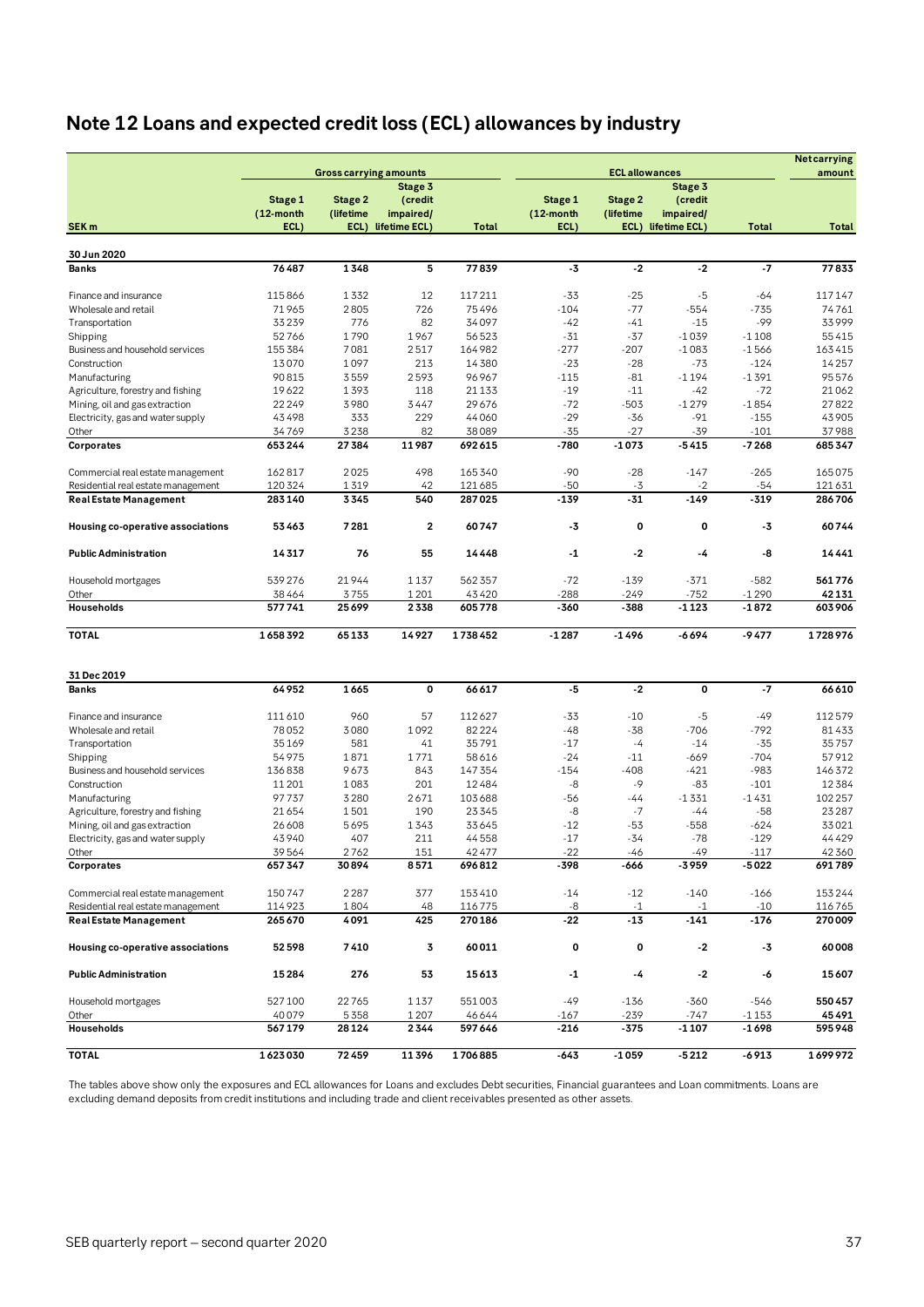# <span id="page-37-0"></span>**SEB consolidated situation**

# <span id="page-37-1"></span>**Note 13 Capital adequacy analysis**

| <b>SEK m</b>                                                         | 30 Jun 2020 | 31 Mar 2020 | 31 Dec 2019 |
|----------------------------------------------------------------------|-------------|-------------|-------------|
| Own funds                                                            |             |             |             |
|                                                                      |             |             |             |
| Common Equity Tier 1 capital                                         | 132491      | 131346      | 131155      |
| Tier 1 capital                                                       | 146492      | 146388      | 155398      |
| Total own funds                                                      | 165259      | 165552      | 173382      |
| Own funds requirement                                                |             |             |             |
| Risk exposure amount                                                 | 745457      | 781687      | 745637      |
| Expressed as own funds requirement                                   | 59637       | 62535       | 59651       |
| Common Equity Tier 1 capital ratio                                   | 17.8%       | 16.8%       | 17.6%       |
| Tier 1 capital ratio                                                 | 19.7%       | 18.7%       | 20.8%       |
| Total capital ratio                                                  | 22.2%       | 21.2%       | 23.3%       |
| Own funds in relation to own funds requirement                       | 2.77        | 2.65        | 2.91        |
| Regulatory Common Equity Tier 1 capital requirement including buffer | 10.1%       | 10.1%       | 11.5%       |
| of which capital conservation buffer requirement                     | 2.5%        | 2.5%        | 2.5%        |
| of which systemic risk buffer requirement                            | 3.0%        | 3.0%        | 3.0%        |
| of which countercyclical capital buffer requirement                  | 0.1%        | 0.1%        | 1.5%        |
| Common Equity Tier 1 capital available to meet buffer <sup>1)</sup>  | 13.3%       | 12.3%       | 13.1%       |
| Leverage ratio                                                       |             |             |             |
| Exposure measure for leverage ratio calculation                      | 3395891     | 3418557     | 3063481     |
| of which on balance sheet items                                      | 2870907     | 2881737     | 2554625     |
| of which off balance sheet items                                     | 524984      | 536820      | 508856      |
| Leverage ratio                                                       | 4.3%        | 4.3%        | 5.1%        |
|                                                                      |             |             |             |

 $1)$  CET1 ratio excluding buffers and minimum capital requirement of 4.5%.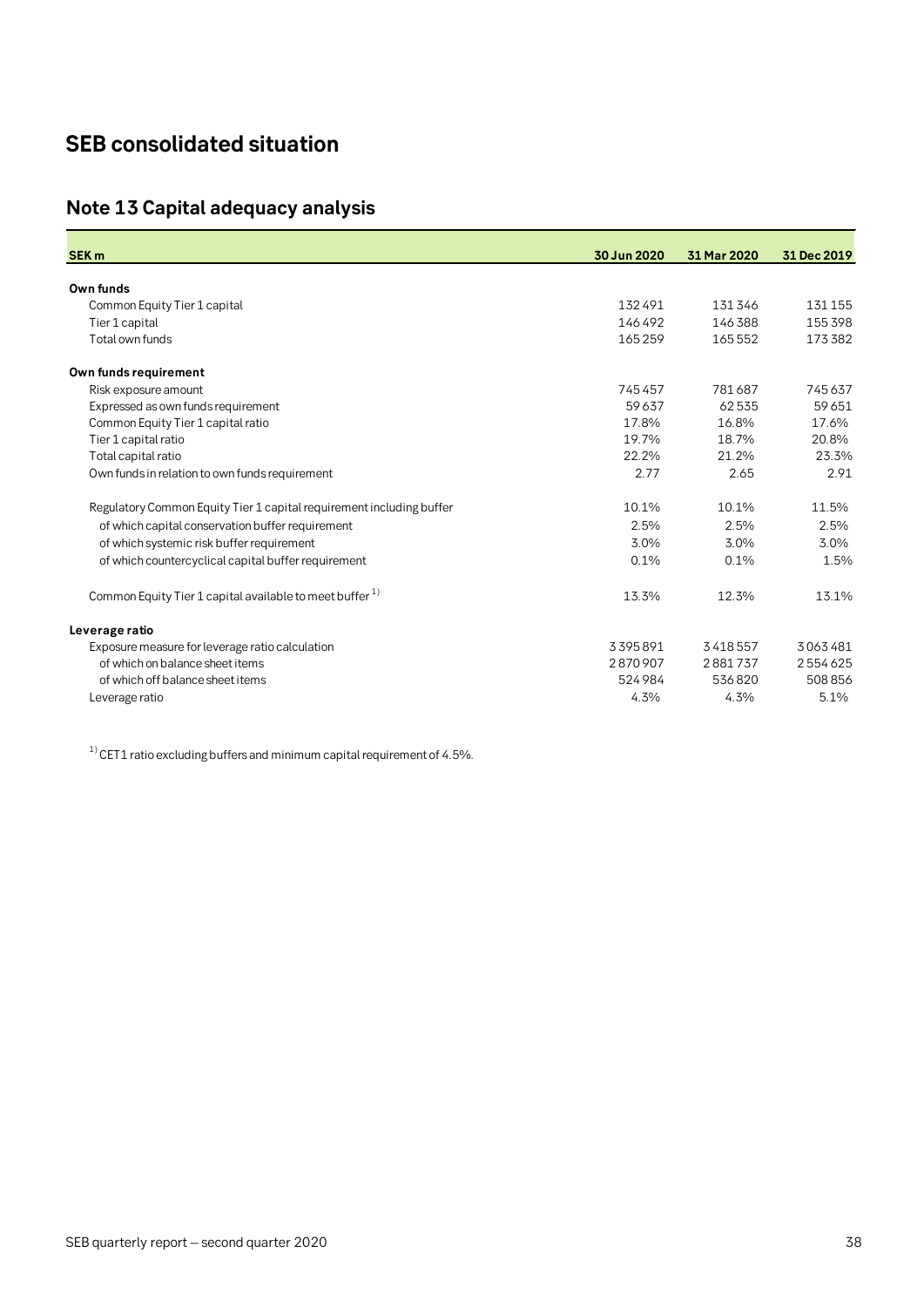# <span id="page-38-0"></span>**Note 14 Own funds**

| <b>SEK m</b>                                                                                      | 30 Jun 2020 | 31 Mar 2020 | 31 Dec 2019 |
|---------------------------------------------------------------------------------------------------|-------------|-------------|-------------|
|                                                                                                   |             |             |             |
| Shareholders equity according to balance sheet <sup>1)</sup>                                      | 160214      | 157174      | 155700      |
| Deductions related to the consolidated situation and other foreseeable charges <sup>2)</sup>      | $-18575$    | $-15913$    | $-14075$    |
| Common Equity Tier 1 capital before regulatory adjustments <sup>3)</sup>                          | 141639      | 141 261     | 141626      |
| Additional value adjustments                                                                      | $-1264$     | $-1915$     | $-1033$     |
| Intangible assets                                                                                 | $-6556$     | $-6674$     | $-6688$     |
| Deferred tax assets that rely on future profitability                                             | -6          | -6          |             |
| Fair value reserves related to gains or losses on cash flow hedges                                | 46          | 36          | $-15$       |
| Negative amounts resulting from the calculation of expected loss amounts                          |             |             | $-816$      |
| Gains or losses on liabilities valued at fair value resulting from changes in own credit standing | $-85$       | $-474$      | 19          |
| Defined-benefit pension fund assets                                                               | $-1124$     | $-748$      | $-1761$     |
| Direct and indirect holdings of own CET1 instruments                                              | $-161$      | $-134$      | $-176$      |
| Total regulatory adjustments to Common Equity Tier 1                                              | $-9149$     | $-9915$     | $-10471$    |
| <b>Common Equity Tier 1 capital</b>                                                               | 132491      | 131346      | 131 155     |
| Additional Tier 1 instruments <sup>4)</sup>                                                       | 14002       | 15043       | 24243       |
| Tier 1 capital                                                                                    | 146492      | 146388      | 155398      |
| Tier 2 instruments                                                                                | 19366       | 20341       | 19326       |
| Net provisioning amount for IRB-reported exposures                                                | 1050        | 472         | 309         |
| Holdings of Tier 2 instruments in financial sector entities                                       | $-1650$     | $-1650$     | $-1650$     |
| Tier 2 capital                                                                                    | 18766       | 19164       | 17985       |
| <b>Total own funds</b>                                                                            | 165259      | 165552      | 173382      |

 $1)$  The Swedish Financial Supervisory Authority has approved SEB's application to use the net profit in measuring own funds on condition that the responsible auditors have reviewed the surplus, that the surplus is calculated in accordance with applicable accounting frameworks, that predictable costs and dividends have been deducted in accordance with EU regulation No 575/2013 (CRR) and that the calculation was made in accordance with EU regulation No 241/2014.

 $^{2)}$  Depending on how the Covid-19 situation develops, the Board may assess a dividend payment later this year, if deemed appropriate. Hence the accumulated dividend has been excluded from CET1 capital.

<sup>3)</sup> The Common Equity Tier 1 capital is presented on a consolidated basis, and differs from total equity according to IFRS. The insurance business contribution to equity is excluded and there is a dividend deduction calculated according to Regulation (EU) No 575/2013 (CRR).

<sup>4)</sup> Following an approval from the Swedish FSA in March to call the 2014 AT1-instrument of USD 1.1bn, this instrument was excluded from the bank's Tier 1 and from total own funds from 31 March 2020.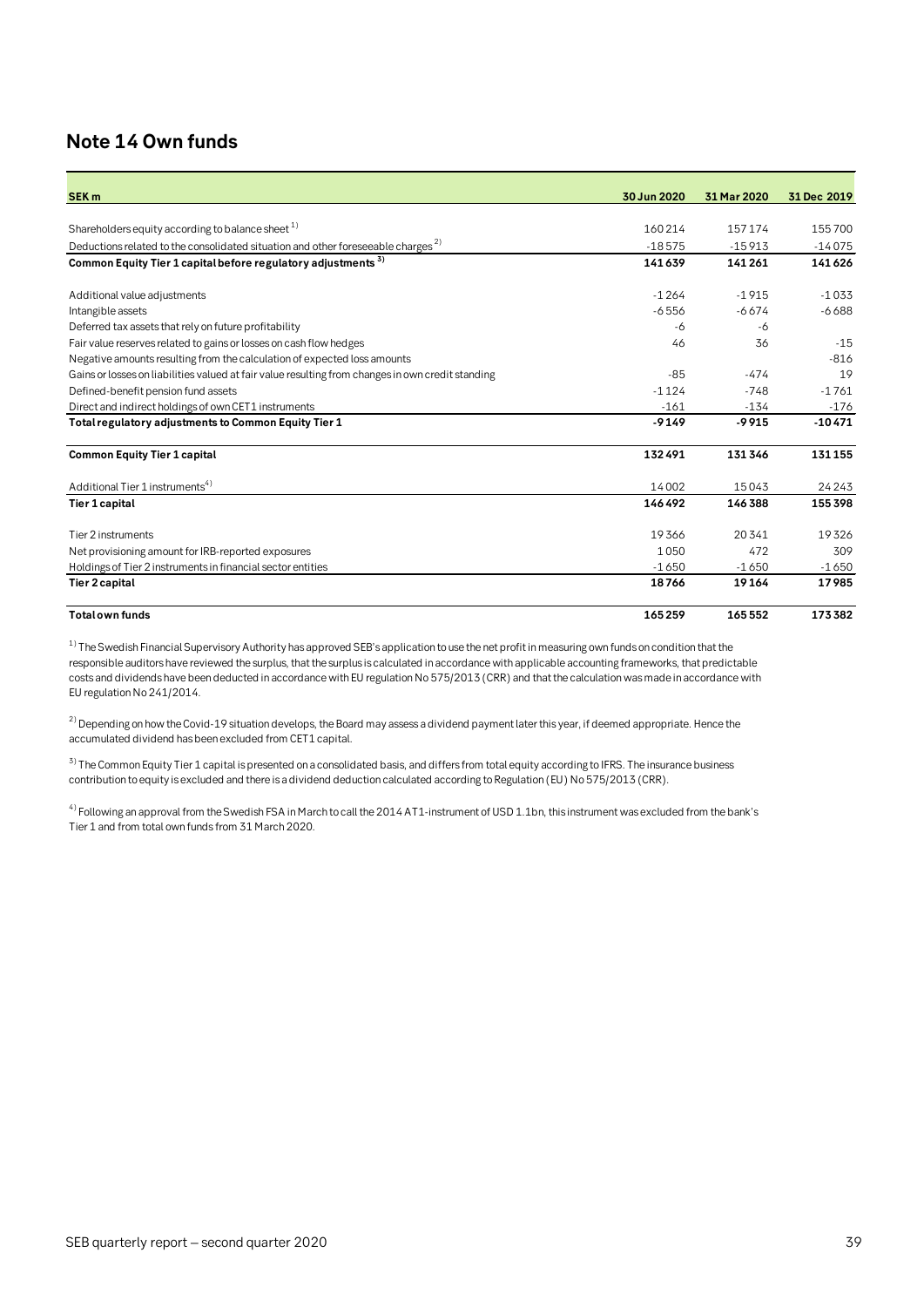# <span id="page-39-0"></span>**Note 15 Risk exposure amount**

| SEK <sub>m</sub>                                                  |                     | 30 Jun 2020                      |                     | 31 Mar 2020                      | 31 Dec 2019         |                                  |  |
|-------------------------------------------------------------------|---------------------|----------------------------------|---------------------|----------------------------------|---------------------|----------------------------------|--|
|                                                                   | <b>Riskexposure</b> | Own funds                        | <b>Riskexposure</b> | Own funds                        | <b>Riskexposure</b> | Own funds                        |  |
| Credit risk IRB approach                                          |                     | amount requirement <sup>1)</sup> |                     | amount requirement <sup>1)</sup> |                     | amount requirement <sup>1)</sup> |  |
| Exposures to central governments or central banks                 | 14879               | 1190                             | 13942               | 1115                             | 12 2 8 3            | 983                              |  |
| Exposures to institutions                                         | 48191               | 3855                             | 58414               | 4673                             | 54421               | 4354                             |  |
| Exposures to corporates                                           | 365412              | 29233                            | 390814              | 31 265                           | 369055              | 29524                            |  |
| Retail exposures                                                  | 64484               | 5159                             | 66683               | 5335                             | 67255               | 5380                             |  |
| of which secured by immovable property                            | 40357               | 3229                             | 40 9 30             | 3274                             | 39616               | 3169                             |  |
| of which retail SME                                               | 5219                | 418                              | 5867                | 469                              | 7094                | 567                              |  |
| of which other retail exposures                                   | 18908               | 1513                             | 19885               | 1591                             | 20546               | 1644                             |  |
| Securitisation positions                                          | 2176                | 174                              | 2217                | 177                              | 1195                | 96                               |  |
| <b>Total IRB approach</b>                                         | 495142              | 39611                            | 532071              | 42566                            | 504 210             | 40337                            |  |
| Credit risk standardised approach                                 |                     |                                  |                     |                                  |                     |                                  |  |
| Exposures to central governments or central banks                 | 344                 | 28                               | 259                 | 21                               | 1361                | 109                              |  |
| Exposures to institutions                                         | 664                 | 53                               | 902                 | 72                               | 1057                | 85                               |  |
| Exposures to corporates                                           | 5468                | 437                              | 6576                | 526                              | 6505                | 520                              |  |
| Retail exposures                                                  | 13242               | 1059                             | 13804               | 1104                             | 13691               | 1095                             |  |
| Exposures secured by mortgages on immovable property              | 1917                | 153                              | 2092                | 167                              | 2278                | 182                              |  |
| Exposures in default                                              | 79                  | 6                                | 80                  | 6                                | 82                  | $\overline{7}$                   |  |
| Exposures associated with particularly high risk                  | 998                 | 80                               | 963                 | 77                               | 933                 | 75                               |  |
| Exposures in the form of collective investment undertakings (CIU) | 55                  | 4                                | 54                  | 4                                | 58                  | 5                                |  |
| Equity exposures                                                  | 3638                | 291                              | 4038                | 323                              | 3589                | 287                              |  |
| Other items                                                       | 10311               | 825                              | 10105               | 808                              | 10735               | 859                              |  |
| Total standardised approach                                       | 36716               | 2937                             | 38873               | 3110                             | 40290               | 3223                             |  |
| Marketrisk                                                        |                     |                                  |                     |                                  |                     |                                  |  |
| Trading book exposures where internal models are applied          | 28396               | 2272                             | 24573               | 1966                             | 21 1 9 5            | 1696                             |  |
| Trading book exposures applying standardised approaches           | 9412                | 753                              | 11255               | 900                              | 6913                | 553                              |  |
| <b>Total market risk</b>                                          | 37809               | 3025                             | 35827               | 2866                             | 28 10 7             | 2249                             |  |
| Other own funds requirements                                      |                     |                                  |                     |                                  |                     |                                  |  |
| Operational risk advanced measurement approach                    | 46963               | 3757                             | 47227               | 3778                             | 47444               | 3796                             |  |
| Settlement risk                                                   | 32                  | 3                                | 40                  | 3                                | $\Omega$            | $\Omega$                         |  |
| Credit value adjustment                                           | 8272                | 662                              | 9486                | 759                              | 7932                | 635                              |  |
| Investment in insurance business                                  | 16633               | 1331                             | 16633               | 1331                             | 16633               | 1331                             |  |
| Other exposures                                                   | 3850                | 308                              | 3981                | 318                              | 4870                | 390                              |  |
| Additional risk exposure amount <sup>2)</sup>                     | 100040              | 8003                             | 97550               | 7804                             | 96151               | 7692                             |  |
| Total other own funds requirements                                | 175790              | 14063                            | 174916              | 13993                            | 173030              | 13842                            |  |
| Total                                                             | 745457              | 59637                            | 781687              | 62535                            | 745637              | 59651                            |  |

 $1)$  Own funds requirement 8% of risk exposure amount according to Regulation (EU) No 575/2013 (CRR).

 $^{2)}$  Additional risk exposure amount according to Article 458, Regulation (EU) No 575/2013 (CRR), for risk-weight floors in the Swedish mortgage portfolio.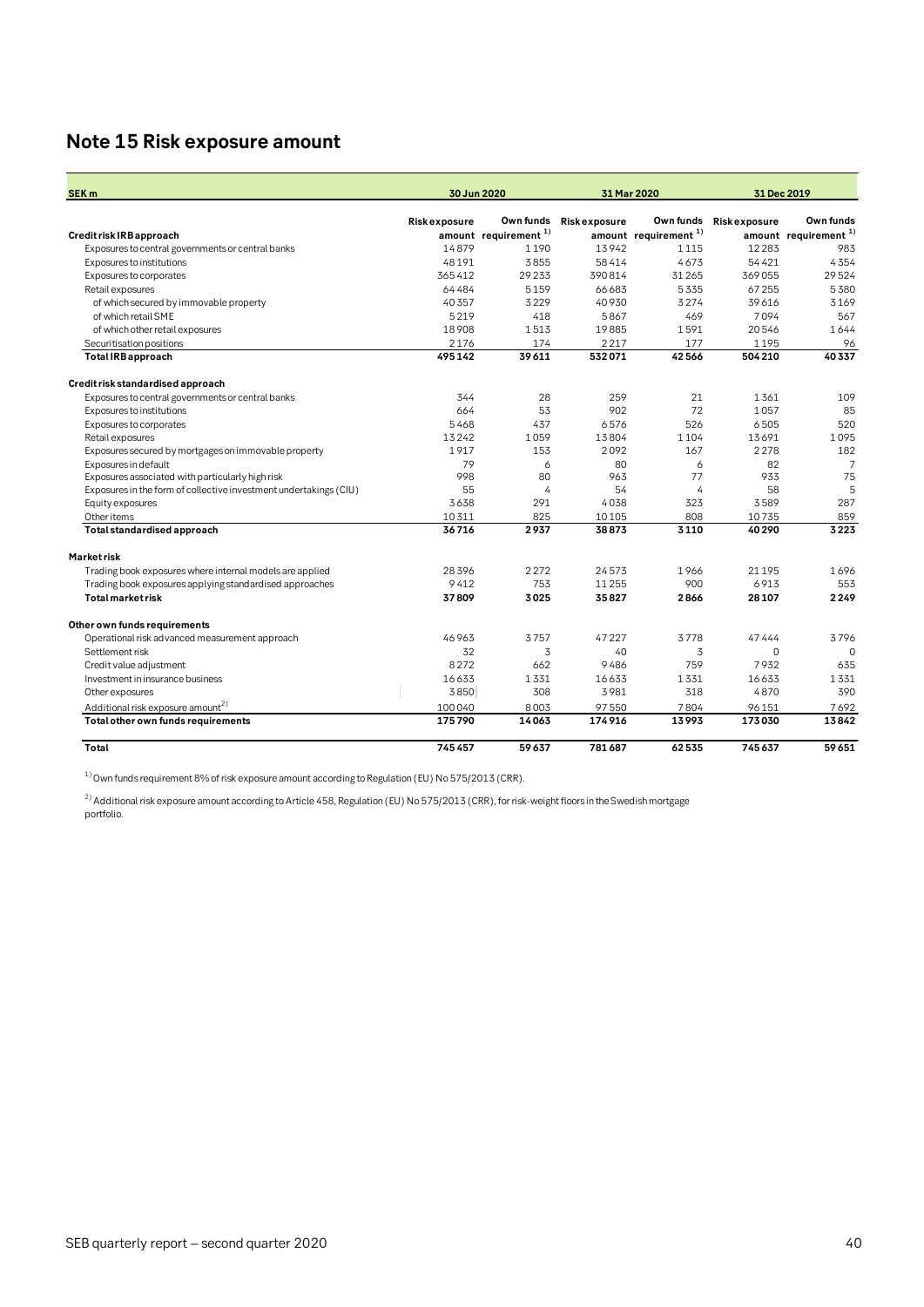# <span id="page-40-0"></span>**Note 16 Average risk-weight**

The following table summarises average risk-weights (risk exposure amount divided by exposure at default, EAD) for exposures, where the risk exposure amount is calculated according to the internal ratings based (IRB) approach. Repos and securities lending transactions are excluded from the analysis, since they carry low risk-weights, and can vary considerably in volume, thus making numbers less comparable.

| IRB reported credit exposures (less repos and securities lending) |             |             |             |
|-------------------------------------------------------------------|-------------|-------------|-------------|
| Average risk-weight                                               | 30 Jun 2020 | 31 Mar 2020 | 31 Dec 2019 |
|                                                                   |             |             |             |
| Exposures to central governments or central banks                 | 2.5%        | 2.6%        | 3.7%        |
| Exposures to institutions                                         | 22.1%       | 23.7%       | 24.9%       |
| Exposures to corporates                                           | 28.5%       | 30.4%       | 30.2%       |
| Retail exposures                                                  | 9.7%        | 10.1%       | 10.3%       |
| of which secured by immovable property                            | 6.8%        | 7.0%        | 6.9%        |
| of which retail SME                                               | 49.8%       | 53.1%       | 57.3%       |
| of which other retail exposures                                   | 30.7%       | 31.9%       | 31.8%       |
| Securitisation positions                                          | 17.0%       | 18.1%       | 9.6%        |
|                                                                   |             |             |             |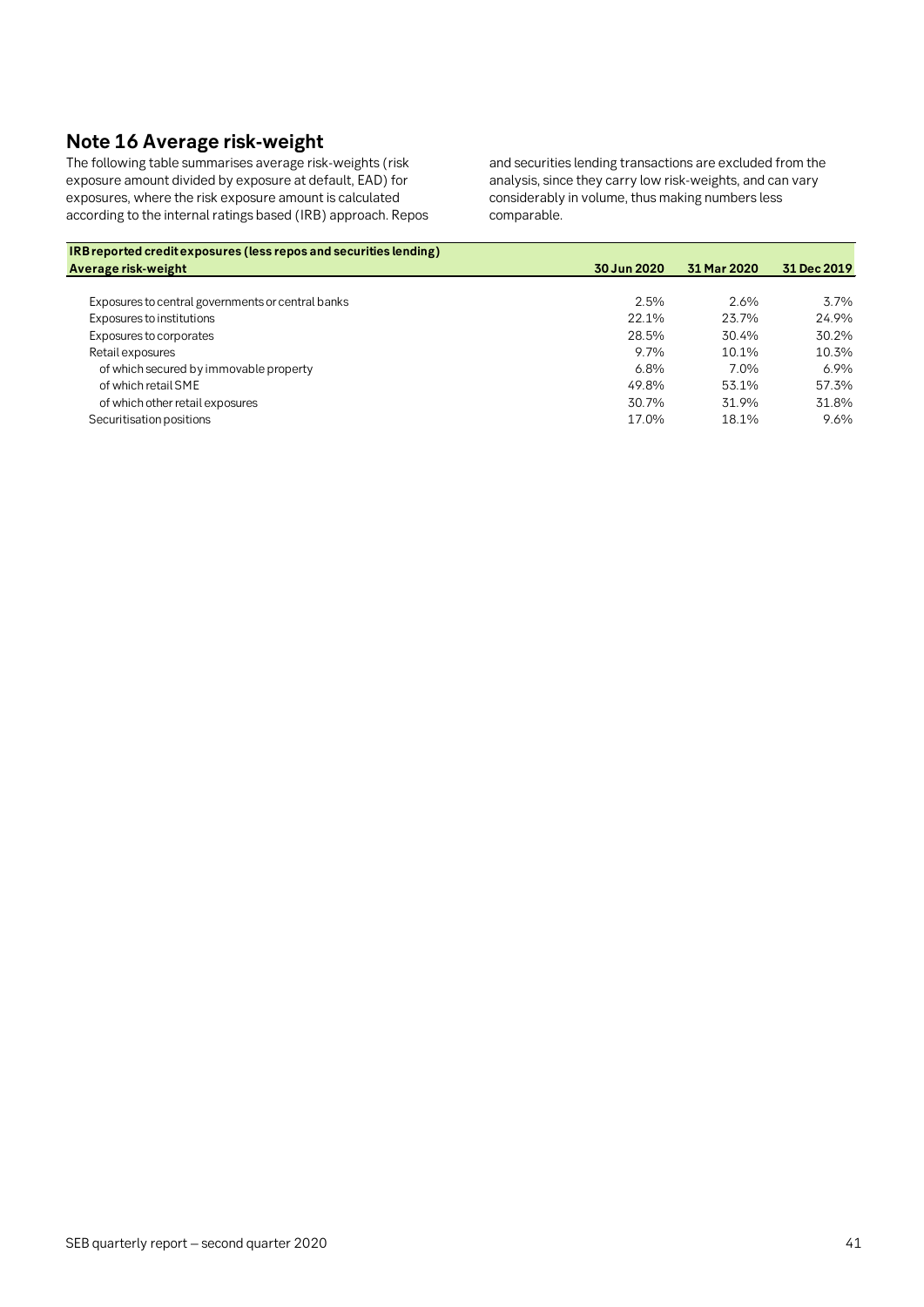# <span id="page-41-0"></span>**Skandinaviska Enskilda Banken AB (publ) – parent company**

# <span id="page-41-1"></span>**Income statement**

| In accordance with FSA regulations        | Q2      | Q1      |        | Q2           |                |          | Jan-Jun  |       | <b>Full year</b> |
|-------------------------------------------|---------|---------|--------|--------------|----------------|----------|----------|-------|------------------|
| <b>SEK m</b>                              | 2020    | 2020    | %      | 2019         | %              | 2020     | 2019     | %     | 2019             |
| Interest income                           | 7956    | 8806    | $-10$  | 8753         | $-9$           | 16762    | 17090    | $-2$  | 34826            |
| Leasing income                            | 1346    | 1390    | $-3$   | 1448         | $-7$           | 2736     | 2872     | $-5$  | 5792             |
| Interest expense                          | $-3126$ | $-3909$ | $-20$  | $-4370$      | $-28$          | $-7035$  | $-8618$  | $-18$ | $-17217$         |
| <b>Dividends</b>                          | 617     | 2       |        | 1195         | $-48$          | 619      | 3893     | -84   | 5168             |
| Fee and commission income                 | 3407    | 3590    | $-5$   | 3416         | 0              | 6997     | 6577     | 6     | 13544            |
| Fee and commission expense                | $-764$  | $-884$  | $-14$  | $-791$       | $-3$           | $-1648$  | $-1590$  | 4     | $-3083$          |
| Net financial income                      | 2857    | $-351$  |        | 1276         | 124            | 2506     | 2856     | $-12$ | 5838             |
| Other income                              | 86      | 218     | -61    | 183          | $-53$          | 304      | 582      | $-48$ | 1762             |
| <b>Total operating income</b>             | 12378   | 8863    | 40     | 11111        | 11             | 21241    | 23663    | $-10$ | 46631            |
|                                           |         |         |        |              |                |          |          |       |                  |
| Administrative expenses                   | $-5051$ | $-4024$ | 26     | $-4040$      | 25             | $-9075$  | $-8083$  | 12    | $-16345$         |
| Depreciation, amortisation and impairment |         |         |        |              |                |          |          |       |                  |
| of tangible and intangible assets         | $-1498$ | $-1438$ | 4      | $-1430$      | 5              | $-2936$  | $-2838$  | 3     | $-5749$          |
| <b>Total operating expenses</b>           | $-6549$ | $-5462$ | 20     | $-5470$      | 20             | $-12011$ | $-10921$ | 10    | $-22094$         |
| <b>Profit before credit losses</b>        | 5829    | 3401    | 71     | 5641         | $\overline{3}$ | 9230     | 12742    | $-28$ | 24537            |
| Net expected credit losses                | $-2409$ | $-1402$ | 72     | $-328$       |                | $-3811$  | $-685$   |       | $-2044$          |
| Impairment of financial assets            |         | $-220$  | $-100$ |              |                | $-220$   | $-315$   | $-30$ | $-741$           |
| <b>Operating profit</b>                   | 3420    | 1779    | 92     | 5314         | -36            | 5199     | 11742    | $-56$ | 21752            |
|                                           |         | 238     | 46     | 445          | $-22$          | 584      | 765      | $-24$ | 2694             |
| Appropriations                            | 346     |         |        |              |                |          |          |       |                  |
| Income tax expense                        | $-1453$ | $-242$  |        | $-857$       | 69             | $-1695$  | $-1723$  | $-2$  | $-4189$          |
| Other taxes                               | 39      | 115     | -66    | $\mathbf{1}$ |                | 154      | 1        |       | 48               |
| <b>NET PROFIT</b>                         | 2353    | 1890    | 25     | 4903         | $-52$          | 4243     | 10785    | -61   | 20 30 5          |

# <span id="page-41-2"></span>**Statement of comprehensive income**

|                                       | Q <sub>2</sub> | Q1     |     | Q <sub>2</sub> |               |        | Jan-Jun |               | <b>Full year</b> |
|---------------------------------------|----------------|--------|-----|----------------|---------------|--------|---------|---------------|------------------|
| <b>SEK m</b>                          | 2020           | 2020   | %   | 2019           | $\frac{9}{6}$ | 2020   | 2019    | $\frac{9}{6}$ | 2019             |
| <b>NET PROFIT</b>                     | 2353           | 1890   | 25  | 4903           | -52           | 4243   | 10785   | -61           | 20305            |
| Cash flow hedges                      | $-10$          | - 51   | -80 | $-155$         | -94           | - 61   | - 328   | -81           | $-298$           |
| Translation of foreign operations     | - 56           | - 53   |     |                |               | $-109$ | 36      |               | 33               |
| Items that may subsequently be        |                |        |     |                |               |        |         |               |                  |
| reclassified to the income statement: | - 66           | $-104$ | -36 | $-148$         | -55           | $-170$ | $-292$  | -42           | $-265$           |
| OTHER COMPREHENSIVE INCOME            | - 66           | $-104$ | -36 | $-148$         | -55           | $-170$ | $-292$  | -42           | $-265$           |
| <b>TOTAL COMPREHENSIVE INCOME</b>     | 2287           | 1786   | 28  | 4755           | -52           | 4073   | 10493   | -61           | 20040            |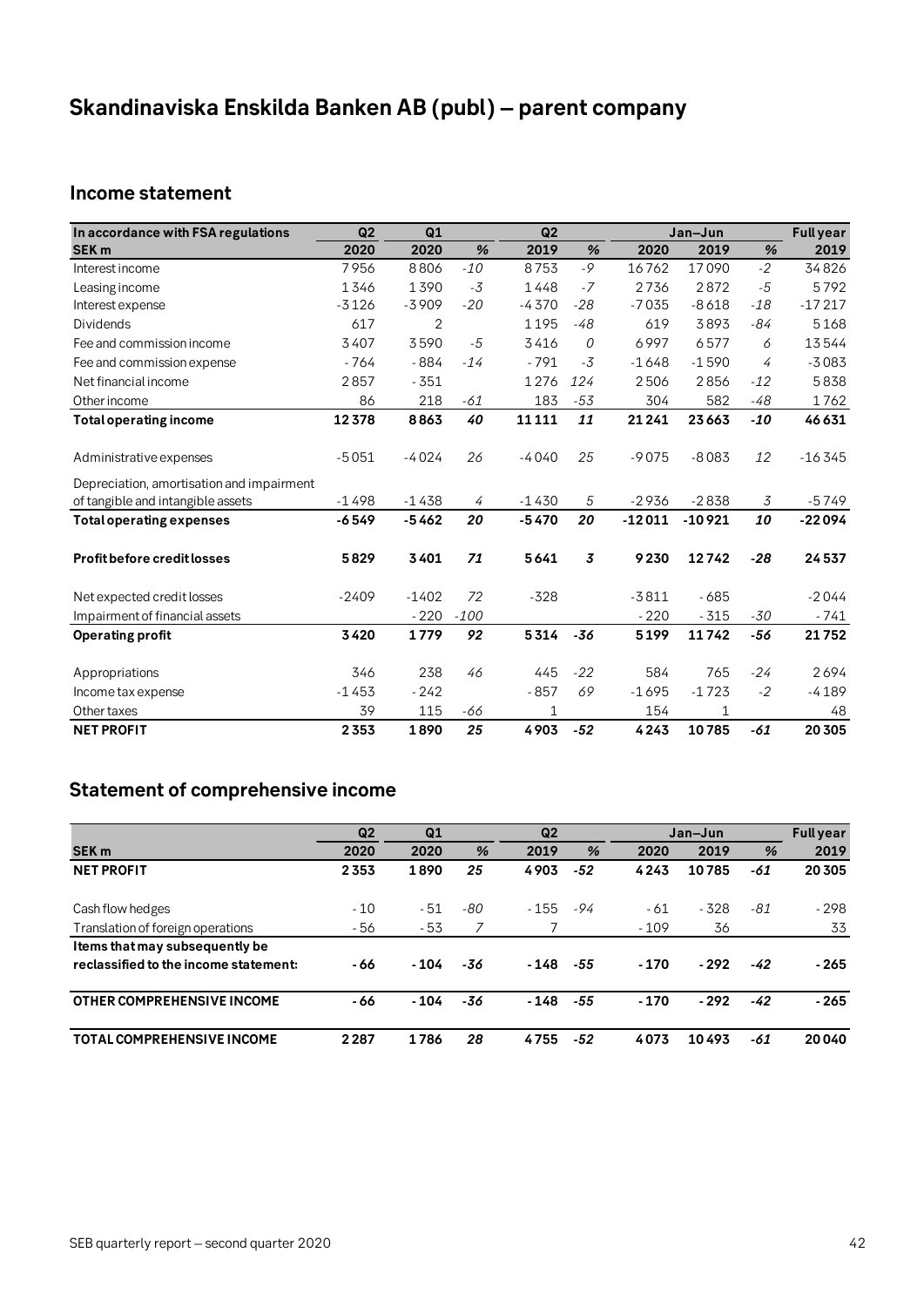# <span id="page-42-0"></span>**Balance sheet, condensed**

|                                                           | 30 Jun  | 31 Mar  | <b>31 Dec</b> |
|-----------------------------------------------------------|---------|---------|---------------|
| <b>SEK m</b>                                              | 2020    | 2020    | 2019          |
| Cash and cash balances with central banks                 | 291292  | 300546  | 110104        |
| Loans to central banks                                    | 891     | 2521    | 2904          |
| Loans to credit institutions                              | 75213   | 92728   | 89546         |
| Loans to the public                                       | 1690872 | 1719157 | 1601243       |
| Debt securities                                           | 336489  | 293866  | 211417        |
| Equity instruments                                        | 41967   | 44784   | 61802         |
| Derivatives                                               | 152 351 | 221446  | 135713        |
| Other assets                                              | 120163  | 123831  | 105943        |
| <b>TOTAL ASSETS</b>                                       | 2709239 | 2798879 | 2318672       |
|                                                           |         |         |               |
| Deposits from central banks and credit institutions       | 209920  | 231 206 | 126891        |
| Deposits and borrowings from the public <sup>1)</sup>     | 1268117 | 1169407 | 973834        |
| Debt securities issued                                    | 778821  | 902239  | 857968        |
| Short positions                                           | 36225   | 33202   | 27343         |
| Derivatives                                               | 134546  | 184438  | 119511        |
| Other financial liabilities                               | 2256    | 1978    | 2449          |
| Other liabilities                                         | 135571  | 134995  | 72267         |
| Untaxed reserves                                          | 19875   | 19875   | 19875         |
| Equity                                                    | 123908  | 121540  | 118535        |
| TOTAL LIABILITIES, UNTAXED RESERVES                       |         |         |               |
| <b>AND EQUITY</b>                                         | 2709239 | 2798879 | 2318672       |
| 1) Private and SME deposits covered by deposit guarantee  | 228123  | 217147  | 210576        |
| Private and SME deposits not covered by deposit guarantee | 132623  | 124425  | 110625        |
| All other deposits                                        | 907370  | 827835  | 652633        |
| Total deposits from the public                            | 1268117 | 1169407 | 973834        |

# <span id="page-42-1"></span>**Pledged assets and obligations**

|                                    | 30 Jun | 31 Mar | <b>31 Dec</b> |
|------------------------------------|--------|--------|---------------|
| <b>SEK m</b>                       | 2020   | 2020   | 2019          |
| Pledged assets for own liabilities | 455600 | 528954 | 486823        |
| Other pledged assets               | 121887 | 125626 | 86088         |
| <b>Pledged assets</b>              | 577487 | 654580 | 572911        |
| Contingent liabilities             | 148429 | 151372 | 146166        |
| Commitments                        | 644189 | 579183 | 578619        |
| <b>Obligations</b>                 | 792617 | 730555 | 724786        |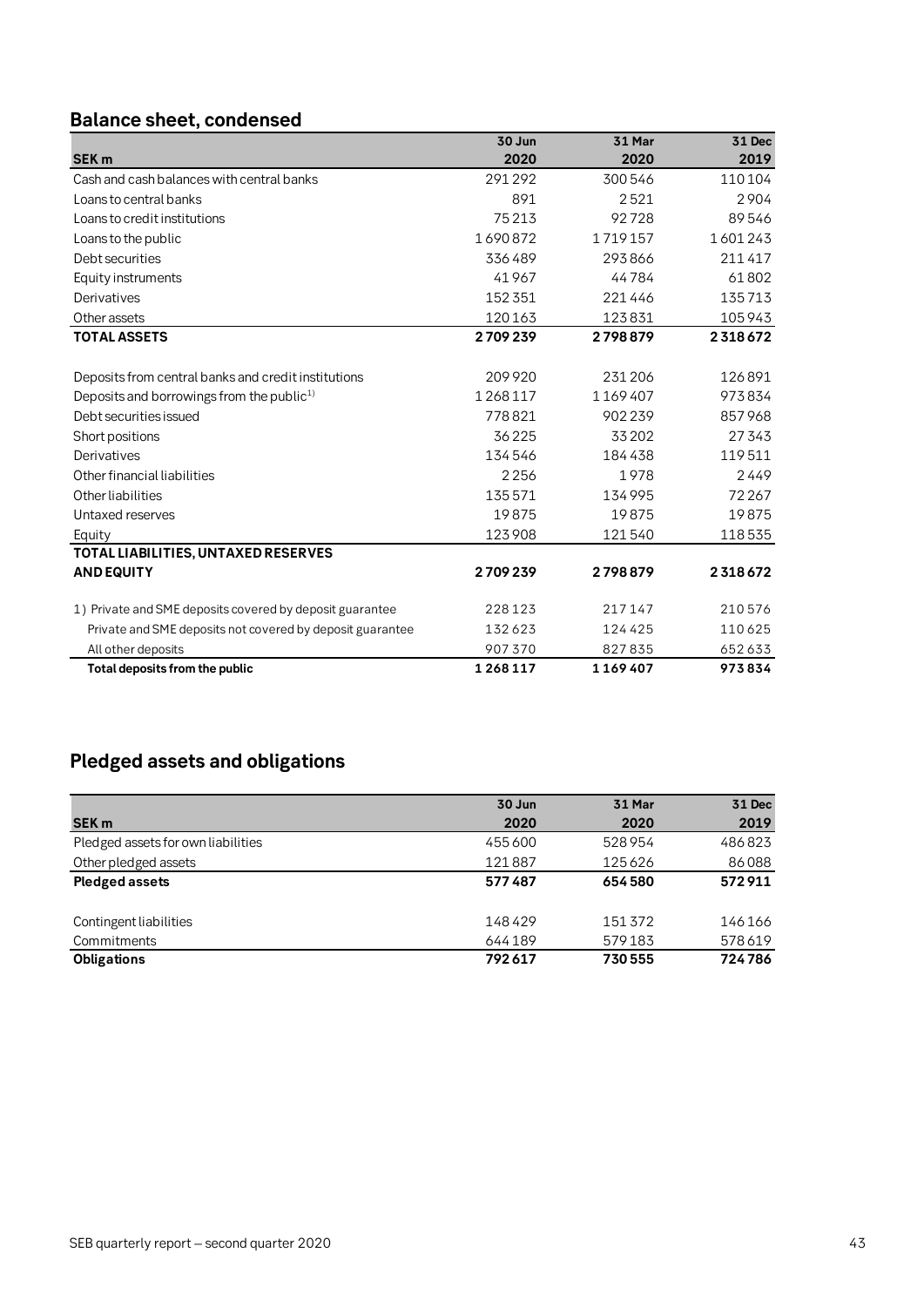# <span id="page-43-0"></span>**Capital adequacy**

| SEK <sub>m</sub>                                                      | 30 Jun 2020 | 31 Mar 2020 | 31 Dec 2019 |
|-----------------------------------------------------------------------|-------------|-------------|-------------|
|                                                                       |             |             |             |
| Own funds                                                             |             |             |             |
| Common Equity Tier 1 capital                                          | 115516      | 114402      | 113893      |
| Tier 1 capital                                                        | 129518      | 129445      | 138136      |
| Total own funds                                                       | 148217      | 148794      | 155921      |
| Own funds requirement                                                 |             |             |             |
| Risk exposure amount                                                  | 677597      | 708659      | 668708      |
| Expressed as own funds requirement                                    | 54 208      | 56693       | 53497       |
| Common Equity Tier 1 capital ratio                                    | 17.0%       | 16.1%       | 17.0%       |
| Tier 1 capital ratio                                                  | 19.1%       | 18.3%       | 20.7%       |
| Total capital ratio                                                   | 21.9%       | 21.0%       | 23.3%       |
| Own funds in relation to capital requirement                          | 2.73        | 2.62        | 2.91        |
| Regulatory Common Equity Tier 1 capital requirement including buffers | 7.1%        | 7.1%        | 8.6%        |
| of which capital conservation buffer requirement                      | 2.5%        | 2.5%        | 2.5%        |
| of which countercyclical capital buffer requirement                   | 0.1%        | 0.1%        | 1.6%        |
| Common Equity Tier 1 capital available to meet buffers <sup>1)</sup>  | 12.5%       | 11.6%       | 12.5%       |

 $1)$  CET1 ratio excluding buffers and minimum capital requirement of 4.5%.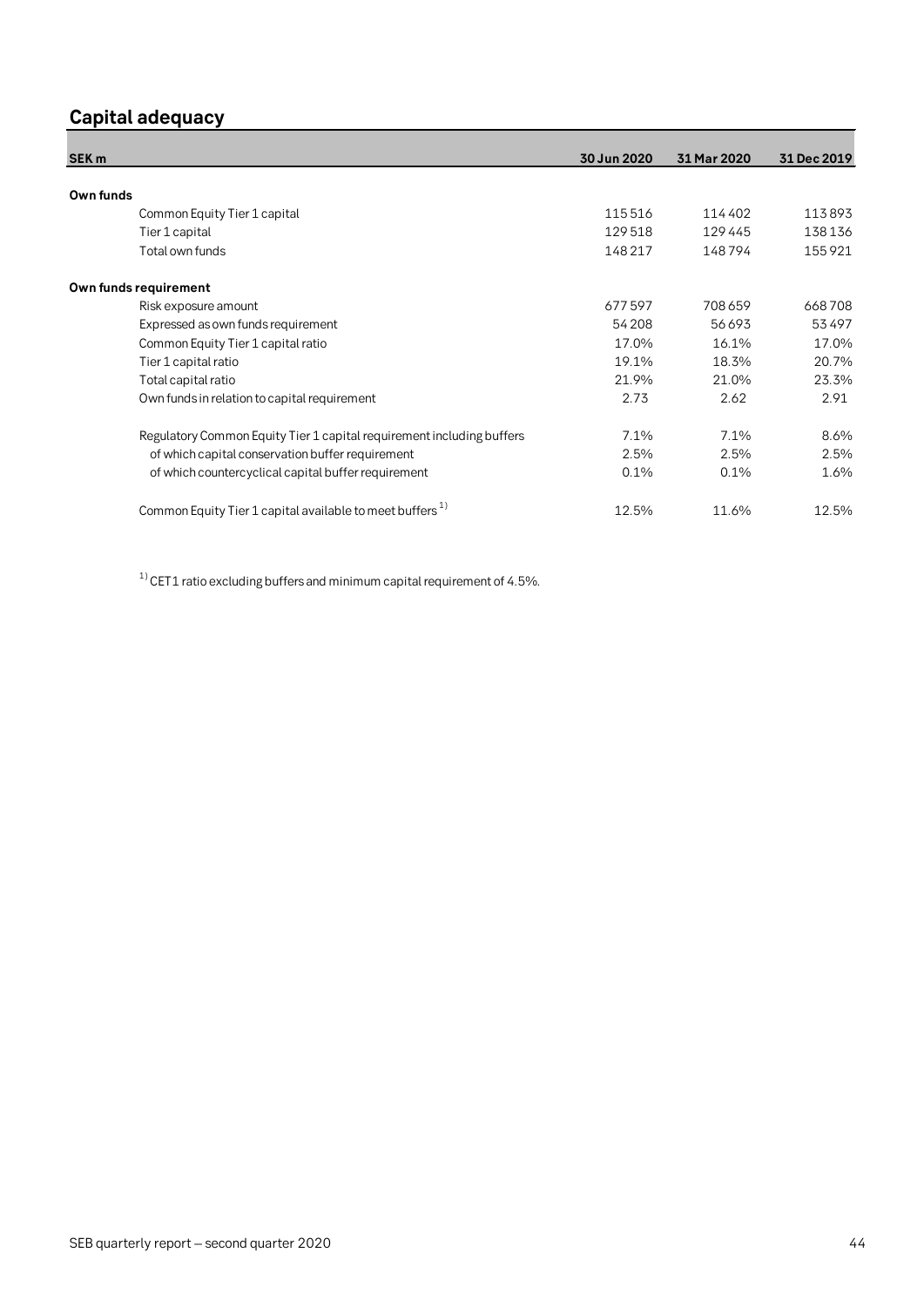# <span id="page-44-1"></span><span id="page-44-0"></span>**Signatures of the President and the Board**

*The President and the Board of Directors declare that this financial report for the period 1 January 2020 through 30 June 2020 provides a fair overview of the parent company's and the group's operations, their financial position and results and describe material risks and uncertainties facing the parent company and the group.*

**Stockholm, 15 July 2020**



Johan Torgeby *President and Chief Executive Officer Director*

\* *Appointed by the employees*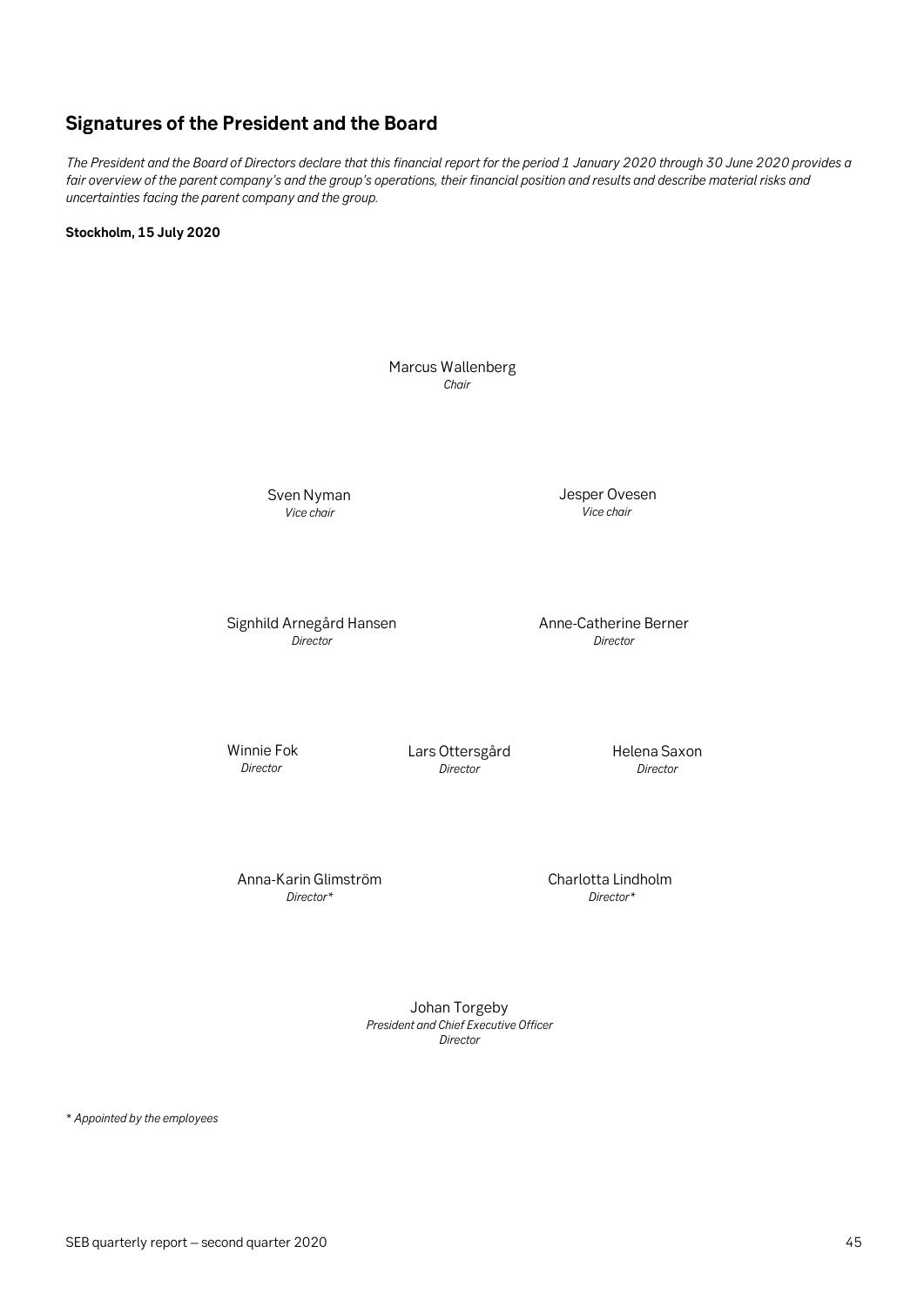# **Auditor's review report**

To the Board of Directors in Skandinaviska Enskilda Banken AB (publ), 502032-9081

#### **Introduction**

We have reviewed the condensed interim financial statements (interim report) for Skandinaviska Enskilda Banken AB (publ) as at 30 June 2020 and for the six-month period ending as at this date. The Board of Directors and the President and Chief Executive Officer are responsible for the preparation and presentation of the interim report in accordance with IAS 34 and the Annual Accounts Act for Credit Institutions and Securities Companies. Our responsibility is to express a conclusion on this interim report based on our review.

#### **Scope of review**

We have conducted our review in accordance with the International Standard on Review Engagements ISRE 2410, Review of Interim Financial Information Performed by the Independent Auditor of the Entity. A review consists of making inquiries, primarily to persons responsible for financial and accounting matters, and applying analytical and other review procedures. A review differs from and is substantially less in scope than an audit conducted in accordance with International Standards on Auditing and other generally accepted auditing standards in Sweden. The procedures performed in a review do not enable us to obtain assurance that we would become aware of all significant matters that might be identified in an audit. Accordingly, we do not express an audit opinion.

#### **Conclusion**

Based on our review, nothing has come to our attention that causes us to believe that this interim report is not prepared, in all material respects, in accordance with IAS 34 and the Annual Accounts Act for Credit Institutions and Securities Companies regarding the group, and in accordance with the Annual Accounts Act for Credit Institutions and Securities Companies regarding the parent company.

**Stockholm, 15 July 2020** Ernst & Young AB

Hamish Mabon *Authorised Public Accountant*

### <span id="page-45-0"></span>**Contacts and calendar**

#### **Results presentation at telephone conference**

The presentation of the results will be held (in English) at 9.30 am, Swedish time, on 15 July 2020 at a conference call. Please call, at least 10 minutes in advance, +44 (0)203 0095710 and quote conference id: 6967887. The conference can be followed live on sebgroup.com/ir where a replay will also be available afterwards.

The President and CEO, Johan Torgeby, and the Chief Financial Officer, Masih Yazdi, will present and comment upon the results, followed by a Q&A session with Johan Torgeby, Masih Yazdi and Christoffer Geijer, Head of Investor Relations.

#### **Further information is available from:**

Masih Yazdi, Chief Financial Officer Tel: +46 771 621 000 Christoffer Geijer, Head of Investor Relations Tel: +46 70 762 10 06 Frank Hojem, Head of Corporate Communication Tel: +46 70 763 99 47

#### **Skandinaviska Enskilda Banken AB (publ.)**

SE-106 40 Stockholm, Sweden Tel: +46 771 621 000 sebgroup.com Corporate organisation number: 502032-9081

#### **Further financial information is available in SEB's Fact Book and in the additional Pillar 3 disclosures which are published quarterly on sebgroup.com/ir.**

#### **Financial information calendar 2020**

22 October 2020 Quarterly Report January-September 2020 The silent period starts on 1 October 2020

The financial information calendar for 2021 will be published in conjunction with the Quarterly Report for January-September 2020.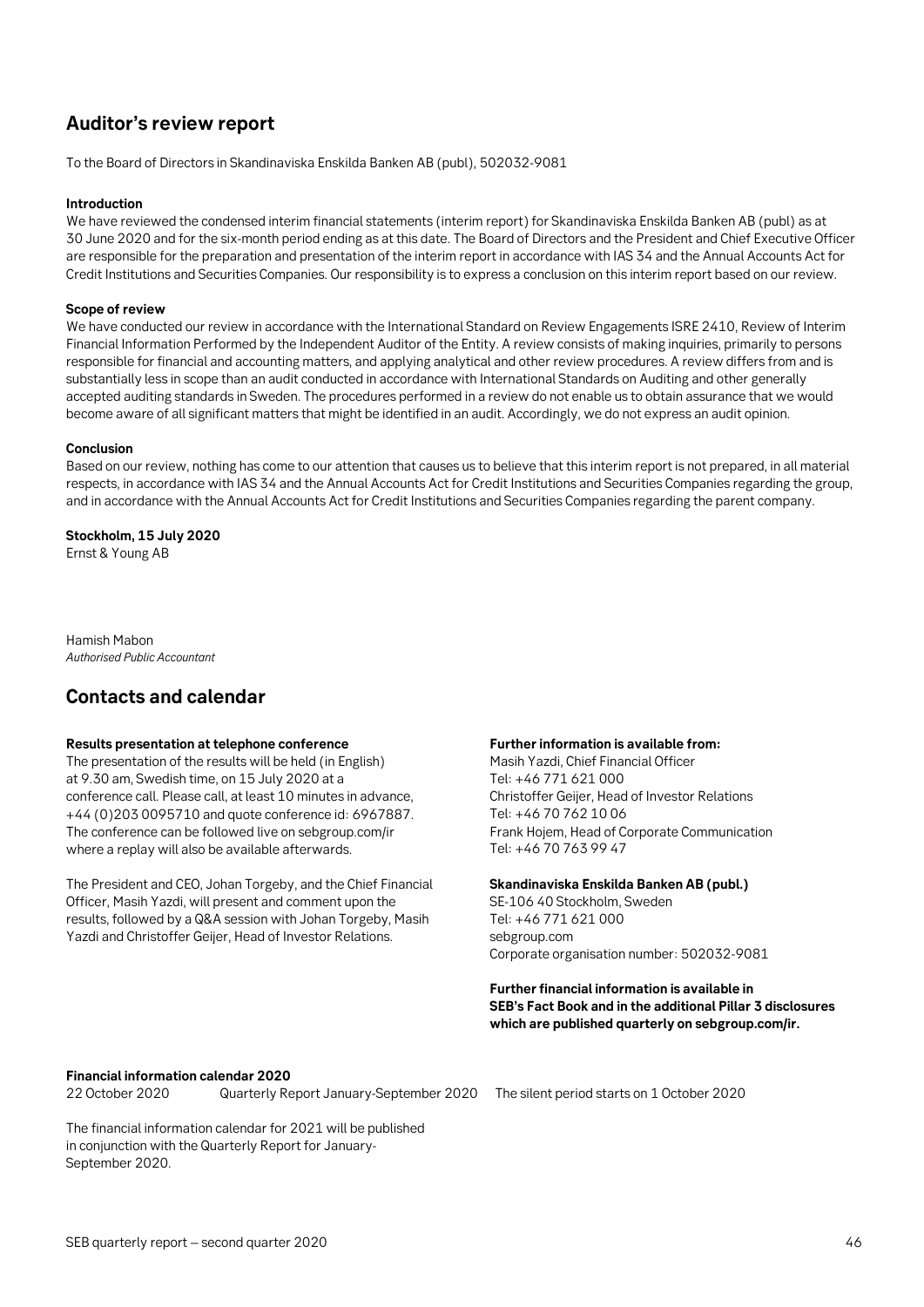# <span id="page-46-0"></span>**Definitions**

**Including Alternative Performance Measures**1)

#### **Items affecting comparability**

To facilitate the comparison of operating profit between current and previous periods, items with significant impact that management considers affect the comparability or are relevant for the understanding of the financial result, are identified and presented separately, for example impairment of goodwill, restructuring, gains and losses from divestments and other income or costs that are not recurring.

#### **Operating profit**

Total profit before tax.

#### **Operating profit before items affecting comparability**

Total profit before items affecting comparability and tax.

#### **Net profit**

Total profit after tax.

#### **Return on equity**

Net profit attributable to shareholders in relation to average<sup>2)</sup> shareholders' equity.

#### **Return on equity excluding items affecting comparability**

Net profit attributable to shareholders, excluding items affecting comparability and their related tax effect, in relation to average<sup>2)</sup> shareholders' equity.

#### **Return on tangible equity**

Net profit attributable to shareholders in relation to average<sup>2)</sup> shareholders' equity less intangible assets.

#### **Return on tangible equity excluding items affecting comparability**

Net profit attributable to shareholders, excluding items affecting comparability and their related tax effect, in relation to average<sup>2)</sup> shareholders' equity less intangible assets and items affecting comparability.

1) *Alternative Performance Measures, APMs, are financial measures of historical or future financial performance, financial position, or cash flows, other than those defined in the applicable financial reporting framework (IFRS) or in the EU Capital Requirements Regulation and Directive CRR/CRD IV. APMs are used by SEB when relevant to assess and describe SEB's financial situation and provide additional relevant information and tools to enable analysis of SEB's performance. APMs on basic earnings per share, diluted earnings per share, net worth per share, equity per share, return on equity, return on tangible equity, return on total assets and return on risk exposure amount provide relevant information on the performance in relation to different investment measurements. The cost/income ratio provides information on SEB's cost efficiency. APMs related to lending provide information on provisions in relation to credit risk. All these measures may not be comparable to similarly titled measures used by other companies.* 

2)*Average year-to-date, calculated on month-end figures.*

3)*Average, calculated on a daily basis.*

#### **Return on business equity**

Operating profit by division, reduced by a standard tax rate, in relation to the divisions' average<sup>2)</sup> business equity (allocated capital).

#### **Return on total assets**

Net profit attributable to shareholders, in relation to average<sup>2)</sup> total assets.

#### **Return on risk exposure amount**

Net profit attributable to shareholders in relation to average<sup>2)</sup> risk exposure amount.

#### **Cost/income ratio**

Total operating expenses in relation to total operating income.

#### **Basic earnings per share**

Net profit attributable to shareholders in relation to the weighted average<sup>3)</sup> number of shares outstanding before dilution.

#### **Diluted earnings per share**

Net profit attributable to shareholders in relation to the weighted average<sup>3)</sup> diluted number of shares. The calculated dilution is based on the estimated economic value of the longterm equity-based programmes.

#### **Net worth per share**

The total of shareholders' equity, the equity portion of any surplus values in the holdings of debt securities and the surplus value in life insurance operations in relation to the number of shares outstanding.

#### **Equity per share**

Shareholders' equity in relation to the number of shares outstanding.

#### **Core gap ratio**

Structural liquidity risk measure defined as total liabilities deemed to mature beyond one year in relation to total assets deemed to mature beyond one year.

#### **Expected credit losses, ECL**

Probability-weighted credit losses with the respective risk of a default.

#### **ECL allowances**

The allowance for expected credit losses on financial assets, contract assets, loan commitments and financial guarantee contracts.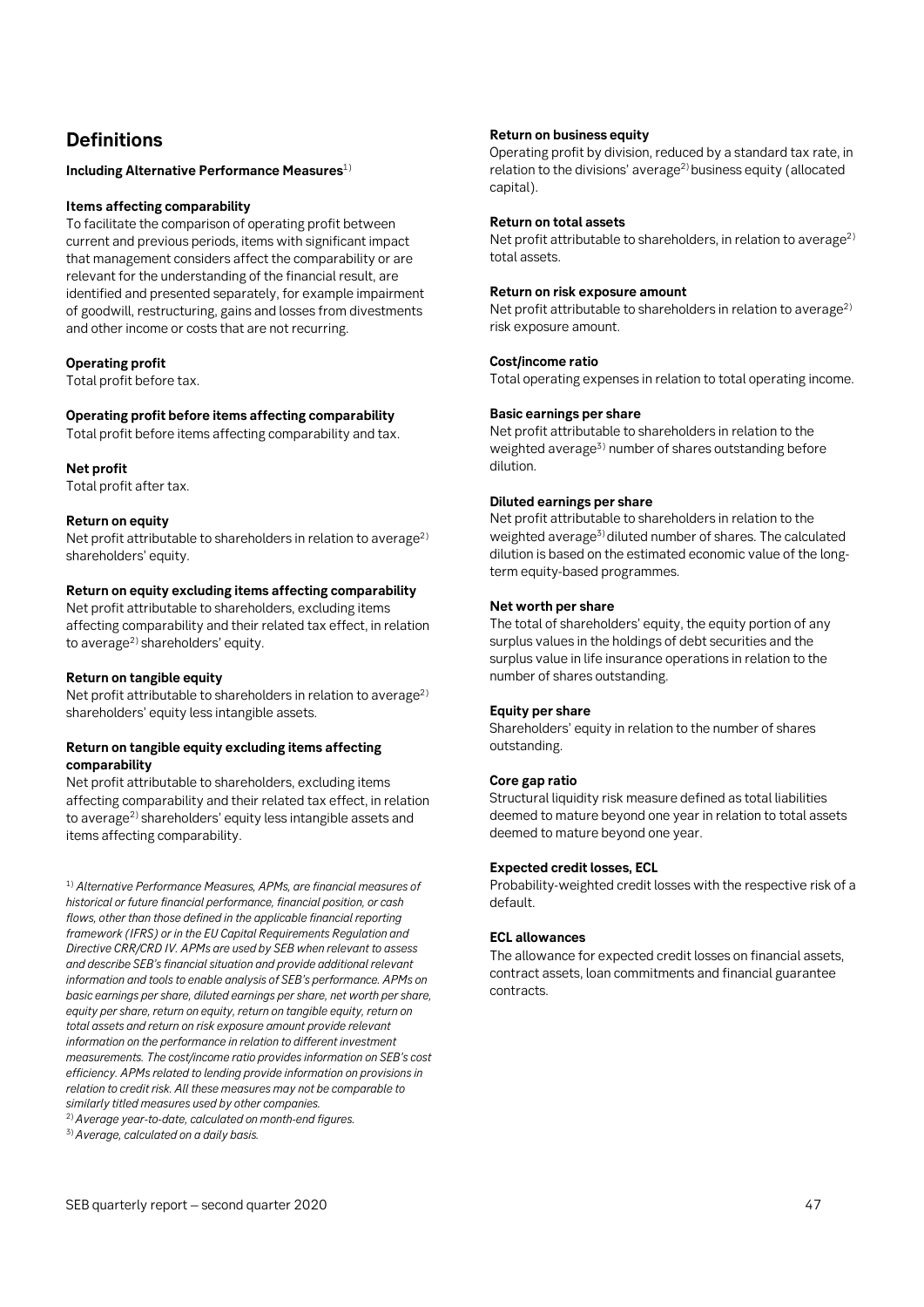#### **Net ECL level**

Net credit impairments in relation to the opening balance of the year of debt securities, loans to the public and loans to credit institutions measured at amortised cost, financial guarantees and loan commitments, net of ECL allowances.

#### **ECL coverage ratio**

ECL allowances in relation to underlying gross carrying amounts for loans and debt securities as well as nominal amounts of financial guarantees and loan commitments.

#### **Stage 3 loans / Total loans, gross**

Gross carrying amount for stage 3 loans (credit-impaired loans) in relation to gross carrying amount for total loans measured at amortised cost (excluding demand deposits credit institutions and including trade and client receivables presented as other assets).

#### **Stage 3 loans / Total loans, net**

Carrying amount for stage 3 loans (credit-impaired loans) in relation to carrying amounts for total loans measured at amortised cost (excluding demand deposits credit institutions and including trade and client receivables presented as other assets).

**The excel file Alternative Performance Measures, available on sebgroup.com/ir, provides information on how the measures are calculated.**

### **Definitions**

**According to the EU Capital Requirements Regulation no 575/2013 (CRR)**

#### **Risk exposure amount**

Total assets and off-balance sheet items, risk-weighted in accordance with capital adequacy regulations for credit risk and market risk. The operational risks are measured and added as risk exposure amount. Risk exposure amounts are only defined for the consolidated situation, excluding insurance entities and exposures deducted from own funds.

#### **Common Equity Tier 1 capital**

Shareholders' equity excluding proposed dividend, deferred tax assets, intangible assets and certain other regulatory adjustments defined in EU Regulation no 575/2013 (CRR).

#### **Tier 1 capital**

Common Equity Tier 1 capital plus qualifying forms of subordinated loans liabilities, so-called additional tier 1 instruments.

#### **Tier 2 capital**

Mainly subordinated loans liabilities not qualifying as Tier 1 capital contribution.

#### **Own funds**

The sum of Tier 1 and Tier 2 capital.

#### **Common Equity Tier 1 capital ratio**

Common Equity Tier 1 capital as a percentage of risk exposure amount.

#### **Tier 1 capital ratio**

Tier 1 capital as a percentage of risk exposure amount.

#### **Total capital ratio**

Total own funds as a percentage of risk exposure amount.

#### **Leverage ratio**

Tier 1 capital as a percentage of total assets including off balance sheet items with conversion factors according to the standardised approach.

#### **Liquidity Coverage Ratio (LCR)**

High-quality liquid assets in relation to the estimated net liquidity outflow over the next 30 calendar days.